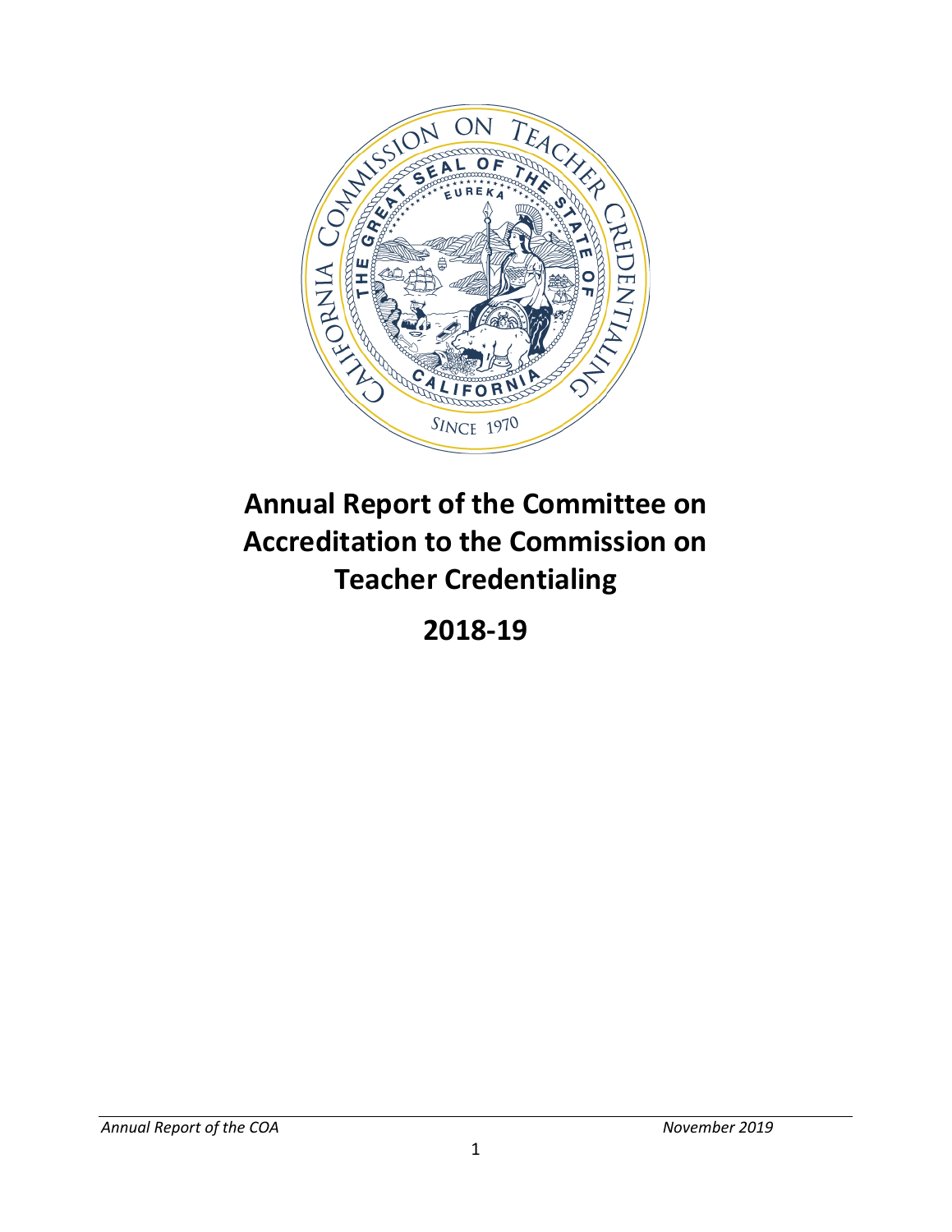#### Dear Commissioners:

 On behalf of the Committee on Accreditation (COA), we submit to the Commission on Teacher Education Code and the *Accreditation Framework*. This report presents an overview of the activities and accomplishments of the COA over the past year, the results of its accreditation Credentialing (Commission) the *2018-19 Annual Report of the Committee on Accreditation to the Commission on Teacher Credentialing* in accordance with the provisions of the California decisions for the year, and its work plan for 2019-20.

 In 2018-19 the COA continued the important work begun to strengthen and streamline the at times, meticulous attention to detail. Over this past year, the COA, together with staff, continued to assess and refine new aspects of the system such as Common Standards and Institutional Review trainings. Notably, this work was accomplished while considering site visits accreditation system. Ensuring that the various aspects of the revised accreditation system are developed and incorporated effectively into the system has required careful consideration and, Program Review. We also began the implementation of other aspects of the system such as consideration and use of data provided by institutions in the data warehouse, development of data dashboards, use of survey data in site visits, and implementation of entirely new Board of reports for 35 institutions, following up on the actions taken by institutions to address stipulations from the prior year, and ensuring proper oversight over numerous new programs and new program sponsors.

 As we enter the 2019-20 accreditation year, we are committed to fulfilling our responsibility to accountability system that holds educator preparation programs to high standards, recognizes excellence, and encourages innovation. We continue to offer our collective expertise and assistance to the Commission in this important effort to ensure a rigorous and robust system of ensuring that prospective new educators in California are served by high quality programs and emerge from those programs well prepared for the challenges facing our state's PK-12 public education system. The COA shares with the Commission the goal of having a strong accreditation.

Sincerely,

Dr. Anna Moore Dr. Robert Frelly

Committee Co-Chair Committee Co-Chair Committee Co-Chair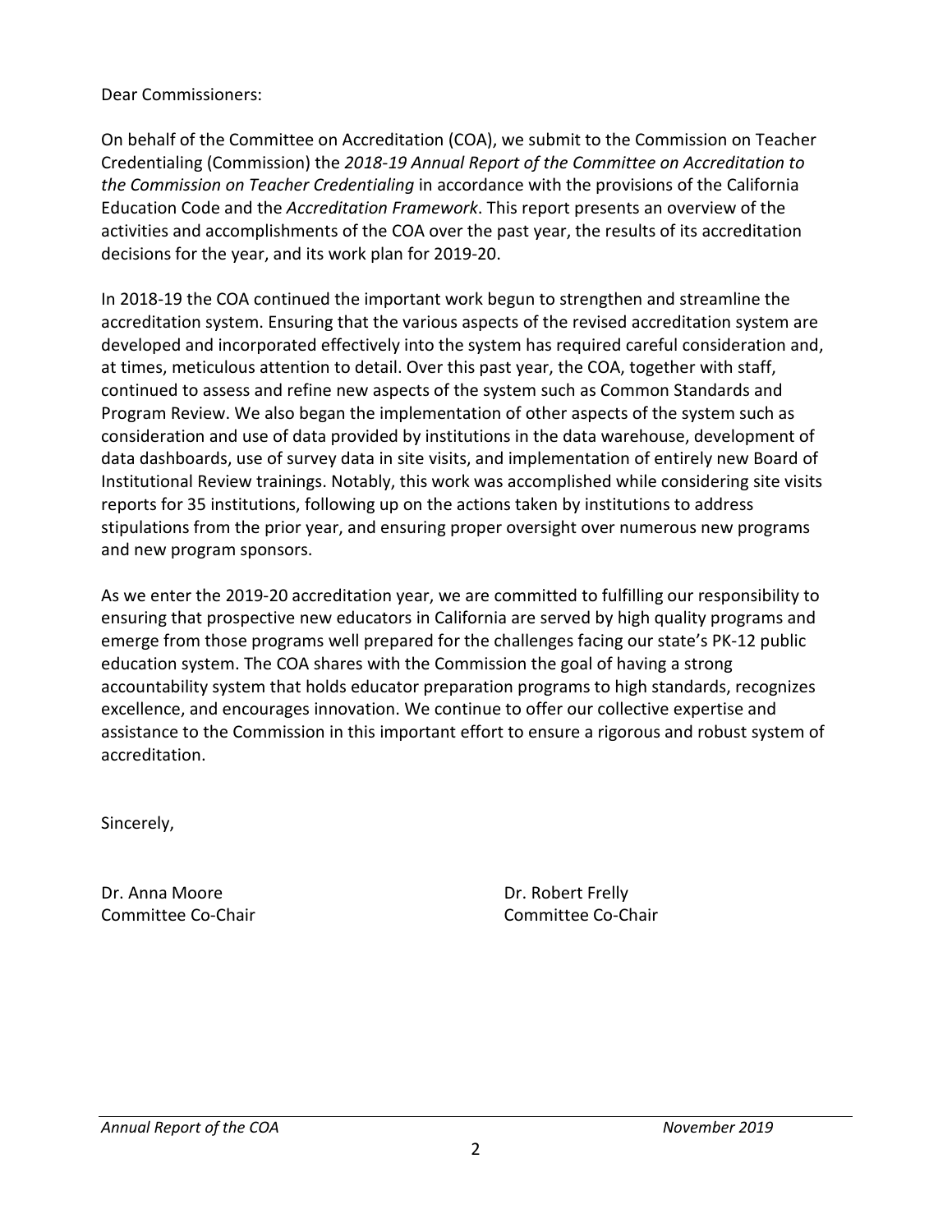# **The Committee on Accreditation 2018-19**

**Jose Luis Alvarado**  Dean College of Education California State University, Monterey Bay

**Cathy Creasia**  Director of Accreditation and Credentialing Rossier School of Education University of Southern California

**Deborah Erickson**  Professor and Dean School of Education Point Loma Nazarene University

**Cheryl Forbes**  Director of Teacher Education and Lecturer University of California, San Diego

**Robert Frelly**  Director of Music Education Chapman University

**Iris Riggs**  Professor Teacher Education and Foundations California State University, San Bernardino **Cynthia Amos**  College and Career Coach Los Angeles Unified School District

**Suzanne Borgese**  Education Specialist Placentia-Yorba Linda USD

**Jomeline Balatayo**  English Language Development Teacher Culver City High School

**Katrine Czajkowski**  Program Manager, Teacher Induction Sweetwater Union High School District

**Anna Moore**  Principal Olivet Elementary Charter School

**Gerard Morrison**  Teacher Long Beach Unified School District School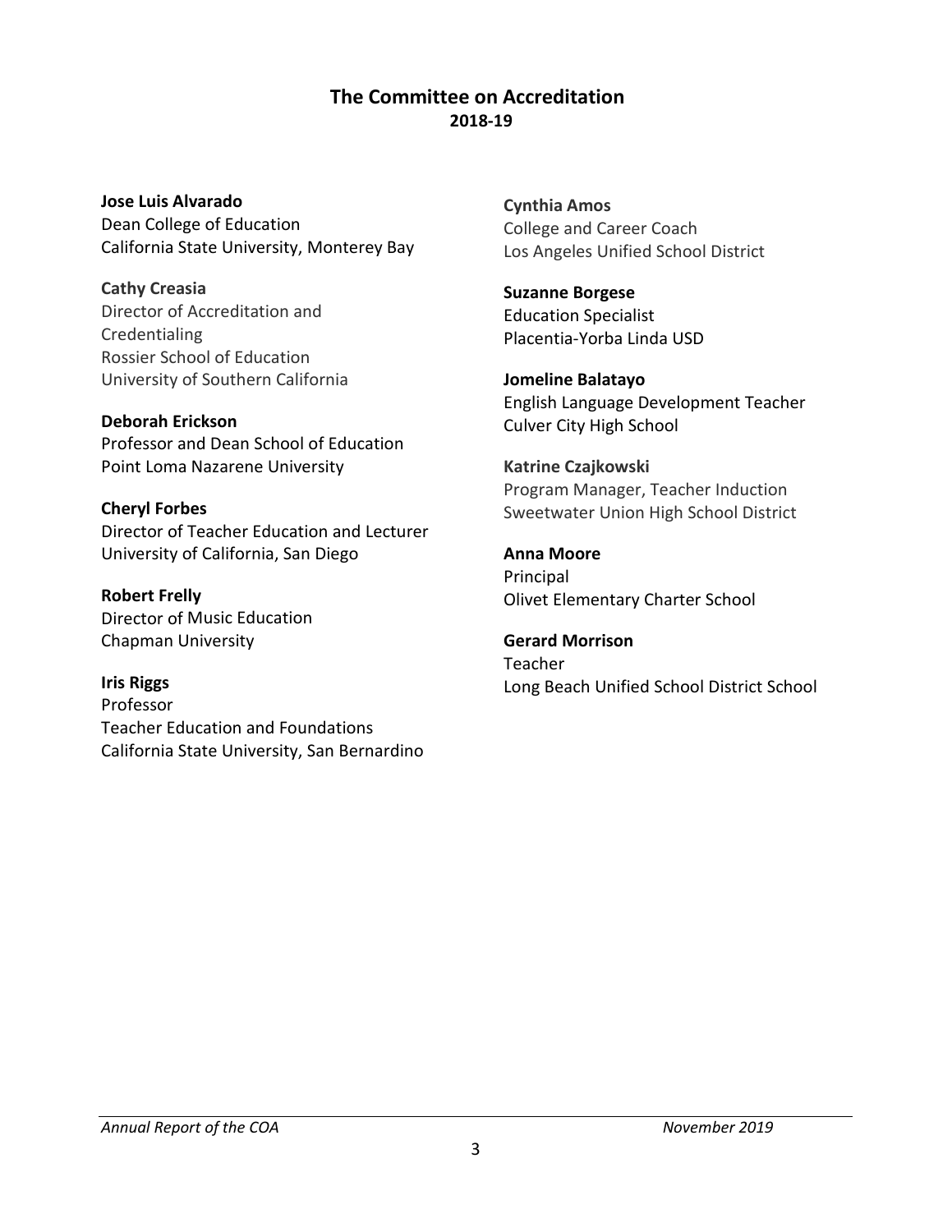## **Table of Contents**

| Section I: Accomplishment of the Committee's Work Plan in 2018-19 10    |    |
|-------------------------------------------------------------------------|----|
| Purpose 1. Ensure Accountability to the Public and to the Profession 11 |    |
|                                                                         |    |
|                                                                         |    |
|                                                                         |    |
|                                                                         |    |
|                                                                         |    |
|                                                                         |    |
|                                                                         |    |
|                                                                         |    |
|                                                                         |    |
|                                                                         |    |
|                                                                         |    |
|                                                                         |    |
|                                                                         |    |
|                                                                         |    |
|                                                                         |    |
|                                                                         |    |
|                                                                         |    |
|                                                                         |    |
| Section III: Proposed Work Plan for the Committee in 2019-20            | 41 |
| Purpose 1. Ensure Accountability to the Public and the Profession  41   |    |
|                                                                         |    |
|                                                                         |    |
|                                                                         |    |
| Continued Development and Implementation of Accreditation System 45     |    |
|                                                                         |    |
|                                                                         |    |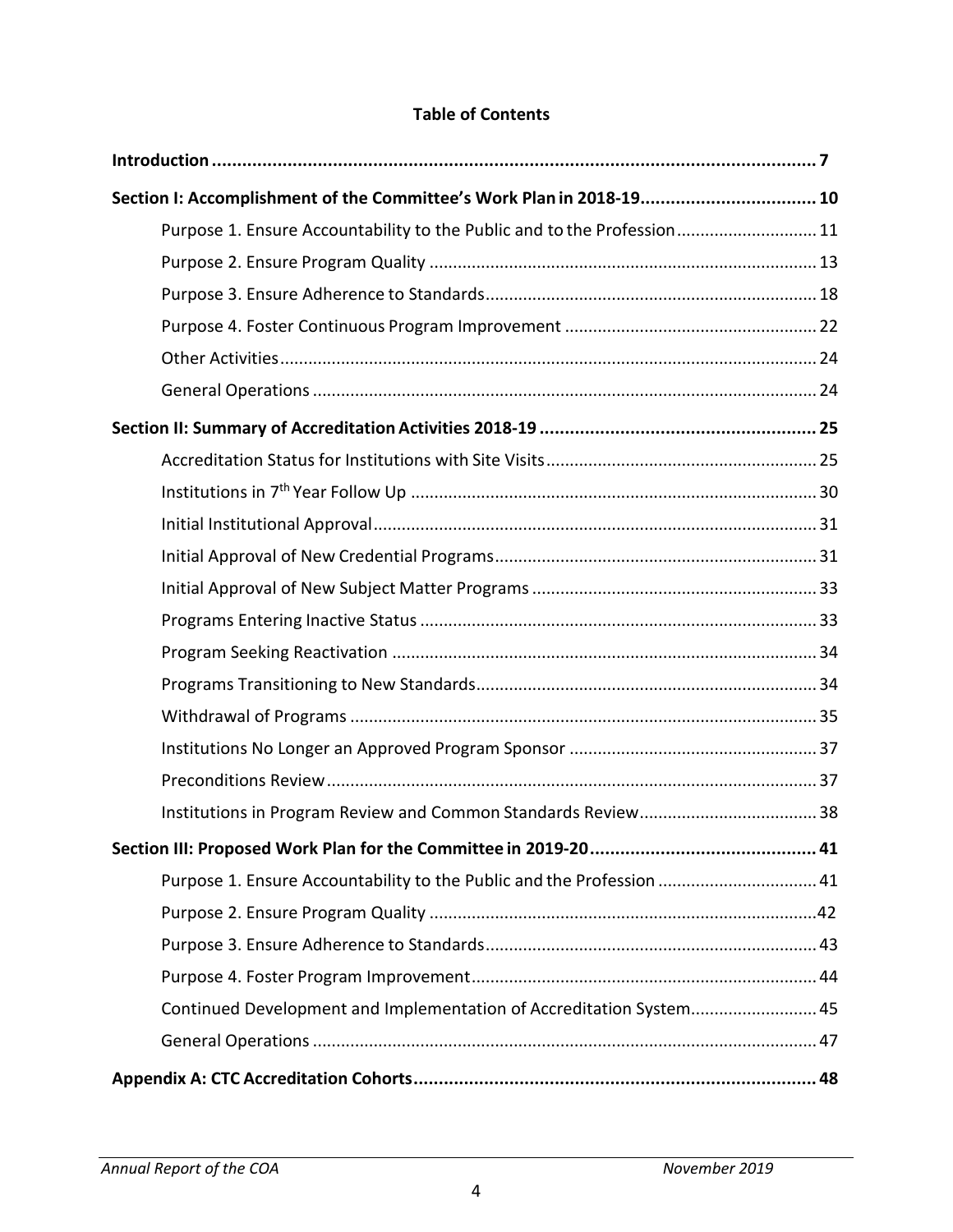# **Executive Summary**

 The 2018-19 year was significant to moving the accreditation system fully into the new system. Detail on this work is provided in this report, however, below are some of the highlights from Not only was the accreditation in full implementation in 2018-19 but progress was made on developing and implementing additional aspects of the strengthening and streamlining project. the 2018-19 accreditation year.

# *Ongoing Accreditation Activities*

- Accreditation Teams participated in 35 site visits resulting in:
	- − 25 or 71 percent of institutions receiving a status of Accreditation.
	- − 10 or 29 percent of institutions receiving Accreditation with Stipulations, Major Stipulations or Probationary Stipulations.
- • Monitored the progress of and removed stipulations of six (6) institutions reviewed in previous years:
	- − Including one (1) institution with Major Stipulations and two (2) with Probationary Stipulations.
	- − As well as, the removal of all Stipulations but one which is expected to be removed in the coming months.
- • Reviewed preconditions for 68 institutions (red and blue cohorts), for a total of 816 general preconditions and 2,435 program specific preconditions.
- • Conducted program review for 33 institutions (orange cohort), totally 114 programs using 220 reviewers.
- Conducted Common Standards review for the 35 institutions with site visits.
- Approved 23 new educator preparation programs.
- • Approved nine (9) new subject matter programs five (5) of them Elementary Subject Matter programs, three (3) in Mathematics, and one (1) in Music.
- Managed the changes in the currently approved programs, including:
	- − 14 programs that went inactive across several different credential areas.
	- − 37 programs that were withdrawn.
	- − Three (3) institutions that ceased offering any educator preparation programs and therefore ceased to be Commission-approved program sponsors.

# *Continued Progress on Strengthening and Streamlining Project*

- • Significantly revised the Board of Institutional Review Site Visit Trainings including training 90 individuals in the first three trainings.
- Used feedback from the Program Review process for site visit teams for the first time.
- Used survey results by all teams to inform their decisions about programs.
- Piloted the Annual Accreditation Data system with the field.
- Developed data dashboards that are currently being piloted with accreditation teams for the institutions and programs they are reviewing.
- • Changed the level and type of information provided to the COA prior to program approval for newly approved program sponsors and current program sponsors seeking to offer a new credential program.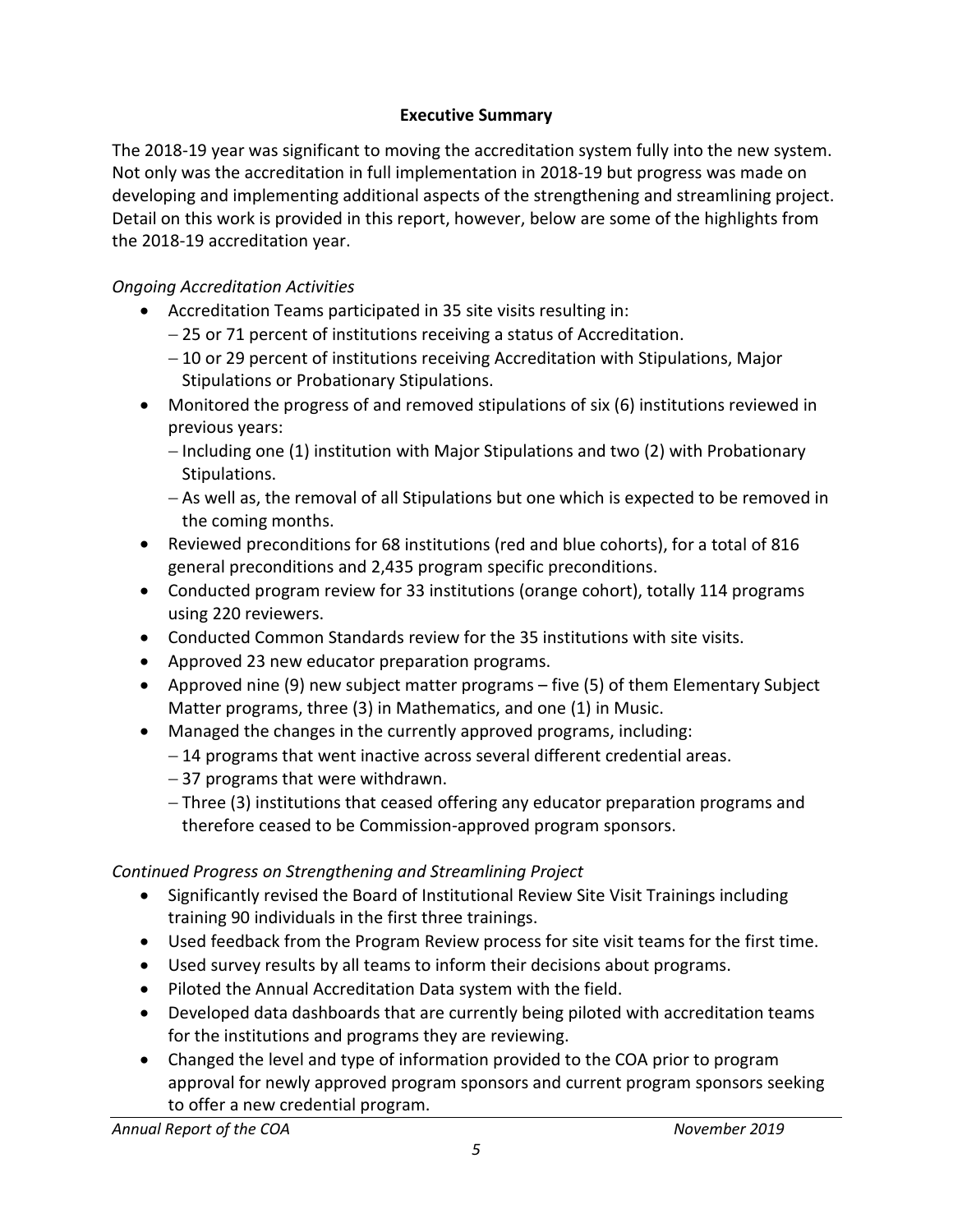• Began consideration of improvements to the Initial Program Approval process mirroring the Program Review process.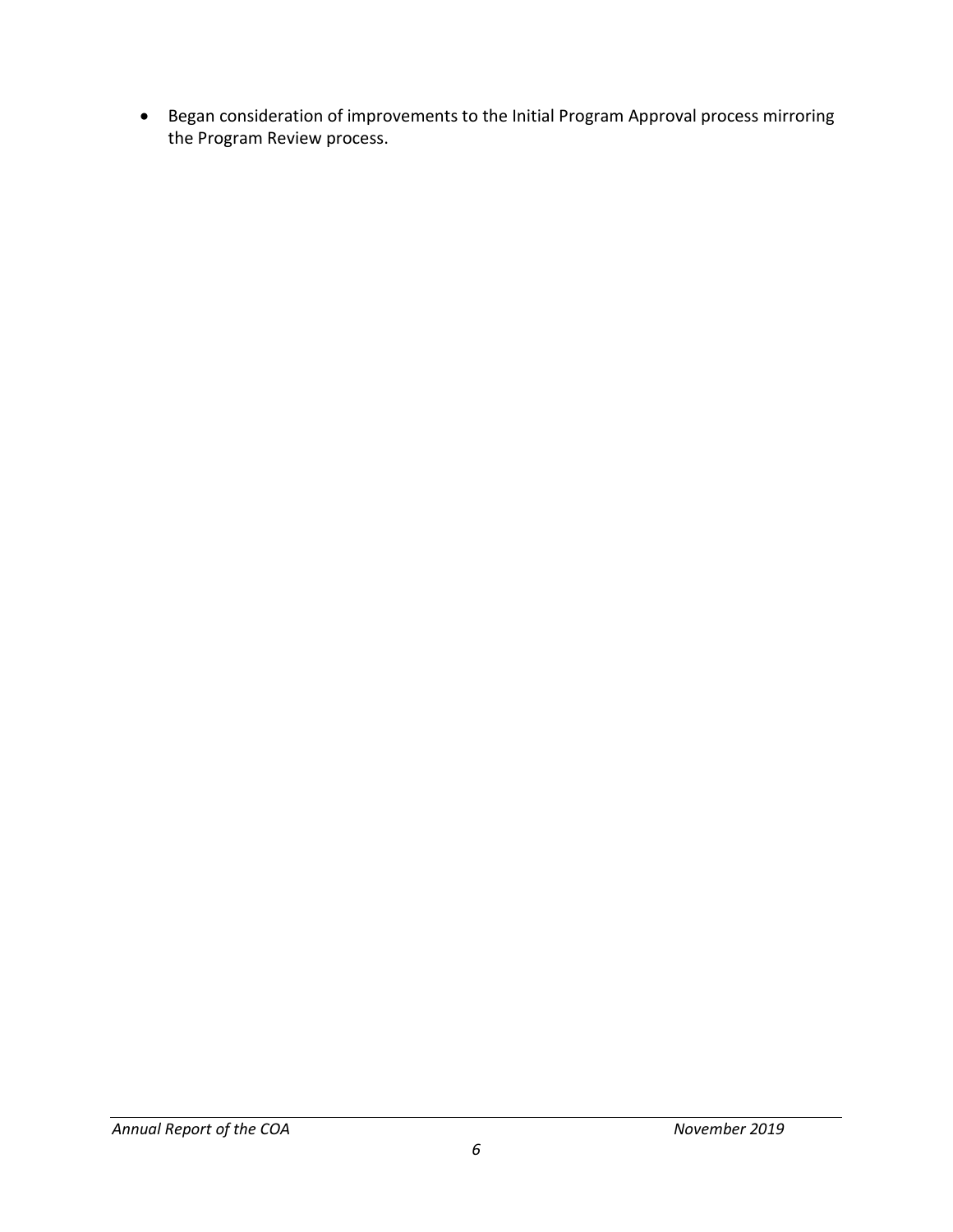# **Introduction: Summary of Activities of the Accreditation System**

<span id="page-6-0"></span>The 2018-19 year continued the important work of refining and improving the new accreditation system. Significant progress was made by the Commission, the Committee on Accreditation (COA), and the Commission staff with respect to implementation of the revised accreditation system. The accreditation system is the primary means by which the Commission ensures quality in educator preparation in California. Following a multi-year effort to strengthen and streamline accreditation, including the development of new or revised activities and requirements envisioned by the Commission, and a year of substantial technical assistance to the field in 2016-17, the Commission resumed full accreditation activities including site visits in 2017-18 and this work continued in 2018-19.

The major objectives of the revised accreditation system, as outlined in the *Accreditation Framework*, include the following:

- programs, and, in so doing, are allowed to recommend candidates for state licensure. • Accreditation assures that programs meet state standards for professional preparation
- • Accreditation assures candidates and the public that educator preparation programs are of high quality and effective in preparing candidates to meet licensure requirements.
- • Accreditation assures candidates and the public that programs are accountable for the quality and effectiveness of the preparation they provide to candidates.
- • Accreditation assures that peers determine each program's quality and effectiveness in order to retain their accreditation status review evidence.
- • Accreditation provides the means for programs to continuously improve based on peer review processes. evidence of candidate outcomes, program effectiveness, and on feedback from ongoing

 The current system is designed as a 7-year cycle comprised of several major components or activities:

| <b>Annually</b> | <b>Data Submission</b>                            |
|-----------------|---------------------------------------------------|
| Years 1 and 4   | Submission of Preconditions Documentation         |
| Year 5, fall    | Program Review Submission                         |
| Year 5, spring  | <b>Common Standards Submission</b>                |
| Year 6          | <b>Site Visit</b>                                 |
| Year 7          | Follow up to address issues of concern, if needed |

 component or activity is expected of those institutions in any given year. A full schedule of accreditation activities for each cohort can be found on the Commission's accreditation Each Commission-approved institution has been assigned to a "color cohort" signifying which [webpage.](https://www.ctc.ca.gov/educator-prep/program-accred-sch-act)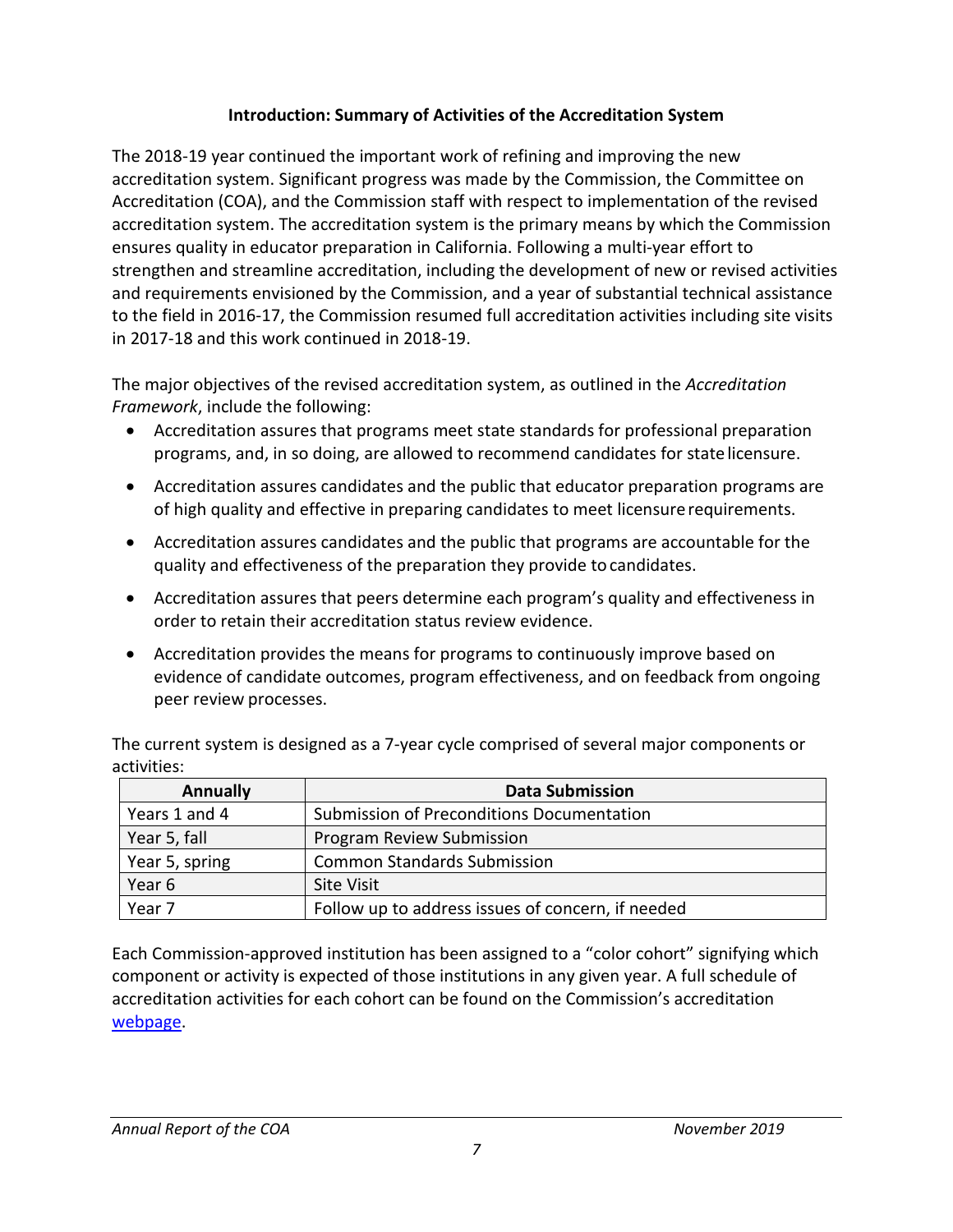#### *ANNUAL DATA SUBMISSION*

 enrollment, pathways offered, and/or length of program) and outcomes data (such as those Submission by institutions allows the Commission to better identify specific information about credential programs operating in California. The infrastructure for the system was built in 2017 process by submitting data for the second year in summer 2019. Access to consistent data elements from all institutions and programs (such as program from candidates, employers, field experience supervisor surveys, as well as information from assessment results), is an important part of the new accreditation system. The Annual Data with institutions submitting initial data in summer 2018. Institutions continued the reporting

#### *PRECONDITIONS REVIEW*

 Preconditions for institutions sponsoring educator preparation are grounded in California submitted in Years 1 and 4 by each institution for each program that an institution is approved to offer. Immediate correction is required if an institution is deemed to be out of compliance Education Code, Title 5 Regulations, or Commission policy. Responses to Preconditions are with any Precondition.

#### *PROGRAM REVIEW*

 program standards for the particular credential area. Documentation is reviewed by trained educators with expertise in the credential area and a conclusion is formed about whether feedback and then must provide an addendum at least 60 days prior to the accreditation site visit addressing any areas that were not found to be preliminarily aligned. This information In fall of Year 5 of the cycle, each credential program provides specific required evidence or documentation demonstrating that the program is aligned to each of the Commission's adopted programs are preliminarily aligned with the Commission's standards. The institution is provided helps focus and inform the accreditation site visit in Year 6. To further ensure transparency, a subset of the experts that reviewed Program Review submissions in Year 5 serve as site visit team members in Year 6.

#### *COMMON STANDARDS REVIEW*

 In spring of Year 5 of the cycle, program sponsors submit specific documentation that indicates provided feedback and then must provide an addendum at least 60 days prior to the site visit addressing any areas that were not found to be preliminarily aligned. This information helps alignment with the Commission's adopted Common Standards. Reviewers examine the documentation and determine whether the standard is preliminarily aligned. The institution is focus and inform the accreditation site visit in Year 6. The same individuals that review the Common Standards in Year 5 serve on the site visit team in Year 6.

#### *SITE VISITS*

A team of trained peer evaluators who are members of the Commission's Board of Institutional Reviewers are selected for each site visit. These individuals work together to determine whether the institution and its programs meet the Commission's adopted standards and make an accreditation recommendation to the COA. In addition to determining whether standards are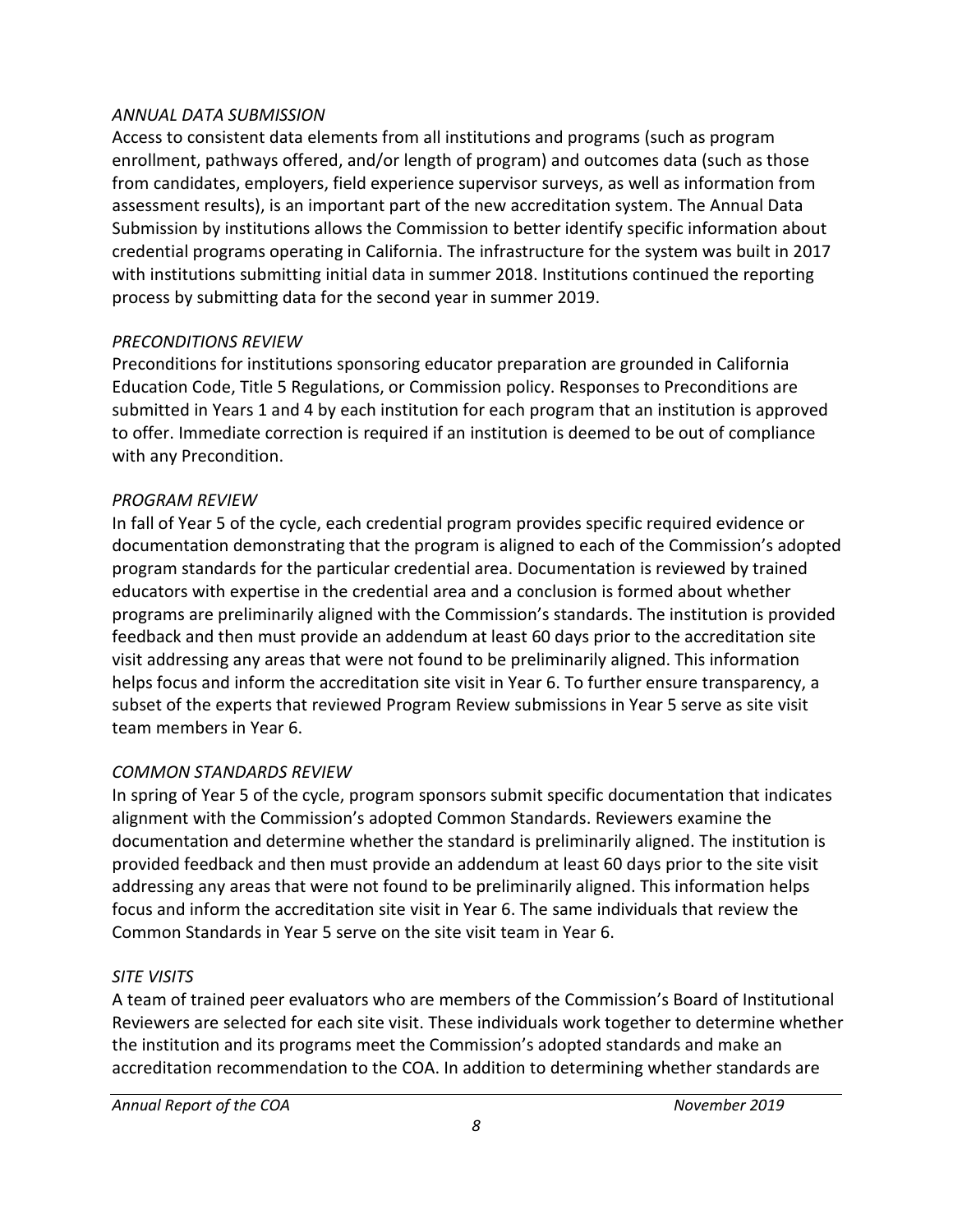met, the purpose of the site visit is to evaluate the extent to which the program is effectively implemented. As part of the site visit, all data, information, and results from review of Preconditions, Program Review, and Common Standards as well as the institution's response to any feedback from these activities are provided to the site visit team not less than 60 days prior to the site visit. At the site visit in-depth interviews are conducted with program completers, candidates, employers, program faculty and administrators, advisory committees, and other appropriate stakeholders so that team members can triangulate the evidence and data provided during Years 1 to 5 of the accreditation cycle.

#### *DECISION BY THE COMMITTEE ON ACCREDITATION*

 The COA assists the Commission in the implementation of the accreditation system. This body is and six K-12 practitioners – who have been appointed by the Commission. While the comprised of twelve members of the education community – six from postsecondary education Commission sets policy for accreditation, the COA implements the accreditation system and makes accreditation decisions for institutions offering educator preparation in California.

 who have a role in preparing educators and practitioners themselves - who are trained and Further, the success of the accreditation system depends on the commitment of hundreds of experts in the field. Members of the Board of Institutional Reviewers are comprised of those calibrated to review programs and conduct site visits.

 decisions that were made, and some of the major areas of focus for academic year 2018- 19. This report presents information about the major activities of the accreditation system, the COA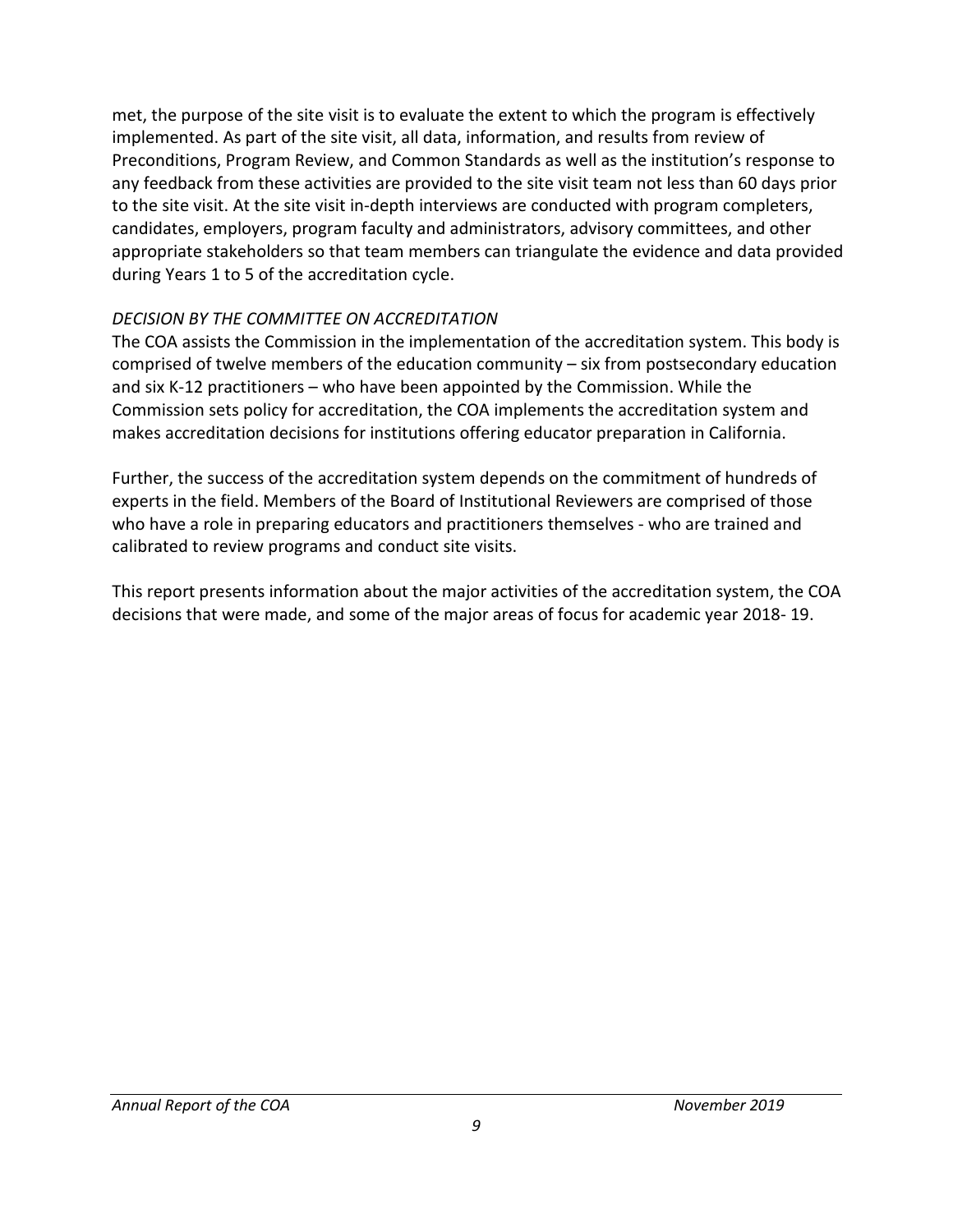# **Section I: Accomplishment of the Committee's Work Plan in 2018-19**

<span id="page-9-0"></span> effort that began late in 2014 and continued throughout 2018-19. Building on the significant The Commission's Strengthening and Streamlining Accreditation Project was a multipronged work accomplished in prior years, the major activities continued or begun in 2018-19 included the following:

- Development and implementation of the redesigned CalTPA and new CalAPA.
- Development and implementation of numerous data dashboards.
- Development and implementation of surveys to inform program improvement and accreditation decisions – program completers for Preliminary Multiple Subject, Single Subject, Education Specialist, Administrative Services as well as, teacher induction, administrator induction, employers, and master teachers.
- Development and implementation of a new survey for other credential areas.
- • Implementation of new processes to strengthen oversight of programs such as ability to site visits for some programs. close a program (within a larger institution) and ability to differentiate more frequent
- Adoption and implementation of new Special Education Program Standards.
- Adoption of new Special Education Teaching Performance Expectations.
- Adoption of Preconditions, Program Standards, and Performance Expectations for Pupil Personnel Services Credential Programs.
- • Development of the revised Single Subject Matter Program Standards and review process.
- Development and implementation of a process used to take action with respect to late documents.
- Beginning the review and update of the Accreditation Handbook.
- • Development of a process to establish the baseline eligibility criteria for programs seeking identification as Program Exemplars.
- Development and implementation of the revised Initial Program Review (IPR) process.

 Services Division, the Committee on Accreditation, and numerous volunteer experts from the field, have continued to work diligently to implement the vision of the Commission for its accreditation system as defined by the multi-year project to strengthen and streamline the The items that follow represent a summary of the key aspects of the accreditation system undertaken during the 2018-19 year. Over the past year, the Commission's Professional Commission's accreditation system.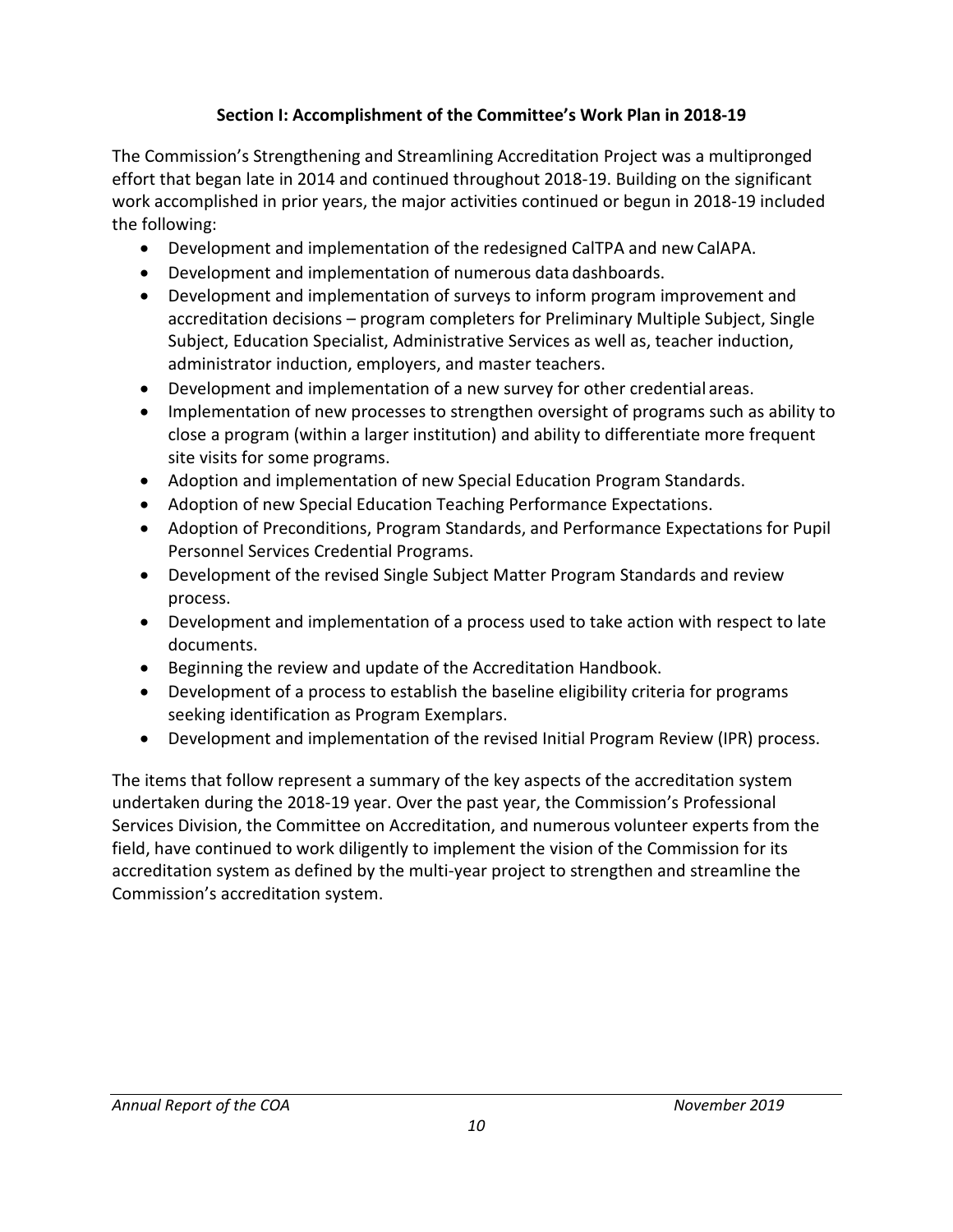# <span id="page-10-0"></span> **Purpose 1. Ensure Accountability to the Public and to the Profession**

 *Maintain public access to the [Committee on Accreditation.](https://www.ctc.ca.gov/educator-prep/coa)* The COA held meetings on the following dates:

| August 6, 2018   | March 14, 2019 |
|------------------|----------------|
| November 7, 2018 | May 2-3, 2019  |
| January 31, 2019 | June 27, 2019  |

 the Bagley-Keene Open Meeting Act. The Commission's website was utilized fully to provide All Committee meetings were held in public and all meeting agendas posted in accordance with agenda items and notification of meetings, as well as broad-based access to critical accreditation materials for institutions and others interested in accreditation.

 changes to the Commission's communications system no longer allow for simultaneous web As a continuing cost saving measure and to ensure access for all participants, videoconferencing technology was used where possible and appropriate in order that those located in various regions of California who are involved in accreditation activities could participate without the time and cost commitments required to travel to the Commission offices. Unfortunately, recent broadcasting and web conferencing. Because the videoconferencing capability is a necessity for COA business, the simultaneous web broadcasting had to be suspended. However, the videoconferencing link is available to anyone who wishes to listen to the meeting in real time and the meetings are recorded and available on the Commission's website soon after the meeting.

 comment. The number of subscribers has grown each year. *[PSD e-News](https://www.ctc.ca.gov/commission/newsletters/psd-news)*. The PSD e-News, developed in 2008, continued to be distributed weekly. This electronic notification reaches over 2,700 individuals including all approved institutions, to inform them of accreditation-related activities such as the development and revision of standards, technical assistance opportunities, and notification of requests for stakeholder

 *[Program Sponsor Alerts](https://www.ctc.ca.gov/educator-prep/ps-alerts)*. Program Sponsor Alerts (PSAs) continued to be used to provide important and timely information on specific topics of interest to program sponsors. The Commission staff used this resource in 2018-19, issuing the following 12 PSAs between July 1, 2018 to June 30, 2019: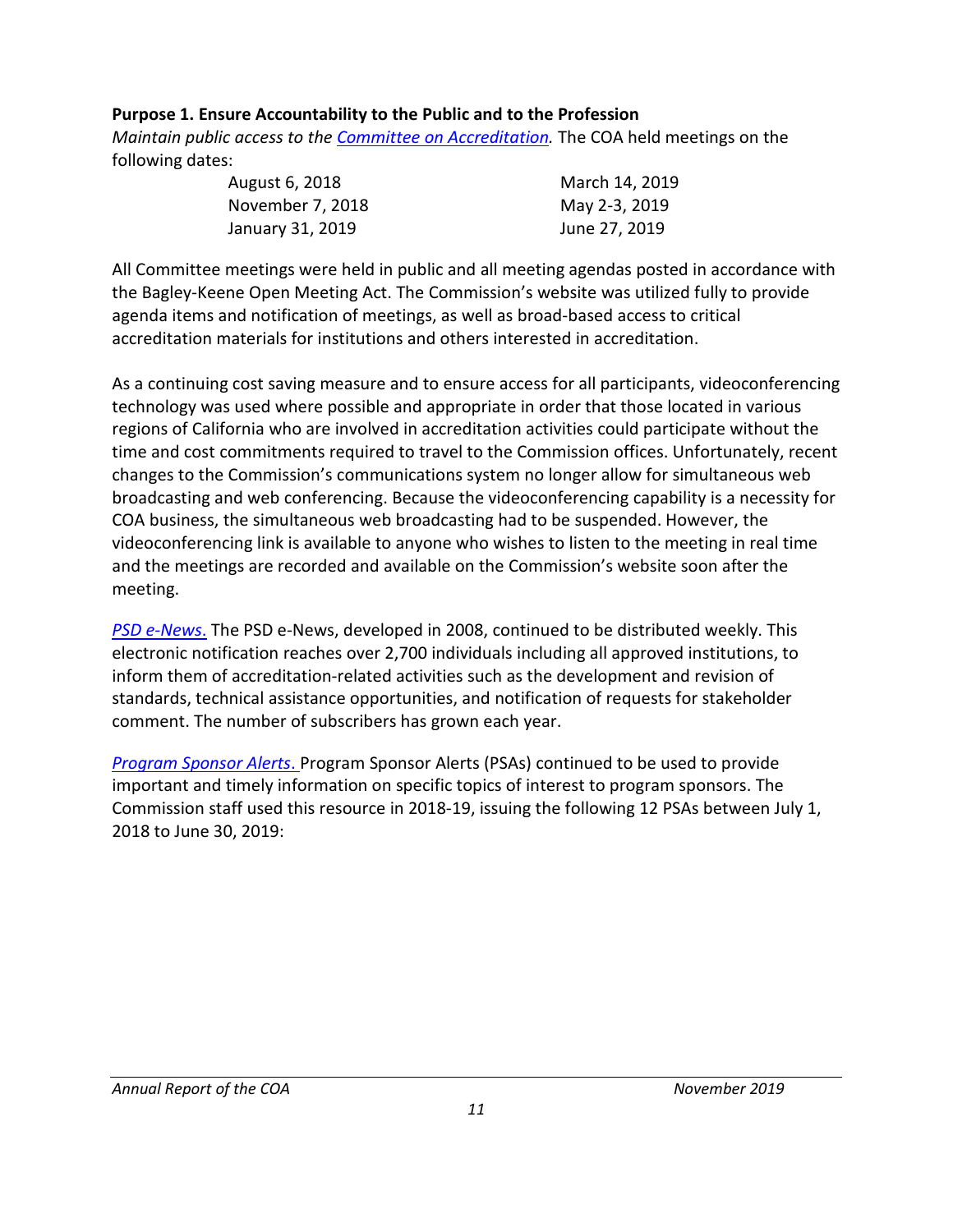**Program Sponsor Alerts June 30, 2018-July 1, 2019** 

| <b>Numbe</b> | <b>Issue Date</b>  | <b>Title</b>                                                                                                                                                                     |
|--------------|--------------------|----------------------------------------------------------------------------------------------------------------------------------------------------------------------------------|
| 18-03        | August 24, 2018    | <b>Commission Adoption of Preliminary</b><br><b>Education Specialist Program Standards and</b><br>Teaching Performance Expectations Replaced<br>by: PSA 19-07                    |
| 18-04        | September 28, 2018 | <b>Preliminary Education Specialist Program Implementation</b><br>Timeline Update Replaced by: PSA 19-07                                                                         |
| 18-05        | September 28, 2018 | <b>Requirements of the Preliminary Teacher Preparation</b><br>Program to Support the Completer's Transition to a<br><b>Teacher Induction Program</b>                             |
| 18-06        | December 20, 2018  | <b>Accreditation Data System (ADS): Important Dates for</b><br>2018-19, Distinction between Contacts and Users, and<br><b>New Contact Categories</b>                             |
| 19-01        | March 12, 2019     | <b>Impact of Document Issuance Date on Educator</b><br>Preparation Programs' Number of Documents Issued in a<br>Fiscal Year (July 1 to June 30)                                  |
| 19-02        | March 12, 2019     | <b>Guidance for Teacher Preparation Programs for Title II</b><br>requirements for Supervised Clinical Experience                                                                 |
| 19-03        | May 2, 2019        | Approval by the Office of Administrative Law of Title 5<br><b>Regulations Allowing for a Single Induction Experience</b>                                                         |
| 19-04        | May 8, 2019        | Information for California Institutions seeking Joint<br><b>Accreditation from the Commission and CAEP</b>                                                                       |
| 19-05        | May 31, 2019       | <b>Clarification on District Employed Supervisor</b><br><b>Orientation and Support; Preliminary Multiple Subject</b><br>and Single Subject Programs                              |
| 19-06        | June 21, 2019      | Passing Score Standards for the CCTC's Redeveloped<br><b>California Teaching Performance Assessment (CalTPA)</b>                                                                 |
| 19-07        | June 26, 2019      | <b>Transition Plan for Preliminary Education Specialist</b><br>Programs to the 2018 Program Standards and Teaching<br>Performance Expectations [Replaces PSA 18-03 and<br>18-041 |
| 19-08        | June 28, 2019      | Additional Language in the Assessment Design<br><b>Standards for Commission-Approved Teaching</b><br><b>Performance Assessments</b>                                              |

 The PSA is used to communicate to program sponsors instructions for a particular task or clarification of requirements and deadlines. Program Sponsor Alerts will continue to be used to information about a specific issue such as the adoption of new standards by the Commission or **Annual Report of the COA** November 2019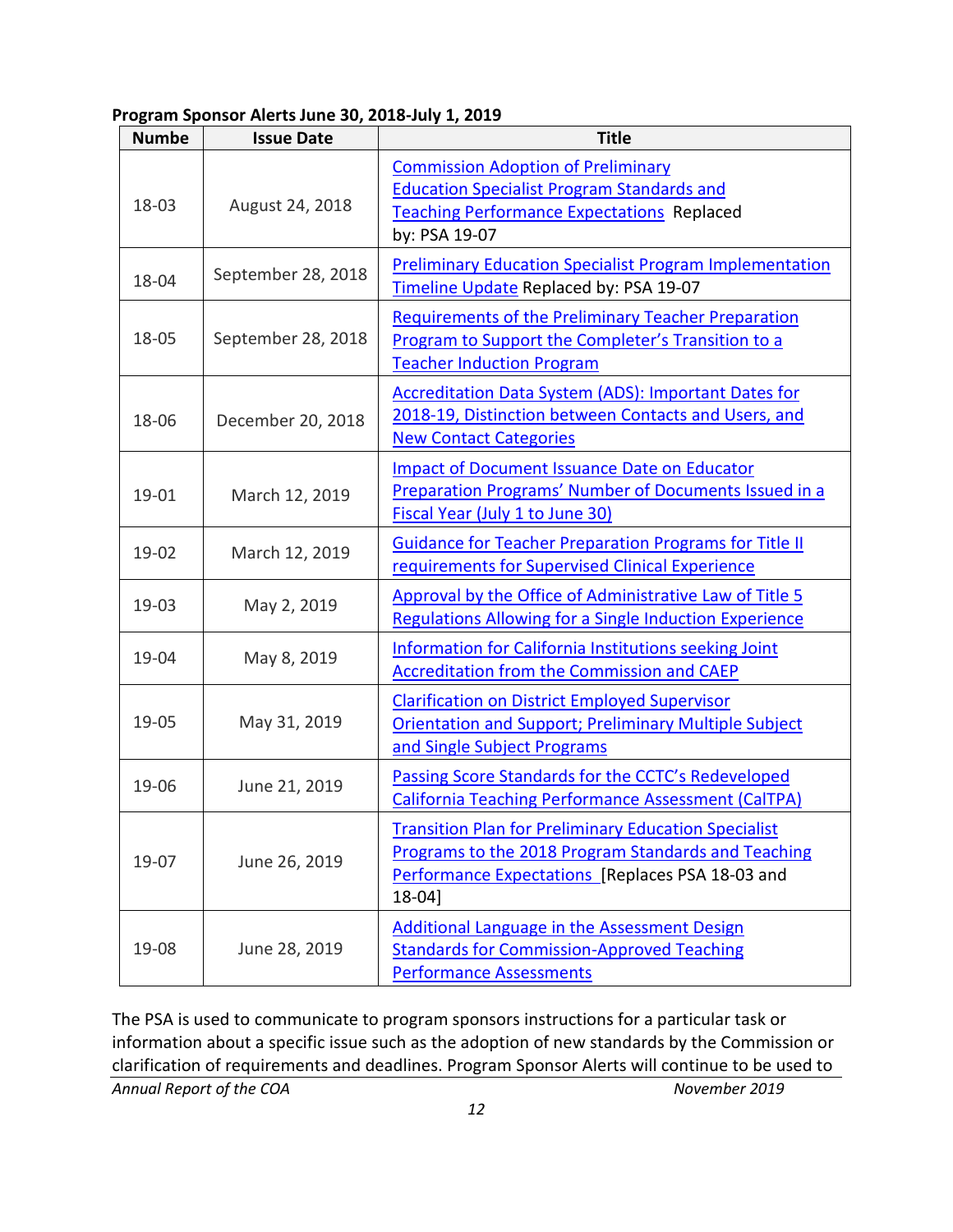<span id="page-12-0"></span>provide information to the field when necessary as they have served the objective well.

 the COA are available to the public. The site includes the team report for each institution as *Maintain Public Website of All Accreditation Results and Status for Each Institution.* The Commission maintains a website where all [accreditation site visit reports](https://info.ctc.ca.gov/fmp/accreditation/accreditation_reports.php) and actions taken by well as the letter to the institution with the formal COA action taken.

 The website is updated after each COA meeting to reflect any additional actions taken and includes the reports and actions for the most recent accreditation cycle.

*Preparation and Presentation of COA Reports to the Commission.* COA member, Dr. Cheryl Forbes, presented the COA annual report to the Commission at the [November 29, 2018](https://www.ctc.ca.gov/docs/default-source/commission/agendas/2018-11/2018-11-3a.pdf?sfvrsn=2)  [Commission Meeting.](https://www.ctc.ca.gov/docs/default-source/commission/agendas/2018-11/2018-11-3a.pdf?sfvrsn=2)

 *Commission Liaison*. The Commission's liaison to the COA provides an important perspective to Commission. For the 2018-19 year, the liaison to the COA was Commissioner Haydee Rodriguez COA discussions and serves as an effective means of communication between the COA and the who attended the COA meetings regularly.

 *Accreditation Activities.* In 2018-19, the Commission continued implementation of the Annual by permanent regulations that became effective as of April 1, 2015.) As routinely scheduled, in institutions, collected the fees, and communicated with institutions when questions or disputes *Implementation of an Annual Accreditation Fee and a Fee Recovery System for Certain*  Accreditation Fee structure (Emergency regulations became effective in August 2014, followed 2018-19 Commission staff calculated the appropriate annual accreditation fees, invoiced arose. These funds continue to be critical to supporting the infrastructure of the Commission's accreditation system.

 effective October 2013), for the review of new programs and for accreditation activities outside the typical accreditation cycle. In addition, in 2018-19 the Commission began the process to feedback from the Office of Administrative Law (OAL). Staff will continue to work on this with the OAL in 2019-20. In addition, the Commission continued implementation of a cost recovery plan (regulations update this section of Title 5 of the regulations to align with the revised accreditation system approved by the Commission. The regulatory package was withdrawn by staff based on

# **Purpose 2. Ensure Program Quality**

 *Accreditation of Institutions and their Credential Preparation Programs.* This is one of the vast number of changes required by the Strengthening and Streamlining Project, including new primary ongoing tasks of the COA. The COA has been given full responsibility for making the legal decisions regarding the continuing professional education accreditation of institutions and their credential programs. In 2016-17, the Commission approved the deferment of scheduled site visits for one year in order to provide time for the institutions to plan and implement the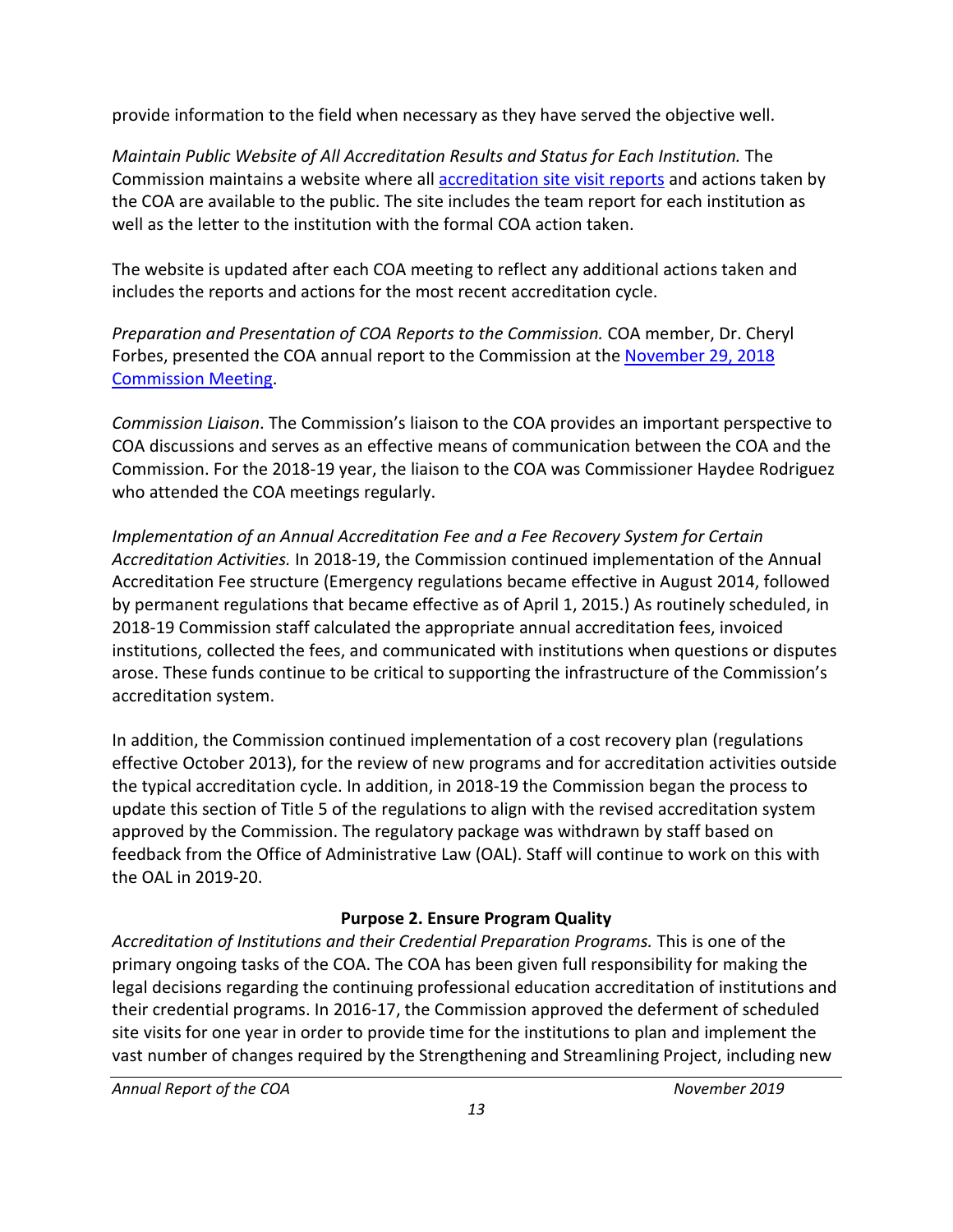for all Commission-approved programs beginning with the Green Cohort. The effort to phase in standards and requirements for programs. Beginning in fall 2017, site visits were reinstituted new aspects of the accreditation system continued in 2018-19 such as the submission of data in the Annual Accreditation Data System and the inclusion of survey results to inform the accreditation teams' work.

In 2018-19, thirty-five (35) institutions hosted accreditation site visits resulting in the following decisions:

- 25 institutions Accredited, including five (5) with a 7 year follow up report required
- Eight (8) institutions Accredited with Stipulations
- One (1) institution Accredited with Major Stipulations
- One (1) institution Accredited with Probationary Stipulations

 address any stipulations within one year. However, the COA may allow additional time if it removed the stipulations fully in 2018-19 for three institutions. The remaining institution made *Ensuring Institutions Addressed Stipulations.* All institutions with stipulations are expected to believes the institution has made sufficient progress and additional time is warranted. Four institutions had received stipulations in the previous year as a result of their site visit. The COA significant progress and was given additional time to address the remaining stipulations.

 frequently required that the institution provide interim reports (quarterly or other) to ensure their institutional leadership to ensure the resources or tools to enact change are provided, and implementing required improvements. For institutions receiving major stipulations or probationary stipulations, the COA has more that the institution is making adequate progress towards addressing the most egregious issues. This was the case in 2018-19. This approach allows the institutions to check with COA to ensure they are moving in the direction that the COA expects, provides some additional leverage with allows the COA to provide some suggestions and guidance along the way. From an accountability perspective, it ensures that the institution does not wait a full year before

 website continued to be used and stakeholders were kept informed of upcoming technical assistance opportunities through emails and the PSD e-News. Additionally, staff made itself *Technical Assistance Efforts.* The Commission continued to provide technical assistance throughout 2018-19 for institutional personnel to provide information and support around changes in accreditation. The Accreditation Technical Assistance webpage on the Commission's available to present and discuss information about the accreditation system or standards implementation at a variety of stakeholder meetings and conferences throughout the year. A partial listing of these include: the California Induction Conference, the Credential Counselor and Analysts of California Conference (CCAC), the California Council on Teacher Education (CCTE), the Special Education Administrators of County Offices, the Advisory Commission on Special Education at CDE, the statewide Special Education Local Planning Area (SELPA) director's meeting, the California Professors of Special Education (CAPSE), Collaboration for Effective Educator Development, Accountability and Reform (CEEDAR), California Council of *Annual Report of the COA November 2019*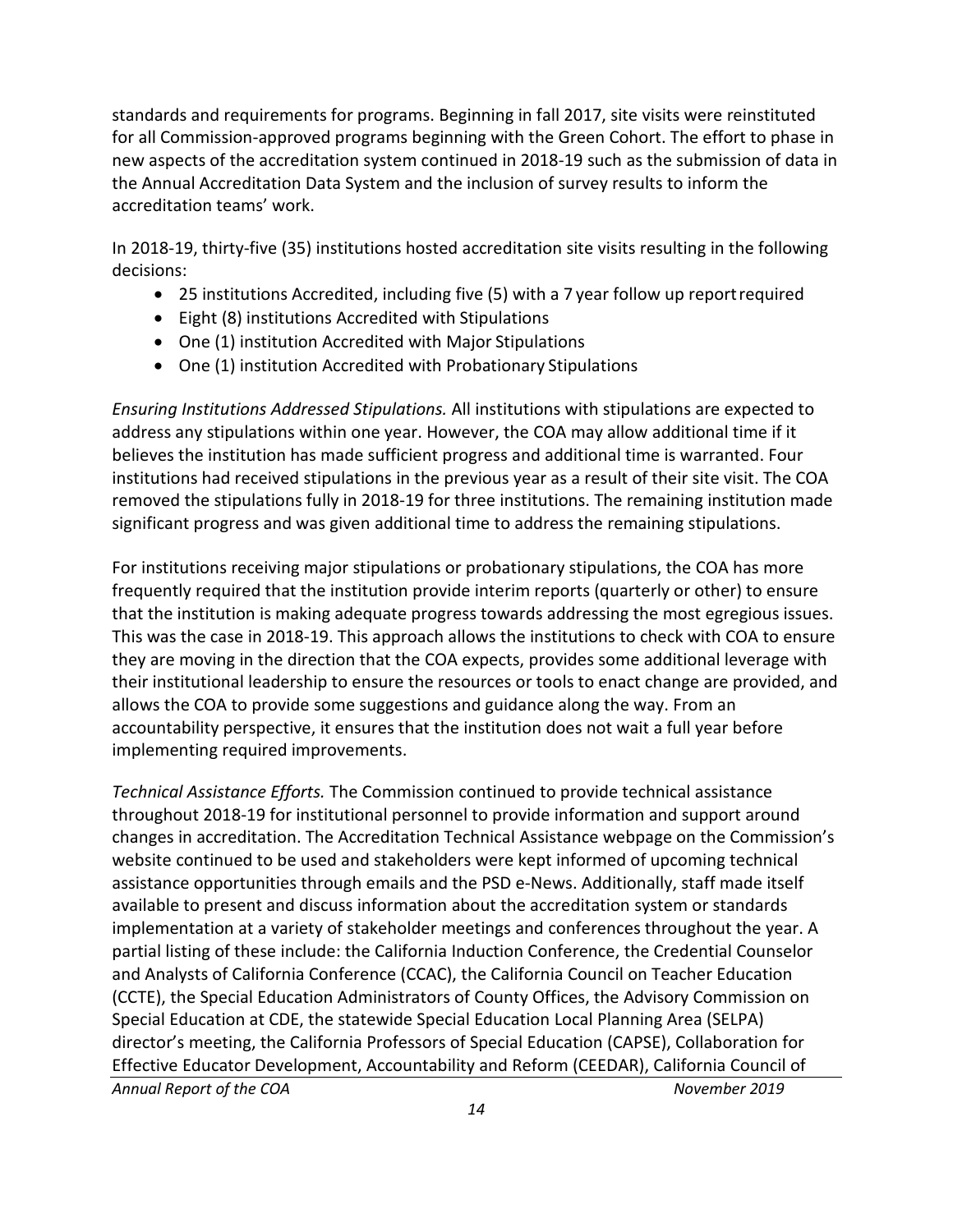Academic Programs in Communication Sciences and Disorders (CAPCSD), California Association of Private Special Education Schools, and the California Association of Professors of Education Administration.

 In addition, staff continues to provide critical technical assistance to institutions preparing for site visits. This includes:

- − A year out phone call/video conference or in person meeting with key accreditation staff at the institution.
- − A minimum of a monthly phone call with the institution to help them as they prepare final documentation or respond to reviewers' feedback.
- − A 2 month out pre-visit, usually held in person, to ensure that all logistics are scheduled to be handled appropriately and necessary evidence will be available to the team when it arrives.

**Technical Assistance for Institutions Preparing for 2018-19 Site Visits (35 Institutions)** 

| <b>Technical Assistance Activity</b> | Date/Location                                | <b>Attendees</b>                                                     |
|--------------------------------------|----------------------------------------------|----------------------------------------------------------------------|
| Year-Out Pre-visit                   | 2018                                         | Spring 2018 - Summer Consultant and institution<br>representatives   |
| Monthly Phone/Zoom<br>Conferences    | Began Summer 2018,<br>continuing until visit | Consultant and institution<br>representatives                        |
| 2 Month Out Pre-visit                | 2 months before each<br>site visit           | Consultant, Site Visit Team Lead, and<br>institution representatives |

#### **Technical Assistance for Institutions Preparing for Program Review and Common Standards Submissions**

Commission staff also held technical assistance sessions for institutions that were preparing to submit for their Common Standards and Program Review documentation. Staff reviewed the required exhibits and answered questions from the institutional representatives.

| <b>Activity</b>                                 | <b>Number or Date/Location</b>    |
|-------------------------------------------------|-----------------------------------|
| Preparation for Institutions Submitting Program | Eight (8) Sessions hosted through |
| <b>Review and Common Standards Review</b>       | videoconferencing                 |

# **Technical Assistance for the Accreditation Data System (ADS)**

 change, and upload data to the system as well as how to respond to some of the requirements for the data in unique situations. As a result, the PSD staff instituted a series of office hours in ensuring that the data was submitted within the timeframe allotted. Because of the success, Given that the Accreditation Data System was newly implemented in 2018-19, significant technical assistance was needed to ensure that program sponsors understood how to access, which questions could be asked by institutions. These office hours proved to be instrumental in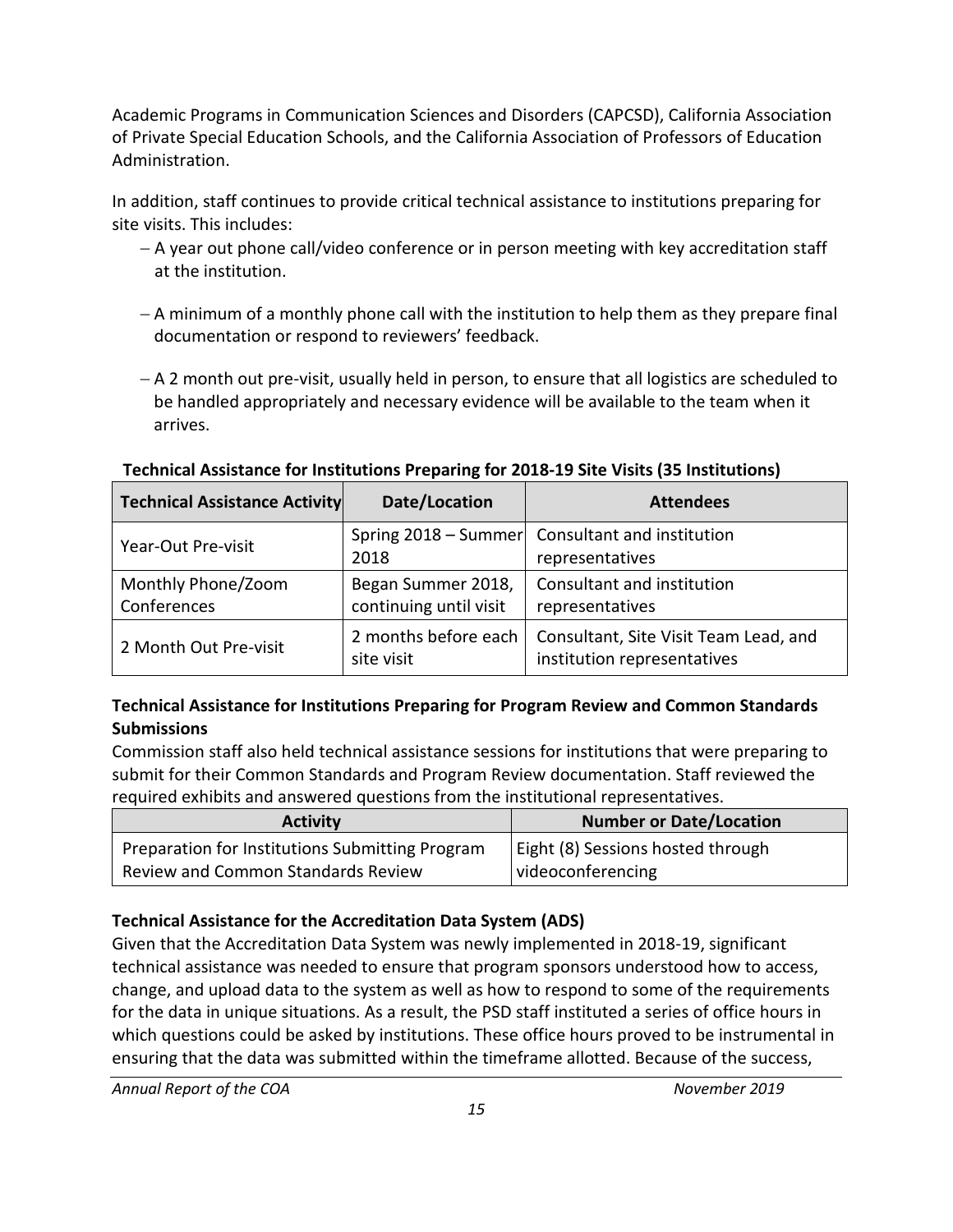office hours were instituted again for the current 2019-20 submission period.

| <b>Technical Assistance Activity</b>     | Date/Location                                |
|------------------------------------------|----------------------------------------------|
| ADS Weekly Office Hours (2 hours/week)   | July 1, 2018 to August 31, 2018 (9 sessions) |
| ADS Weekly Office Hours (1-2 hours/week) | March 6, 2019 to June 25, 2019 (16 sessions) |

# **Training Activities for the Board of Institutional Reviewers (BIR)**

 accreditation is essential to the success of the system. The BIR site visit training was entirely redesigned in 2018-19 to align to the new system. The accreditation system is reliant upon a cadre of volunteer educators and educator preparers. Training of these volunteers to serve as reviewers for all of the components of

| <b>Activity</b>                                                   | <b>Number or Date/Location</b>                                     |
|-------------------------------------------------------------------|--------------------------------------------------------------------|
| Board of Institutional Review (BIR)<br><b>Site Visit Training</b> | August 16-17, 2018<br>September 20-21, 2018<br>October 23-24, 2018 |
| BIR Team Lead Training and                                        | July 10, 2018                                                      |
| Review                                                            | July 17, 2018                                                      |
| <b>Common Standards Reviewer</b>                                  | Eight (8) Common Standards Training and Review Sessions            |
| <b>Training and Review</b>                                        | between April 5 and June 19, 2019 (Various locations)              |
| Program Review Training and                                       | 15 Program Review Sessions between October 30, 2018                |
| Review                                                            | and January 29, 2019 (Various locations)                           |

# **Technical Assistance Provided to Institutions Seeking Initial Approval**

 come with a team of individuals including their partner organizations. Attendance of Attending an informational session for entities that are interested in seeking initial institutional approval is a required part of the Initial Institutional Approval (IIA) process. Institutions must Accreditation 101 is the first requirement in a multi-step process.

| Date              | <b>Number of Institutions</b> | <b>Types of Institution</b> |
|-------------------|-------------------------------|-----------------------------|
| August 21, 2018   | 2 institutions                | 1 IHE and 1 LEA             |
| December 11, 2018 | 6 institutions                | 2 IHEs and 4 LEAs           |
| March 25, 2019    | 4 institutions                | 2 IHEs and 2 LEAs           |

# **Other Related Activities**

 accreditation related questions are answered quickly and accurately. The following are a list of some of the accreditation related email tools by which staff is able to provide ongoing daily, The Professional Services Division maintains numerous email accounts to ensure that specific direct technical assistance to institutional and program personnel as questions arise.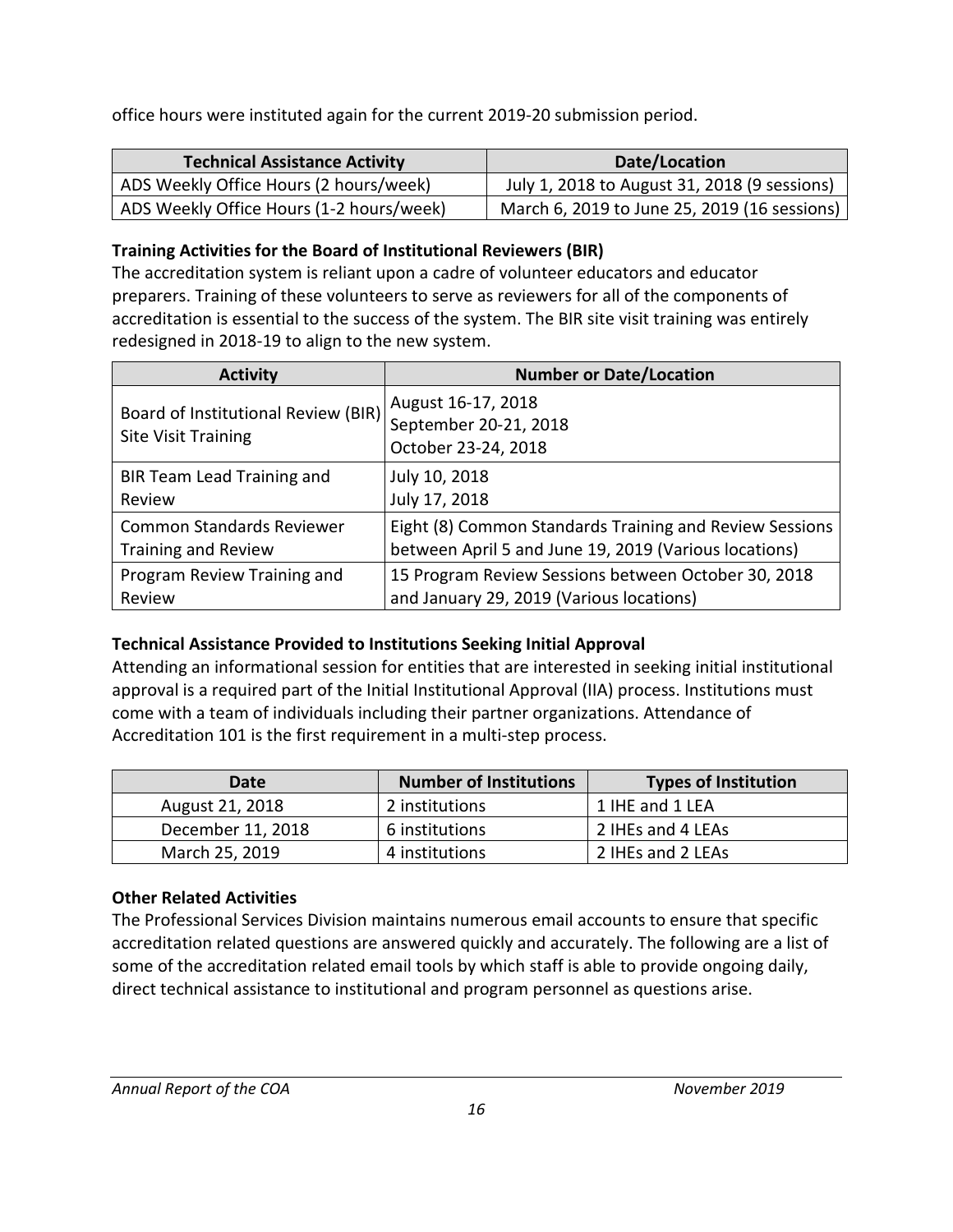| <b>Technical Assistance Activity</b>                                          |
|-------------------------------------------------------------------------------|
| Cohort Consultant Email (i.e. PSDRed@ctc.ca.gov                               |
| Accreditation email (accreditation@ctc.ca.gov) (General accreditation emails) |
| Program Review Email (Program Review@ctc.ca.gov)                              |
| Annual Accreditation Data System (ADS@ctc.ca.gov)                             |
| <b>Professional Services Division Consultant Emails</b>                       |

\*Average of 50 per week per consultant

 institutions seeking input on changes they are considering making to their programs, revisions to the standards, particular candidate issues, and a host of other topics. In addition, from time to time, Commission staff travel to institutions with particular challenges (such as one that intended to address challenges or resolve issues in a more proactive manner for the benefit of *Technical Assistance for Individual Institutions*. Staff fields numerous questions daily from experiences a large turnover in program or institutional leadership) who need some additional guidance and direction about accreditation and program implementation. This effort is the candidates in these programs.

 accreditation system was in full implementation. In these early years of implementation, result, it is necessary to ensure that these refinements are appropriately reflected in the *Accreditation Handbook Revisions.* The *Accreditation Handbook* explicates the processes and procedures of the various components of the accreditation system. In 2018-19, the adjustments were made to some processes to make them more effective and or efficient. As a *Accreditation Handbook*. This work continues in 2019-20.

 prepare agenda items for the COA on issues related to the Commission's work as directed by the Commission or as appropriate to the continuing work of the Committee. With the efforts to *Receive Regular Updates on Commission Activities Related to Accreditation and Provide Commission with Advice on Issues Related to Accreditation.* During 2018-19, staff continued to streamline and strengthen accreditation this function continues to be critically important in 2019-20.

| <b>Technical Assistance Activity</b>        | Date/Location                  | <b>Attendees</b><br>(approx.) |
|---------------------------------------------|--------------------------------|-------------------------------|
|                                             | Sept. 18 / Riverside COE       | 65                            |
| <b>CalAPA Implementation Think</b><br>Tanks | Sept. 26 / Sacramento COE      | 45                            |
|                                             | October 18 / San Diego         | 55                            |
| <b>CalAPA Virtual Think Tanks</b>           | Oct. 26 / Online presentation  |                               |
|                                             | Dec. 7 / Online presentation   |                               |
|                                             | Jan. 25 / Online presentation  | $40 - 60$                     |
|                                             | Feb. 22 / Online presentation  |                               |
|                                             | March 29 / Online presentation |                               |

## **Technical Assistance for Preliminary California Administrative Services Programs Related to the California Administrator Performance Assessment (CalAPA)**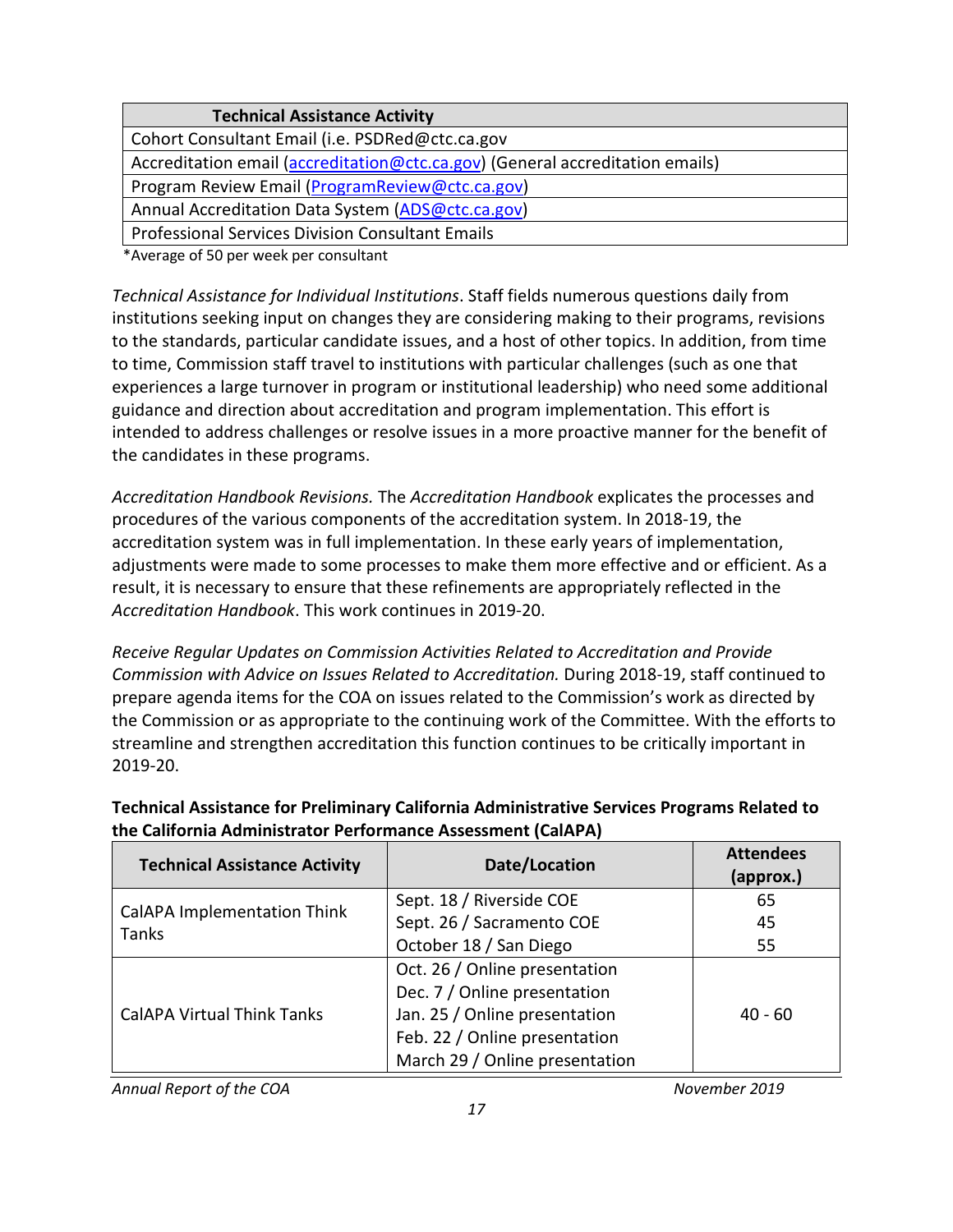<span id="page-17-0"></span>

| <b>Technical Assistance Activity</b> | Date/Location                  | <b>Attendees</b><br>(approx.) |
|--------------------------------------|--------------------------------|-------------------------------|
|                                      | April 26 / Online presentation |                               |
|                                      | May 31 / Online presentation   |                               |
| CalAPA Implementation                | May 17 / Riverside COE         |                               |
| Conference                           | May 22 / Wm. Jessup University | 60                            |
|                                      | Oct. 4 / Santa Clara           | 20                            |
| Clear Induction Implementation       | Oct.9 / CSUN                   | 25                            |
| <b>Think Tank</b>                    | Oct. 25 / OCDOE                | 35                            |

# **Technical Assistance for Preliminary Multiple and Single Subject Teacher Preparation Programs Implementing the California Teaching Performance Assessment (CalTPA)**

| <b>Technical Assistance Activity</b>      | Date/Location                         |
|-------------------------------------------|---------------------------------------|
| <b>CalTPA Virtual Office Hours</b>        | July - June/ Weekly/ Thursday/ Online |
| <b>CalTPA Virtual Think Tank Sessions</b> | July - June/ Monthly/ Online          |
| CalTPA Faculty Training Chico Sate        | August 24/ Online                     |
| CalTPA Faculty Training UC Santa Cruz     | September 6/ Online                   |
| <b>CalTPA Faculty Training UCLA</b>       | February 22/ Online                   |
| <b>CalTPA Implementation Conference</b>   | April 18/ San Diego                   |
|                                           | May 14/ Sacramento                    |

## **Purpose 3. Ensure Adherence to Standards**

 Commission's new Initial Institutional Approval (IIA) policy for institutions seeking to become a The IIA process now includes five stages: *Review and Take Action to Grant Initial Approval of New Program Sponsors.* During 2018-19, the Commission-approved program sponsor of educator preparation programs in California was in full implementation. The requirements for an institution to become a Commission-approved educator preparation program sponsor in California were substantially revised in recent years.

Stage I – Prerequisites;

Stage II – Eligibility Requirements;

Stage III – Alignment with all Common Standards and Relevant Preconditions;

Stage IV – Provisional Approval; and

Stage V – Full Approval.

 educator preparation program continued to be held throughout 2018-19. As anticipated, fewer institutions participated in Accreditation 101 due to the fact that many did so in the previous Accreditation 101 sessions (Stage I) for institutions exploring whether to seek IIA to offer an years. Accreditation 101 was offered three times in 2018-19.

 process. These institutions are listed in Section II of this report. Many other entities were In 2018-19 four institutions were brought to the Commission for consideration and approval for either Stage II (Eligibility Requirements) or Stage III (Alignment with Standards) of the IIA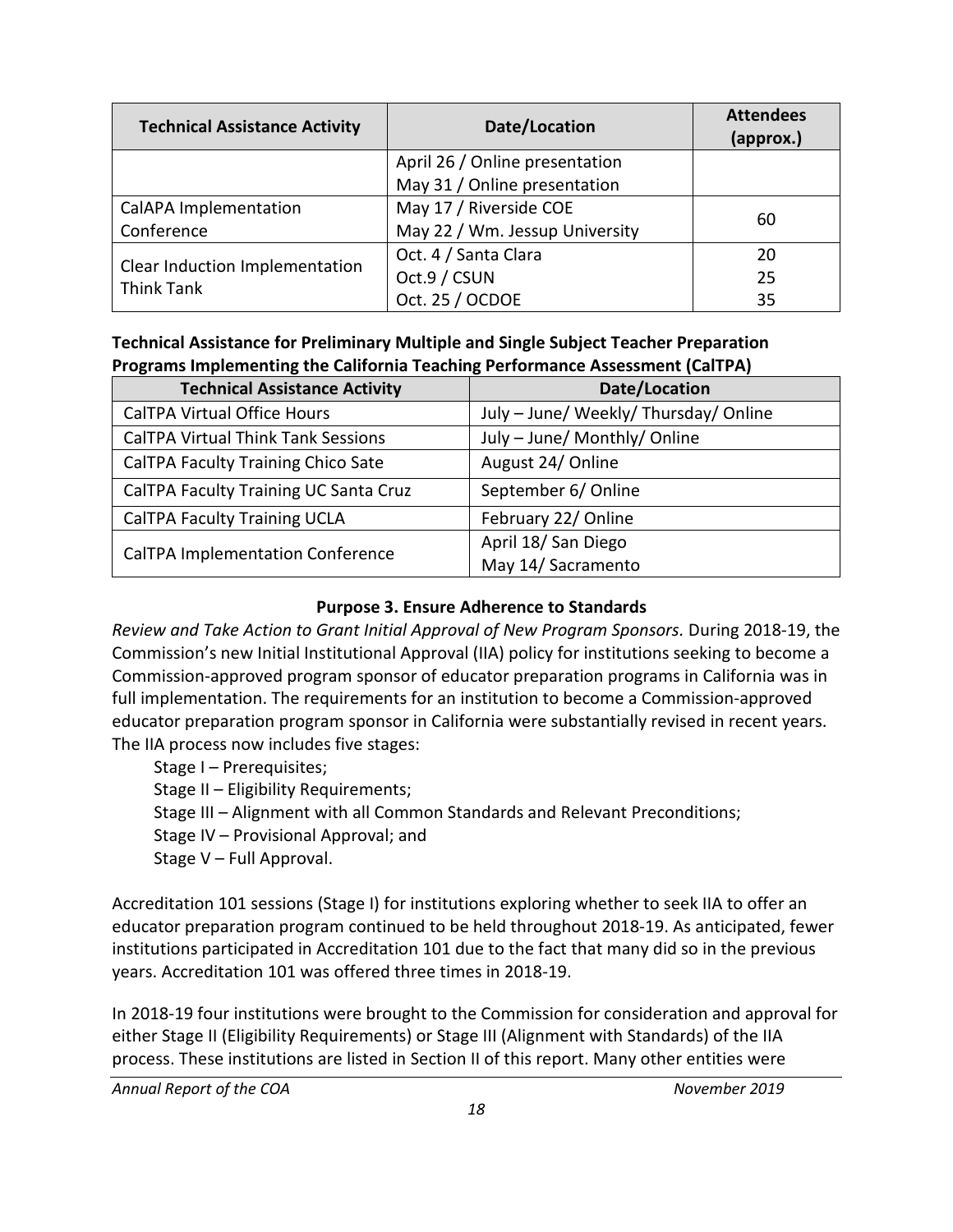engaged in the submission and review process.

 also one of the major ongoing tasks of the COA. The COA has developed procedures for handling the submission of proposed credential programs from Commission-approved institutions. Programs are only granted initial approval when reviewers have determined that all Commission standards are met and after COA acts to approve. This review process continued in 2018-19. Because institutions may submit program proposals any time throughout the year, the Commission attempts to find reviewers willing and able to review the documents as soon as possible. As a result, the vast majority of the reviews for new program proposals are conducted of 18 new programs were approved by the COA in 2018-19. The list of these new programs is process as it is challenging to find sufficient number of reviewers who are willing to do this *Review and Take Action to Grant Initial Program Approval for New Credential Programs.* This is remotely with reviewers being sent the documents and devoting time on their own schedule, at their homes or offices, working via technology with their initial program review partner. A total included in Section II of this report. Staff is currently reviewing ways in which to streamline this work.

 provided to the COA prior to its approval. Additionally, personnel from the institution were past, any documentation on any program proposal was available to the members of COA at their request, however, this new process provides the COA with more information about the program proposal than was made routinely available in the past. *Establish New COA Review Process for Initial Program Approval for Institutions Recently Approved for Provisional Approval by the Commission.* In 2018-19, the COA began using a new program approval process for institutions that were recently granted provisional approval by the Commission. After the reviewers had determined that all standards for a new program proposal from a provisionally approved institution were met, all of the documentation was invited to attend the COA meeting to respond to questions about the proposed program. In the

 to preconditions be submitted and reviewed in Years 1 and 4 of the 7-year cycle. For the March evidence of meeting all relevant preconditions. These two cohorts represent 68 institutions offering 315 different programs. For these two particular groups of institutions, this resulted in a staff review of evidence for 816 general preconditions and 2,435 program specific helps ensure that programs are complying with state statutes, regulations, and Commission policy and allows the accreditation teams to focus on review of the standards. *Review of Preconditions.* The Commission's new accreditation system requires that responses 2019 submission, institutions in both the Blue and the Red cohorts were required to submit preconditions. While this is a significant undertaking, staff review of the information provided

 instituted a number of changes to the process over the past two years. While most consultants Because the timeliness of feedback on preconditions was not optimal in previous years, staff have responsibility for reviewing the submitted preconditions responses, a single staff member has been designated the responsibility of shepherding the submission process, making follow through clearer to all staff. In addition, to assist institutions in avoiding submitting unnecessary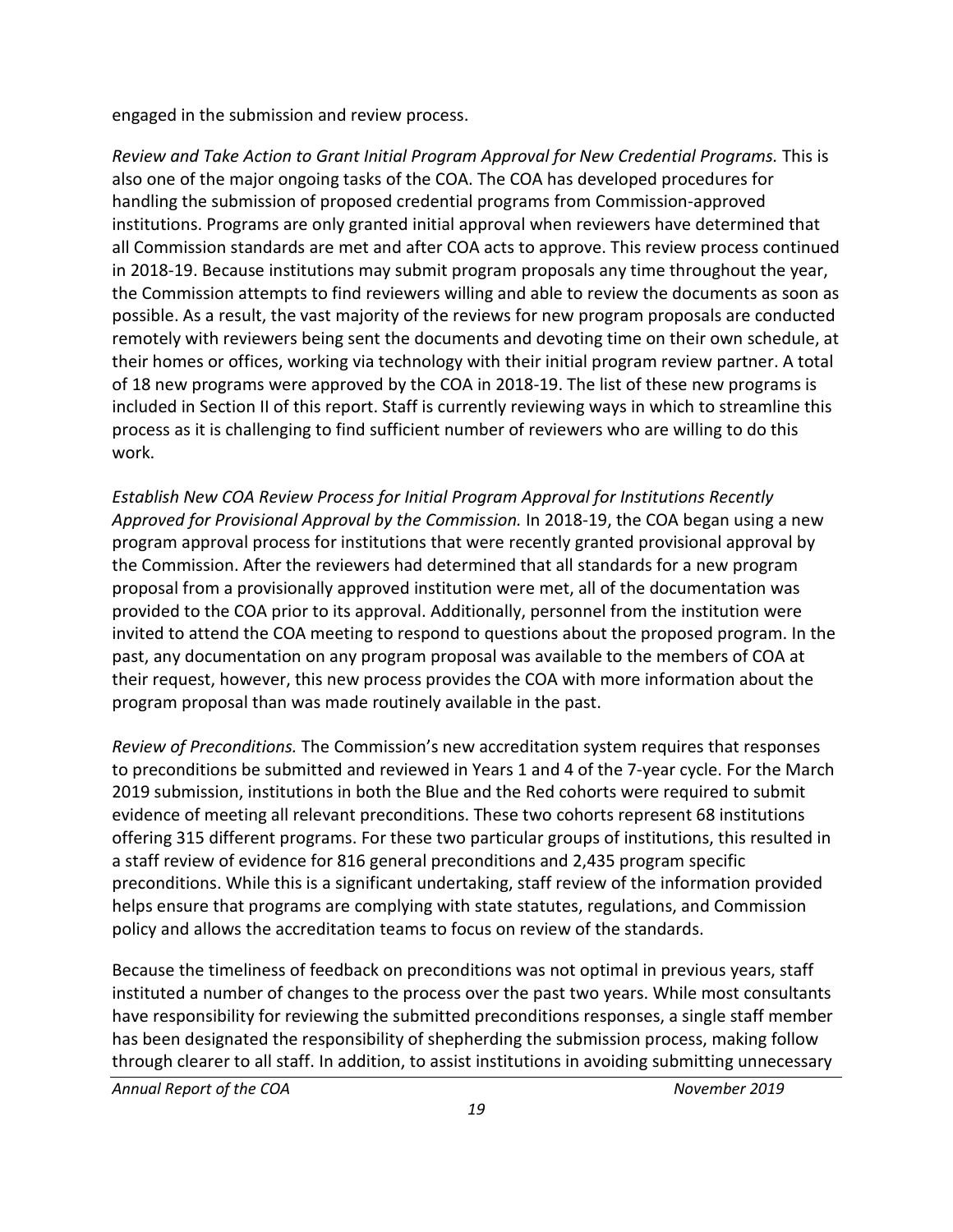or inapplicable evidence or responses, staff developed Evidence Guidance documents to clarify what type of documentation would satisfy the requirements. Staff continues to develop these Evidence Guidance documents for all credential areas. Under the new precondition submission process, staff has been able to identify potential issues early and to begin to work with the institution to address them in a timely manner.

 finalized. Beginning in fall 2017, the Commission transitioned to using this new streamlined Program Review process of submitting very specific evidence with limited narratives describing how the institution was implementing the standards in its programs. This process was *Program Review Process.* In 2016-17, the new Program Review process was developed and continued for a second year in fall 2018 with the Orange cohort.

 has continued to be overwhelmingly positive reflecting strong support for the new system. Whereas under the previous system it could take many weeks or months to complete a review of the voluminous submissions, reviewers are now able to complete the task of reviewing the evidence submitted by institutions in one to two days. Reviewers have also reported a better understanding of the program under this new process. Institutional personnel have communicated that they have a better understanding of the exact types of evidence needed for The feedback from reviewers and institutions alike regarding the revised accreditation system program submissions and that the new process has removed some of the guess work out of knowing what is needed and limited the temptation to provide significantly more descriptive information than what is required. Feedback is provided to the institutions in a much timelier manner.

 streamlined approach to Common Standards review. As with the new approach to Program Review, Common Standards submissions require prescribed documentation and information as well as limited but focused narrative. The new Common Standards review process was spring 2019. In 2019, the process continued with the next cohort and the results are being used able to complete the review process and reach preliminary findings in a much shorter feedback a month or so before the visit. This has allowed institutions to address concerns well *Common Standards Review Process.* Commission staff developed and the COA approved a new implemented for the first time in early 2018 informing site visits that took place in fall 2018 and to inform the site visits taking place in 2019-20. Like the Program Review process, reviewers continue to express overwhelming positive support for the new process noting that they were timeframe than the previous process. Additionally, feedback was provided to the institution between eight and 10 months prior to their site visit whereas the prior system only allowed for in advance of the site visit. Keeping the consistency in the reviewer from Common Standards and Program Review through the site visits has helped ensure that questions and potential issues are followed up appropriately at the site visit.

 annual data system was one of the key components to the Strengthening and Streamlining *Development and Implementation of the Annual Data System.* The development of a new project. The contractor's work in building the infrastructure of the system, which was intended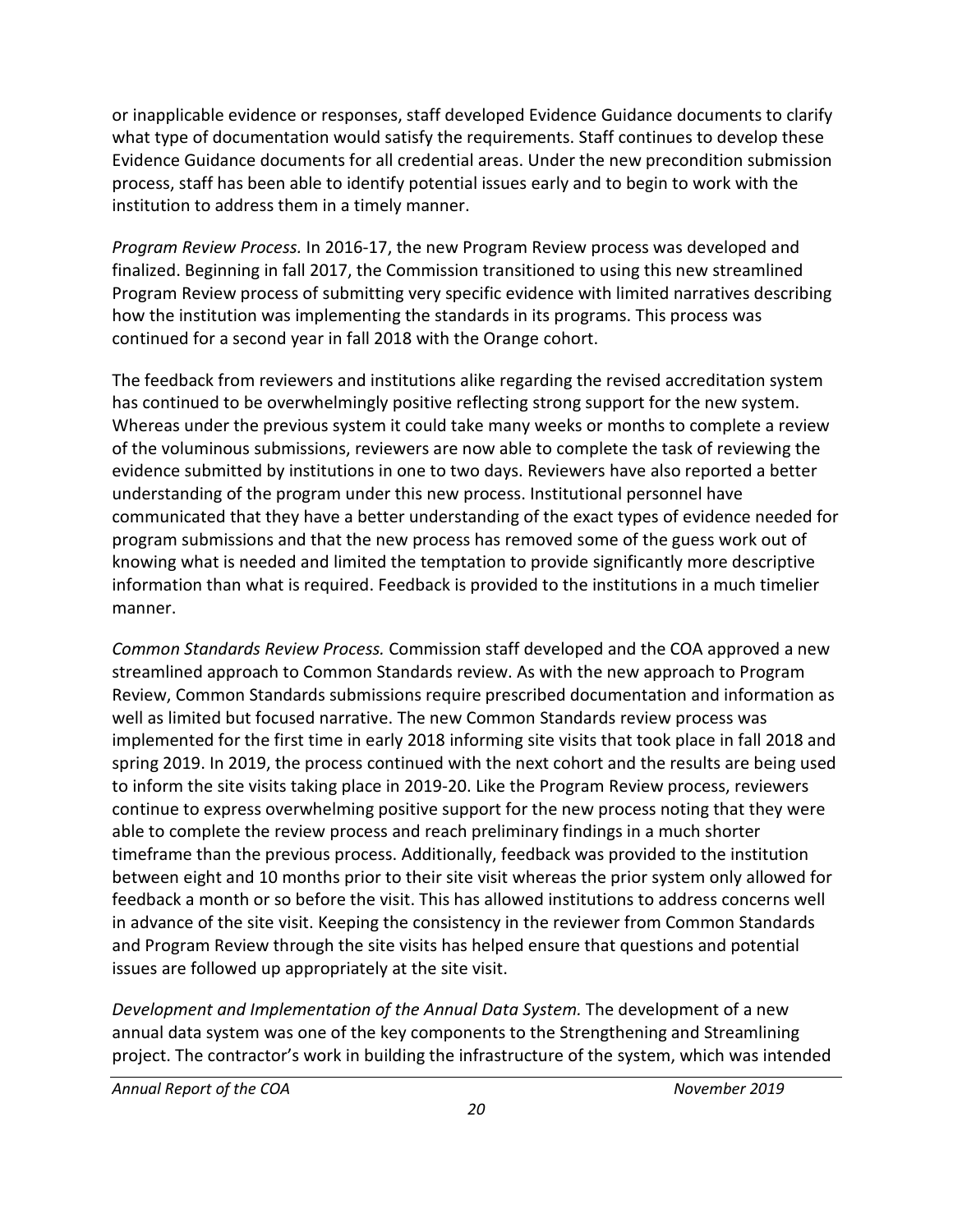aspects of the system and the data will be used by institutions, the Commission and its staff, to allow institutions to provide consistent data about their programs, candidates, and outcomes was completed in June 2017. Commission staff piloted the system in 2017-18 and it was more fully implemented in 2018-19. The data system is multi-pronged and multi-purposed. Various and accreditation teams. In addition, where appropriate, some of the data will interface with both the public-facing data dashboards and those dashboards which are designed for institutions, Commission staff, and site visit review teams.

 2019 and again from March 2019 to August 2019. Staff conducted Accreditation Data System institution, giving individuals appropriate roles, and answering questions related to the data questions. Office hour dates and times were listed on the **Accreditation Technical Assistance** also developed ADS [resources](https://www.ctc.ca.gov/educator-prep/program-accred/annual-data-submission) such as guidance documents, FAQs, and video presentations to Technical Assistance was provided to institutions by Commission staff in the summer and fall of (ADS) office hours on a weekly basis via videoconferencing technology. These office hours were to support institutions in accessing the ADS, creating accounts, connecting individuals to the page and provided in the weekly PSD e-News. Staff continuously worked with and provided support to institutions in the use of the ADS. Updates were shared at prior COA meetings. Staff support institutions in understanding the ADS.

 surveys continued to play an increasing role in accreditation. Surveys from program completers credential application process. Completers may elect to not respond to the survey, yet the *Implementation of Survey Instruments.* Using data from survey instruments is one important component to ensuring the inclusion of outcomes in the accreditation system. In 2018-19, in Preliminary Multiple Subject, Single Subject, Education Specialist, and Administrative Services as well as Clear Administrative Services, General Education Induction, and Clear Education Specialist Induction programs continued to be implemented and integrated into the online response rate remains high. The response rate for the surveys are such that the results are now useable for accreditation purposes. Completer Surveys are open from September 1 to August 31 annually with the survey results (Program Reports) being sent to institutions in October for the prior year.

 In addition to these program completer surveys, the Commission administers both a Master to August 31 annually. Preliminary teacher preparation programs send the link to the Master Teacher Survey to all their master teachers as well as submit information to the Commission on programs if the employer has hired at least two (2) completers from that program in the past Teacher Survey and an Employer Survey. The Master Teacher Survey is open from September 1 the total number of master teachers that program has that year. The Employer Survey is open in the fall—October to December—and asks employers to provide feedback on an institution's three (3) years. More information on the Surveys can be found on this [webpage.](https://www.ctc.ca.gov/educator-prep/completer-surveys)

New in 2019 was the implementation of the "Other Educators Survey" to capture survey information from program completers for the remaining credential areas not included in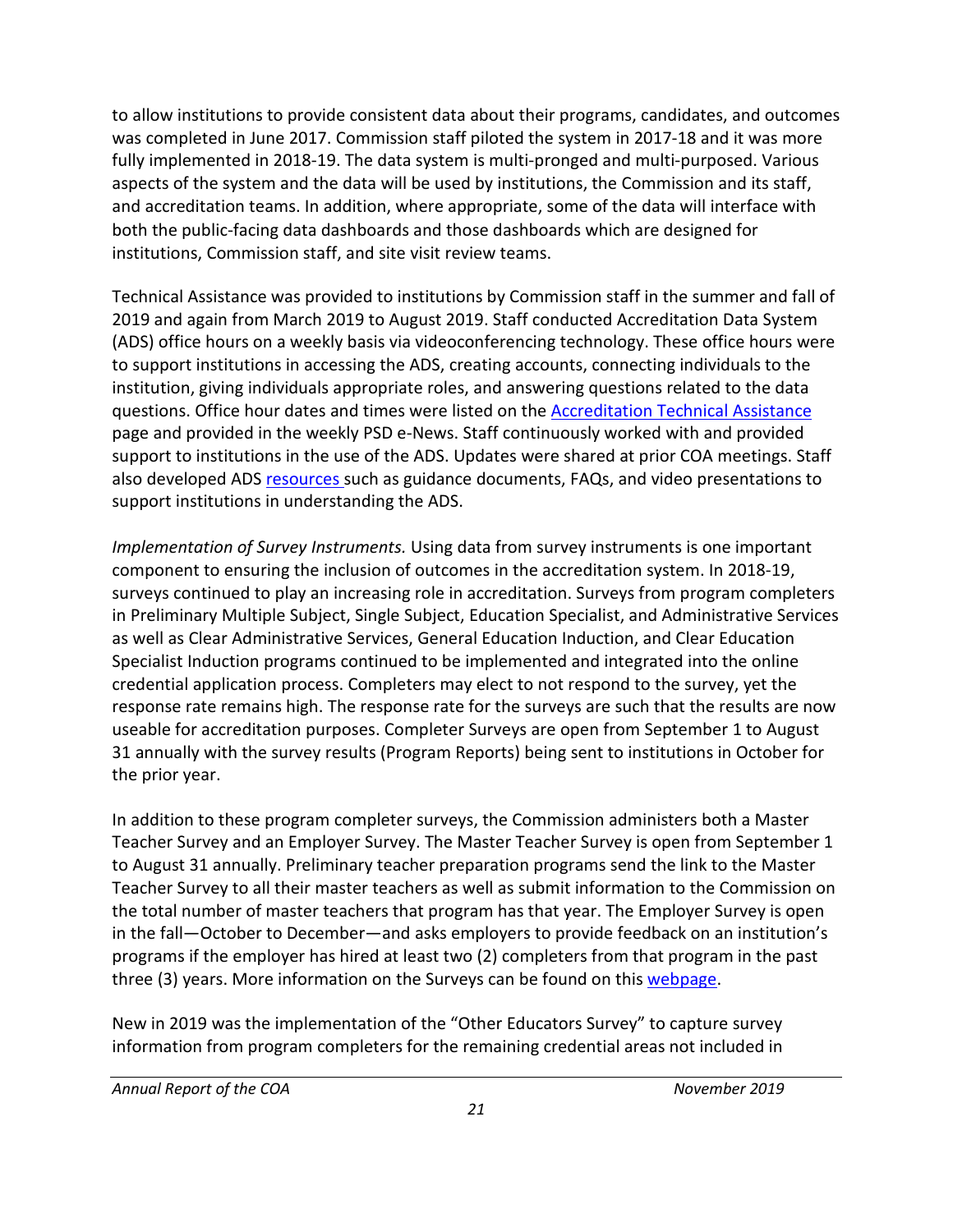<span id="page-21-0"></span> teaching or administrator preparation programs. This includes those programs such as Pupil Personnel Services, School Nurse, Teacher Librarian, Speech Language Pathology and Agriculture Specialist, and the Reading and Literacy Leadership Specialist credential. This information is available for the first time in 2019.

 Because the response rate was sufficiently high for the program completer surveys, the results to use the completer surveys to develop questions for further interviews, to inform their feedback positive for an institution and its programs, a smaller number of program completers time to discuss how to use the results from the various surveys. were used by accreditation teams in 2018-19. All accreditation site visit teams were instructed understanding of the program's possible areas of strength and areas in potential need of improvement, and to discuss results with the program personnel. In addition, the results could be used to streamline the accreditation process. When the response rate is high and the may be needed for interviews during the site visit. Staff built into the new BIR training some

 *Develop and Implement a New Team Lead Training.* In early fall 2018, the Commission staff held 2018-19. This training covered a variety of topics including the overall approach of the new accreditation system, an overview of new aspects of the standards, and the new processes and two Team Lead training sessions for those individuals who would be leading site visit teams in procedures required. This training was updated and repeated in the summer and fall of 2019 for team leads for the Orange Cohort site visits, which began in fall 2019. These trainings were very successful and well attended.

#### **Purpose 4. Fostering Program Improvement**

 institutions that have not complied with the required timelines and due dates has become a *Noting Programs Out of Compliance with Accreditation Timelines.* Providing a report on standard agenda item for the COA. Staff continued the reports in 2018-19 at each COA meeting. These included institutions that were late in submitting required preconditions, Common Standards, Program Review, Accreditation Fees, and Annual Data submissions. This information has improved the COA's understanding of institutions that have not complied with the Commission's timelines for accreditation activities and has served as additional leverage with institutions to ensure compliance.

 been monitoring how effective and efficient the new processes and procedures are with each institutions on these new processes. Some changes and "tweaks" to the system have been team leads in the future, to identify any future additions to training and technical assistance opportunities, andto address any concerns that may exist as a result of the manner in which *Continued Implementation of the Evaluation System for the Accreditation System*. Staff has new implementation effort. Staff frequently requests information from reviewers and instituted as a result of feedback from reviewers and institutions. In addition, post site visit evaluations are completed by team leads, consultants, all team members, and institutional personnel. This information is used to make improvements to the system, to identify possible the Commission's accreditation processes have been implemented.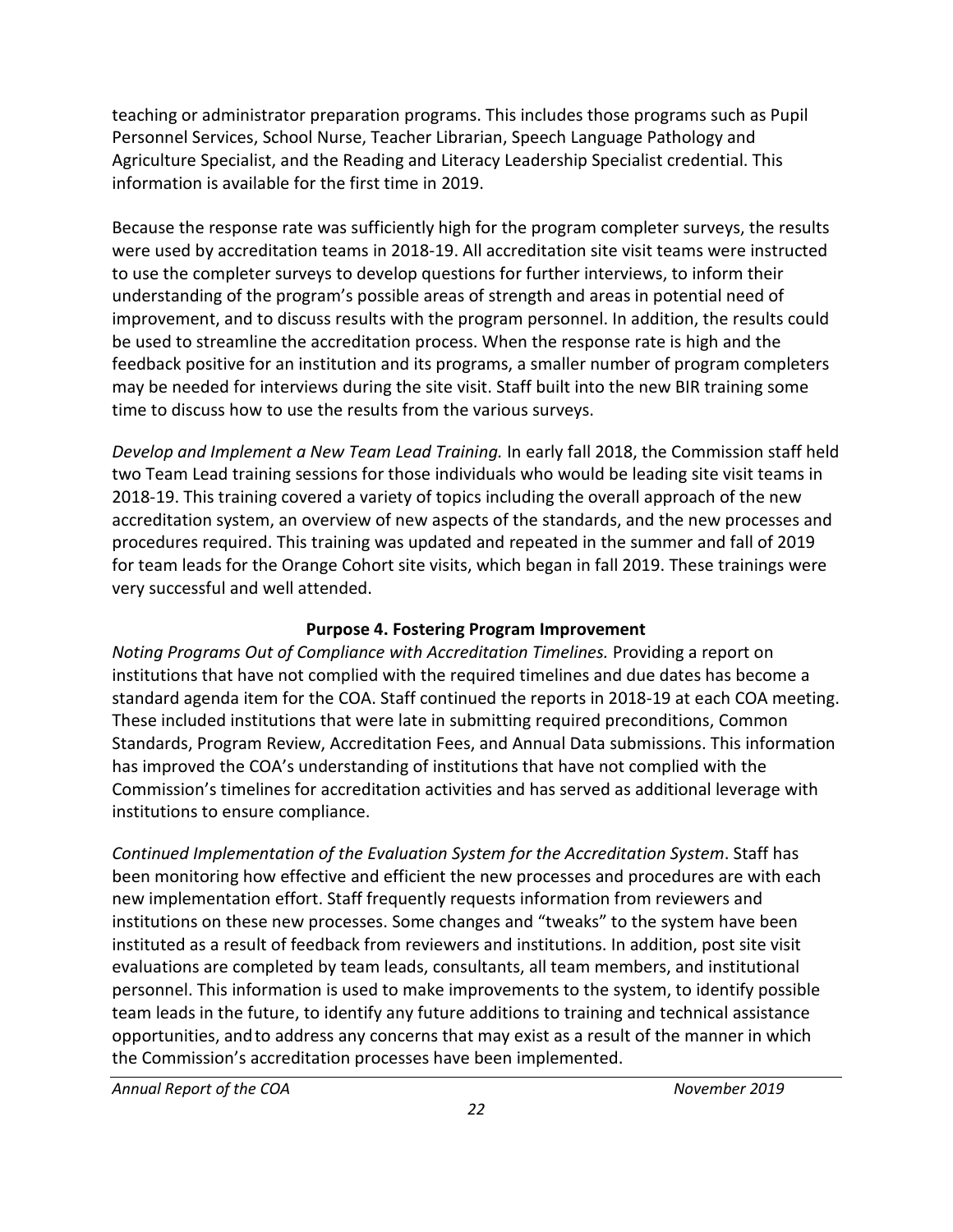*and Efforts to Collaborate with Other National Accrediting Bodies.* A Partnership Agreement *Continued Partnership with the Council for the Accreditation of Educator Preparation (CAEP)*  between the Commission and CAEP was signed by both parties in May 2015. During 2018-19, Commission staff continued to work with the CAEP staff to better understand new CAEP standards and processes and to determine their applicability to California's context. In addition, Commission staff attended both the CAEP clinic for state agencies charged with the responsibility of program approval and accreditation and the annual CAEP conference. These meetings ensure staff has an understanding of the requirements of CAEP review and are able to identify any work necessary to maintain a joint review process for institutions seeking both state and national accreditation. The first California institution to undergo a joint Commission/CAEP site visit took place in spring 2019.

 Also in 2018-19, the Commission began discussions with a new national accrediting body, the of this new accrediting body and its standards and requirements. Commission staff continues to work on a draft crosswalk and, if any institution in California informs the Commission that it will seek AAQEP accreditation, the Commission can also choose to determine the necessary protocols for working formally with this entity on accreditation visits. Association for Advancing Quality in Educator Preparation (AAQEP). National accreditation is optional in California and institutions may choose seek accreditation from any national accrediting body it wishes. Because some institutions in California have expressed an interest in this new accrediting body as an alternative to CAEP, staff has been monitoring the development

 *Board of Institutional Reviewer's (BIR) Training.* Following the substantial revisions to the accreditation system's processes and procedures and the incorporation of outcomes data such as survey results, it became clear that the existing training for both new and veteran members of the BIR needed significant revision. Under the previous BIR training, most of the training took place face to face over a period of three to four days and focused significant attention on the review of the voluminous documentation required under the previous accreditation system.

 Standards Review, and 2) Site Visit Training. In the Program Review and Common Standards The revised BIR training is divided into two major components: 1) Program Review or Common Review component, the reviewers are trained to review and analyze a prescribed set of evidence as part of an institution's/program's required submission and determine, primarily on the basis of the evidence, whether the standards appear to be preliminarily aligned.

 and served as a reviewer, they are invited to attend the two-day face-to-face site visit training. The site visit training focuses on the skills and abilities necessary to serve on a site visit team. These include, but are not limited to understanding the documentation submitted prior to the site visit (preconditions, program review, and Common Standards); the role and importance of results and other survey data; the role of the data submitted by institutions in the Annual Data Once individuals have completed either the Program Review or Common Standards training standards; conflict of interest, bias, and confidentiality; the use of program completer survey submission process; interview techniques for the site visit; decision making for reaching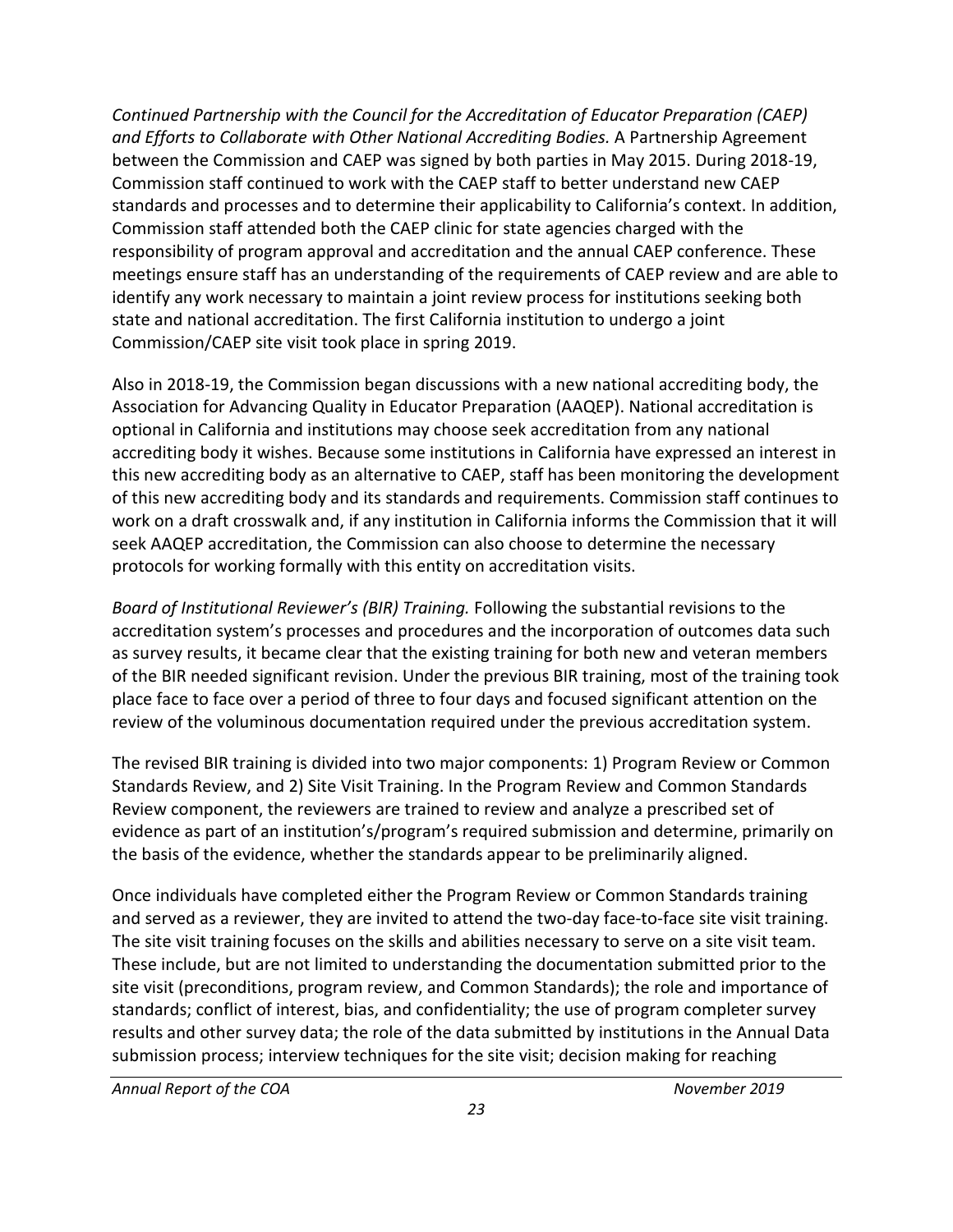<span id="page-23-0"></span>standard findings and making accreditation recommendations; and report writing.

 The first revised BIR training took place in August 2018 with approximately 30 individuals. Two more trainings were held in 2018-19 for a total of 90 new individuals trained as BIR members. The revised training has been well received and numerous individuals trained have served on site visits in 2018-19 and are scheduled to serve in 2019-20.

# **Other Activities Not Directly in the Accreditation System**

 function of the Professional Services Division and approving these programs is an important function of the Commission, this activity is reported here. All teaching candidates must demonstrate subject matter competence. In 2016, the Commission approved regulations, which were subsequently approved by the Office of Administrative Law in 2017, to allow reversal of years under the No Child Left Behind Act in which only passage of the CSET for the Multiple Subject credential was allowed. With the change in policy that once again allowed for Commission-approved subject matter programs to waive the CSET examination for demonstration of subject matter competence for Multiple Subject candidates, the responsibility *Review and Approve Subject Matter Programs - Elementary Subject Matter Programs (ESM) and Single Subject Matter Programs.* Subject Matter programs do not fall within the Commission's accreditation system, nevertheless, since reviewing subject matter programs is an important passage of a Commission-approved Elementary Subject Matter (ESM) program to count as demonstration of subject matter competence for the Multiple Subject credential. This was a to review and approve these programs became a priority for the Commission.

 In 2018-19 ten new subject matter programs were approved by the Commission after review by matter program standards. Five of these were ESM programs and five were Single Subject matter programs. These are listed in Section II of this report. subject matter experts that determined the programs to be in alignment with the subject

# **General Operations**

 In addition to the above mentioned items, the COA engaged in routine matters necessary for general operations of the Committee. This includes the election of Co-Chairs, the adoption of a meeting schedule, and orientation of new members.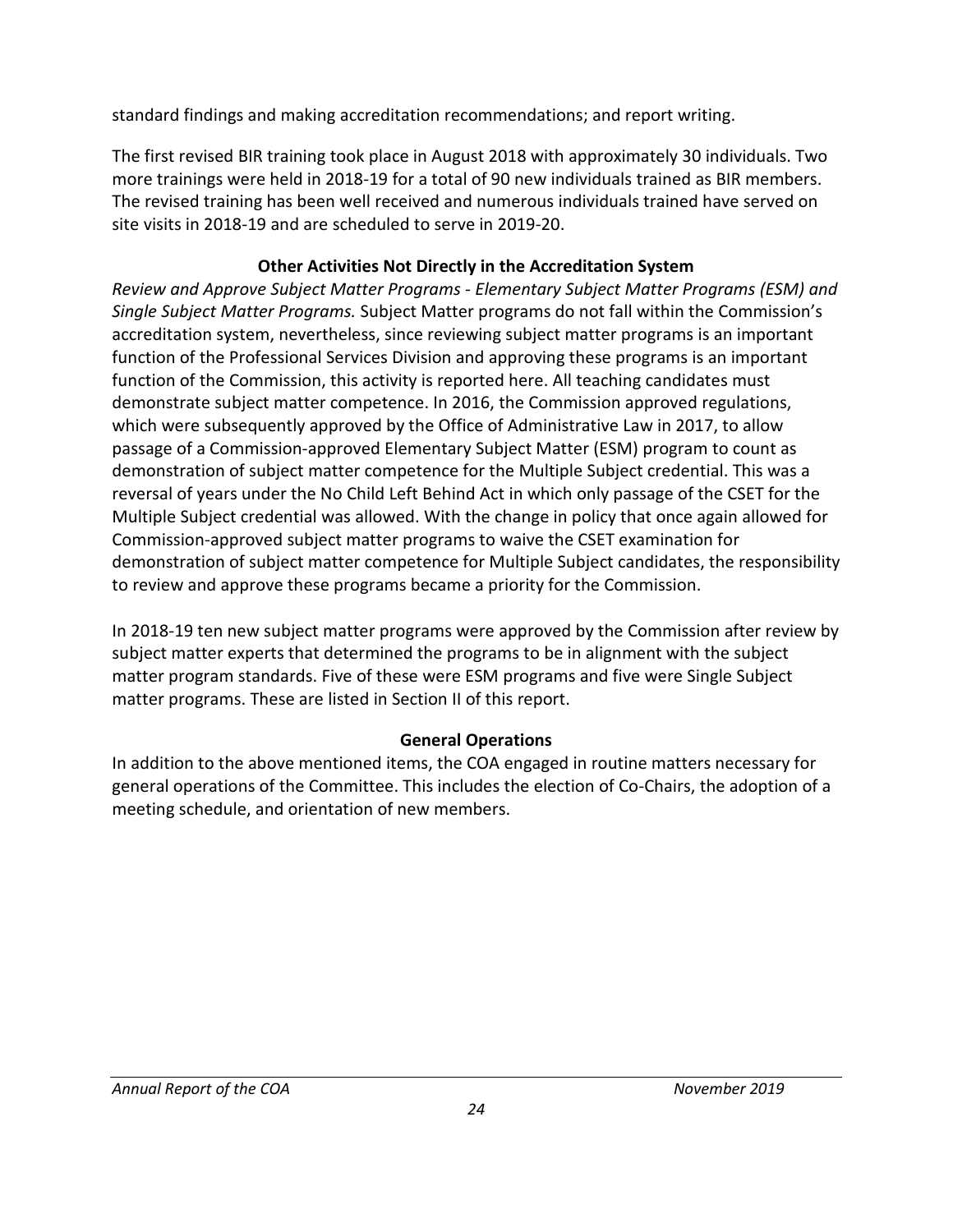#### **Section II: Summary of 2018-19 Accreditation Activities**

<span id="page-24-0"></span> Work Plan with a focus on the outcome of the accreditation activities. This section of the report provides more detailed information about results of the 2018-19

## **Accreditation of Program Sponsors and their Educator Preparation Programs**

 the site visit, recommendations made by the site visit team, and the COA interview of program leadership and the team lead. Teams reviewed documentation, interviewed a variety of constituencies (candidates, program completers, faculty, employers, administration, program standards, and made an accreditation recommendation to the COA. Commission recommendation. Copies of the site visit team reports are available on the Commission's In 2018-19, accreditation site visits were hosted at 35 institutions in the Yellow Cohort. Accreditation decisions were made based upon the written reports of the evidence gathered at supervisors, etc.), deliberated, came to consensus on findings for all Common Standards, consultants, team leads, and institutional representatives attended COA meetings to present the results of the site visit report and respond to questions. Upon review and discussion of the site visit reports, the COA has the authority to accept or modify the team's accreditation [website.](https://info.ctc.ca.gov/fmp/accreditation/accreditation_reports.php)

| Accreditation Status for Institutions with Site Visits in 2018-19 (35) |                                        |  |
|------------------------------------------------------------------------|----------------------------------------|--|
| <b>Program Sponsor</b>                                                 | <b>Accreditation Status</b>            |  |
| Anaheim Elementary School District                                     | <b>Accreditation with Stipulations</b> |  |
| <b>Biola University</b>                                                | Accreditation                          |  |
| California State University, Northridge                                | Accreditation                          |  |
| California State University, Stanislaus                                | Accreditation                          |  |
| Capistrano Unified School District                                     | Accreditation                          |  |
| <b>Ceres Unified School District</b>                                   | Accreditation                          |  |
| <b>Clovis Unified School District</b>                                  | Accreditation                          |  |
| Etiwanda School District                                               | Accreditation                          |  |
| Fremont Union High School District                                     | <b>Accreditation with Stipulations</b> |  |
| <b>Fresno Pacific University</b>                                       | Accreditation with a 7th Year Report   |  |
| <b>Greenfield Union School District</b>                                | Accreditation                          |  |
| Lodi Unified School District                                           | <b>Accreditation with Stipulations</b> |  |
| Loyola Marymount University                                            | Accreditation                          |  |
| Napa County Office of Education                                        | <b>Accreditation with Stipulations</b> |  |
| <b>Ontario-Montclair School District</b>                               | Accreditation                          |  |
| Panama-Buena Vista Union School District                               | Accreditation with a 7th Year Report   |  |
| Pomona Unified School District                                         | Accreditation with a 7th Year Report   |  |
| <b>Riverside Unified School District</b>                               | Accreditation                          |  |
| Saddleback Valley Unified School District                              | <b>Accreditation with Stipulations</b> |  |
| San Diego Christian College                                            | Accreditation                          |  |
| Annual Report of the COA                                               | November 2019                          |  |

The COA made the following accreditation determinations in 2018-19: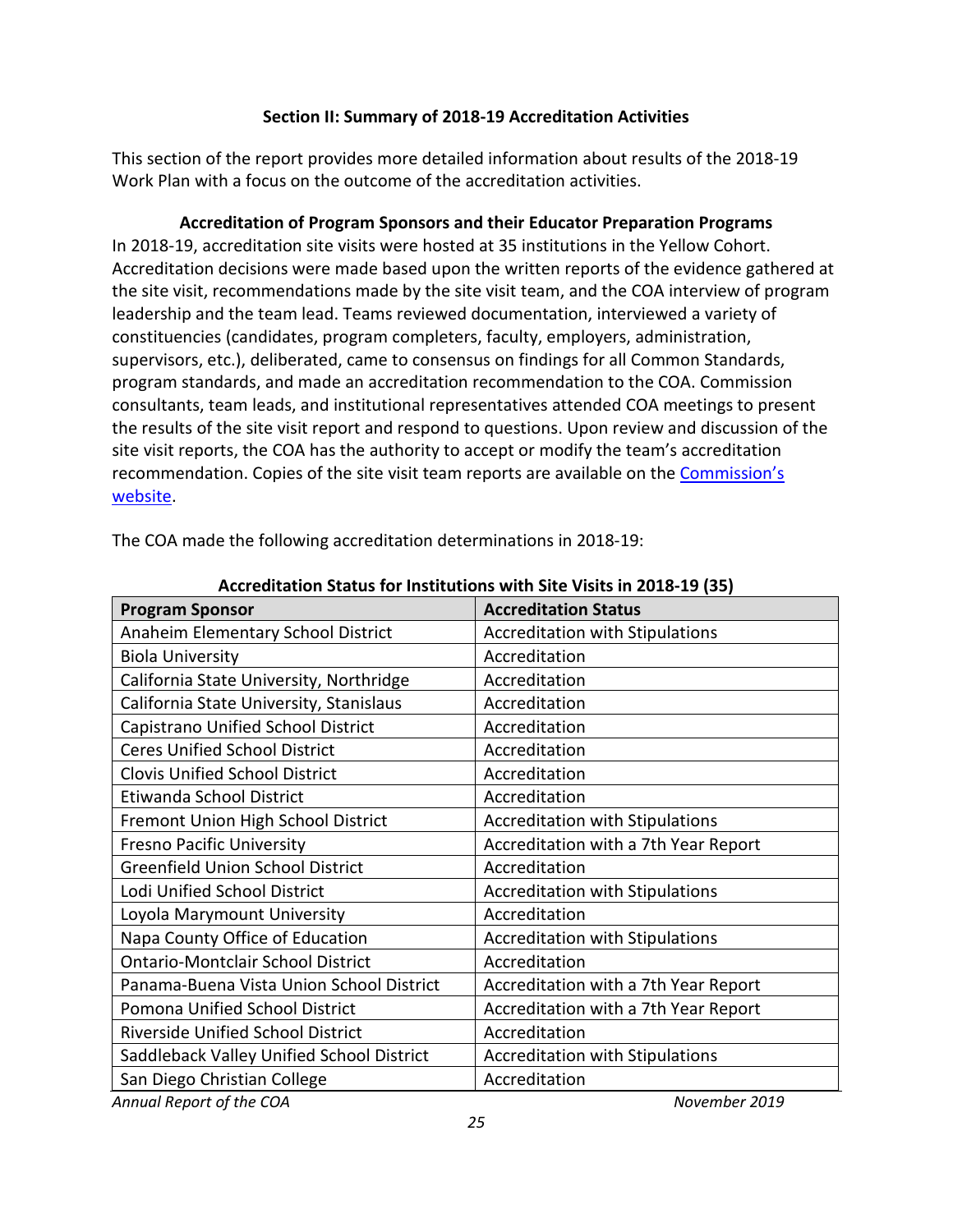| <b>Program Sponsor</b>                       | <b>Accreditation Status</b>                         |
|----------------------------------------------|-----------------------------------------------------|
| San Diego State University                   | Accreditation with a 7th Year Report                |
| San Gabriel Unified School District          | Accreditation                                       |
| Santa Clara Unified School District          | Accreditation                                       |
| Santa Clara University                       | <b>Accreditation with Stipulations</b>              |
| Santa Cruz County Office of Education        | Accreditation                                       |
| Shasta County Office of Education            | Accreditation                                       |
| Sonoma County Office of Education            | <b>Accreditation with Probationary Stipulations</b> |
| South San Francisco Unified School District  | <b>Accreditation with Stipulations</b>              |
| <b>Stanislaus County Office of Education</b> | Accreditation                                       |
| Summit Preparatory Charter High School       | <b>Accreditation with Major Stipulations</b>        |
| <b>Touro University</b>                      | Accreditation                                       |
| Walnut Valley Unified School District        | Accreditation                                       |
| <b>Western Governors University</b>          | <b>Accreditation with Stipulations</b>              |
| <b>Whittier College</b>                      | Accreditation                                       |
| <b>William Jessup University</b>             | Accreditation with a 7th Year Report                |

#### *Institutions Meeting All Standards*

 The institutions listed in the table below hosted an accreditation site visit in 2018-19 which resulted in determining that all Common Standards and all Program Standards for all programs site visits in 2018-19 met all standards applicable for the programs they offer. offered by the institution had been met. Of the 35 site visits, 16 institutions (46 percent) with

#### **Institutions Receiving Accreditation with All Common and Program Standards Met, 2018-19**

| <b>Program Sponsor</b>                       | <b>Number of Educator Programs</b><br><b>Offered by the Institution</b> |
|----------------------------------------------|-------------------------------------------------------------------------|
| <b>Biola University</b>                      | 5                                                                       |
| California State University, Stanislaus      | 10                                                                      |
| Capistrano Unified School District           | 2                                                                       |
| <b>Ceres Unified School District</b>         | 1                                                                       |
| <b>Clovis Unified School District</b>        | 1                                                                       |
| Etiwanda School District                     |                                                                         |
| <b>Greenfield Union School District</b>      |                                                                         |
| Loyola Marymount University                  | 11                                                                      |
| <b>Ontario-Montclair School District</b>     |                                                                         |
| <b>Riverside Unified School District</b>     |                                                                         |
| San Gabriel Unified School District          |                                                                         |
| Santa Clara Unified School District          |                                                                         |
| Santa Cruz County Office of Education        |                                                                         |
| Shasta County Office of Education            |                                                                         |
| <b>Stanislaus County Office of Education</b> |                                                                         |
| <b>Walnut Valley Unified School District</b> |                                                                         |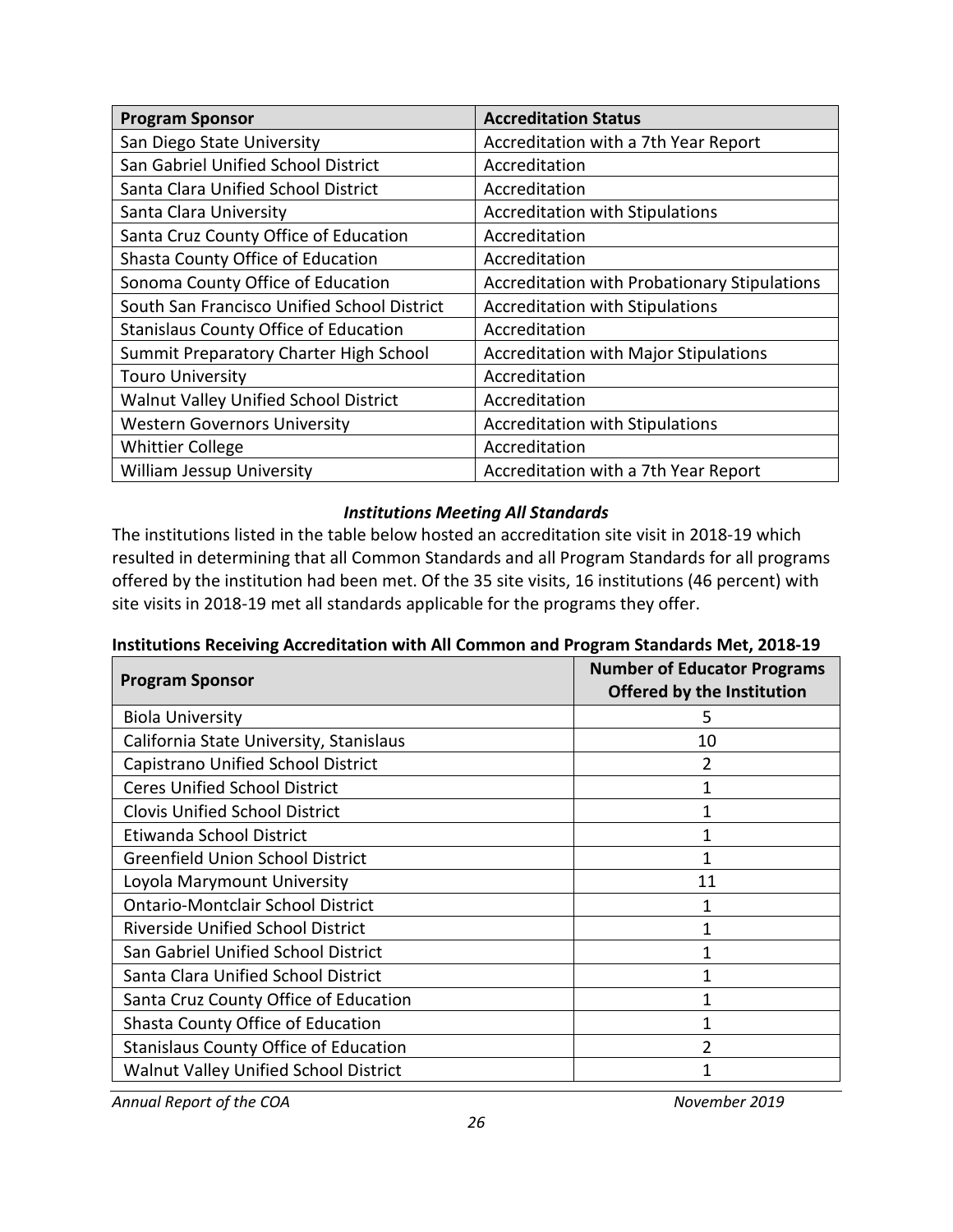#### *Summary of Findings on Common Standards*

A review of the year's site visit results serves as information for the COA and staff in determining needs for technical assistance meetings to guide institutions as they prepare for site visits. The information regarding findings using the new Common Standards for 2018-19 site visits are presented in the following table.

| <b>Common Standards</b>                                         | <b>Met</b> | <b>Met with</b><br><b>Concerns</b> | <b>Not</b><br><b>Met</b> |
|-----------------------------------------------------------------|------------|------------------------------------|--------------------------|
| 1: Institutional Infrastructure to Support Educator Preparation | 29         | 4                                  |                          |
| 2: Candidate Recruitment and Support                            | 33         |                                    |                          |
| 3: Study, Fieldwork, and Clinical Practice                      | 27         |                                    |                          |
| 4: Continuous Improvement                                       | 28         |                                    |                          |
| 5: Program Impact                                               | 34         |                                    |                          |

## **Findings in the Common Standards1 2018-19 Accreditation Site Visits (35 Institutions)**

<sup>1</sup>The language of the [Common Standards](https://www.ctc.ca.gov/docs/default-source/educator-prep/standards/commonstandards-2015-pdf.pdf?sfvrsn=0) may be found at <u>Common Standards</u>

#### *Summary Findings on Program Standards*

#### **Analysis of Program Standards Decisions**

 The table below indicates the number of institutions in which all program standards were met for the program listed and the number of institutions that offer that program.

#### **All Program Standards Found to be Met During 2018-19 Site Visits**

| <b>Programs</b>                                                                              | # of Institutions<br>with All<br>Program<br><b>Standards Met</b><br>for the Program | Total # of<br><b>Institutions</b><br>that Offer the<br><b>Listed Program</b> |
|----------------------------------------------------------------------------------------------|-------------------------------------------------------------------------------------|------------------------------------------------------------------------------|
| Added Authorization- Adaptive Physical Education                                             | 1                                                                                   | 1                                                                            |
| Added Authorization: Autism Spectrum Disorders                                               | 2                                                                                   | 2                                                                            |
| <b>Bilingual Authorization</b>                                                               | 4                                                                                   | 5                                                                            |
| <b>Clear Administrative Services Credential</b>                                              | 6                                                                                   | 7                                                                            |
| Designated Subjects- Career Technical Education                                              | 1                                                                                   | $\overline{2}$                                                               |
| Designated Subjects- Special Subjects                                                        | 1                                                                                   | 1                                                                            |
| Designated Subjects-Supervision and Coordination                                             | 1                                                                                   |                                                                              |
| <b>Education Specialist- Early Childhood Special Education</b><br><b>Added Authorization</b> | 3                                                                                   | 3                                                                            |
| Education Specialist-Mild/Moderate                                                           | 7                                                                                   | 9                                                                            |
| <b>Education Specialist-Moderate/Severe</b>                                                  | 5                                                                                   | 7                                                                            |
| Preliminary Administrative Services,                                                         | 7                                                                                   | 8                                                                            |
| Preliminary Multiple Subject / Single Subject                                                | 8                                                                                   | 14                                                                           |
| <b>Pupil Personnel Services: School Counseling</b>                                           | 5                                                                                   | 5                                                                            |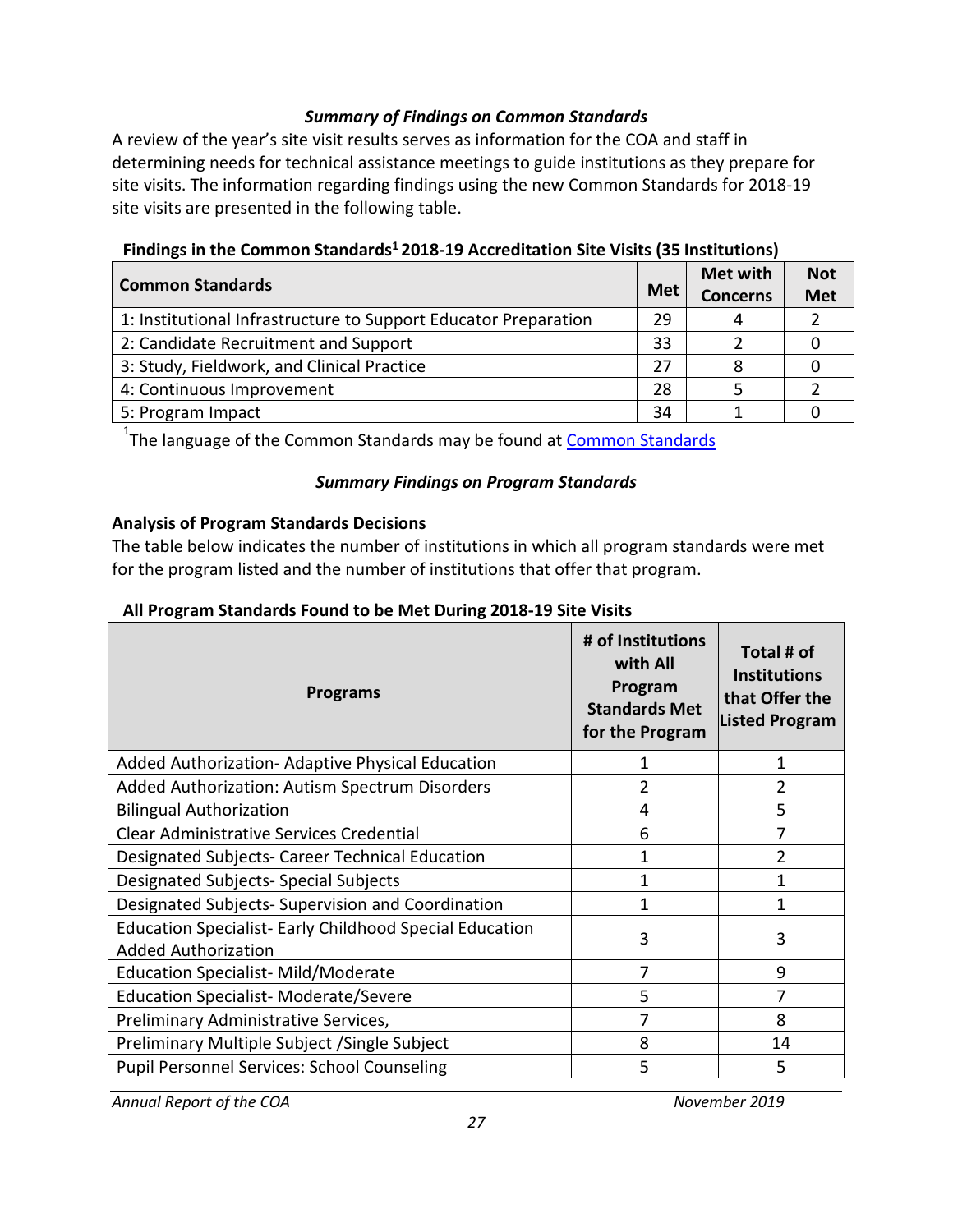| <b>Programs</b>                                      | # of Institutions<br>with All<br>Program<br><b>Standards Met</b><br>for the Program | Total # of<br><b>Institutions</b><br>that Offer the<br><b>Listed Program</b> |
|------------------------------------------------------|-------------------------------------------------------------------------------------|------------------------------------------------------------------------------|
| <b>Pupil Personnel Services: School Psychology</b>   | 4                                                                                   | 4                                                                            |
| Pupil Personnel Services: Child Welfare & Attendance | 2                                                                                   |                                                                              |
| Reading and Literacy Added Authorization             | 3                                                                                   | 4                                                                            |
| Reading and Literacy Leadership Specialist           | 4                                                                                   | 4                                                                            |
| California Teachers of English Learners (CTEL)       | 2                                                                                   | า                                                                            |
| Speech-Language Pathology                            | 3                                                                                   | 3                                                                            |
| <b>Teacher Induction</b>                             | 15                                                                                  | 26                                                                           |
| <b>Teacher Librarian Services</b>                    |                                                                                     |                                                                              |

#### *Program Standards*

 The summary of the information gathered on all educator preparation programs with standard is not listed, all institutions met that standard. As with the information about the *Concerns* guides the COA and staff in determining what additional technical assistance might be helpful to the field. The full text of all credential program standards adopted by the Commission may be found at: [Commission Adopted Credential Program Standards.](https://www.ctc.ca.gov/educator-prep/stds-prep-program) determinations of *Met with Concerns* or *Not Met* are presented in the tables below. If a Common Standards, this information about standards that were *Not Met* or were *Met with* 

| <b>Bilingual Authorization: Spanish Standards</b><br>(1 Site Visit) | Met with<br><b>Concerns</b> | <b>Not Met</b> |
|---------------------------------------------------------------------|-----------------------------|----------------|
| 4: Bilingual Methodology                                            |                             | n/a            |

| <b>Designated Subjects: Adult Education Standards</b><br>(1 Site Visit) | <b>Met with</b><br><b>Concerns</b> | <b>Not Met</b> |
|-------------------------------------------------------------------------|------------------------------------|----------------|
| 1: Program Design and Rationale                                         | n/a                                |                |

| <b>Designated Subjects: Career Technical Education Standards</b><br>(1 Site Visit) | Met with<br><b>Concerns</b> | <b>Not Met</b> |
|------------------------------------------------------------------------------------|-----------------------------|----------------|
| 1: Program Design and Rationale                                                    | n/a                         |                |
| 6: Determination of CTE Teacher Competence                                         | n/a                         |                |

| <b>Preliminary Administrative Services Standards</b><br>(1 Site Visit) | <b>Met with</b><br><b>Concerns</b> | <b>Not Met</b> |
|------------------------------------------------------------------------|------------------------------------|----------------|
| 2: Collaboration, Communication and Coordination                       |                                    | n/a            |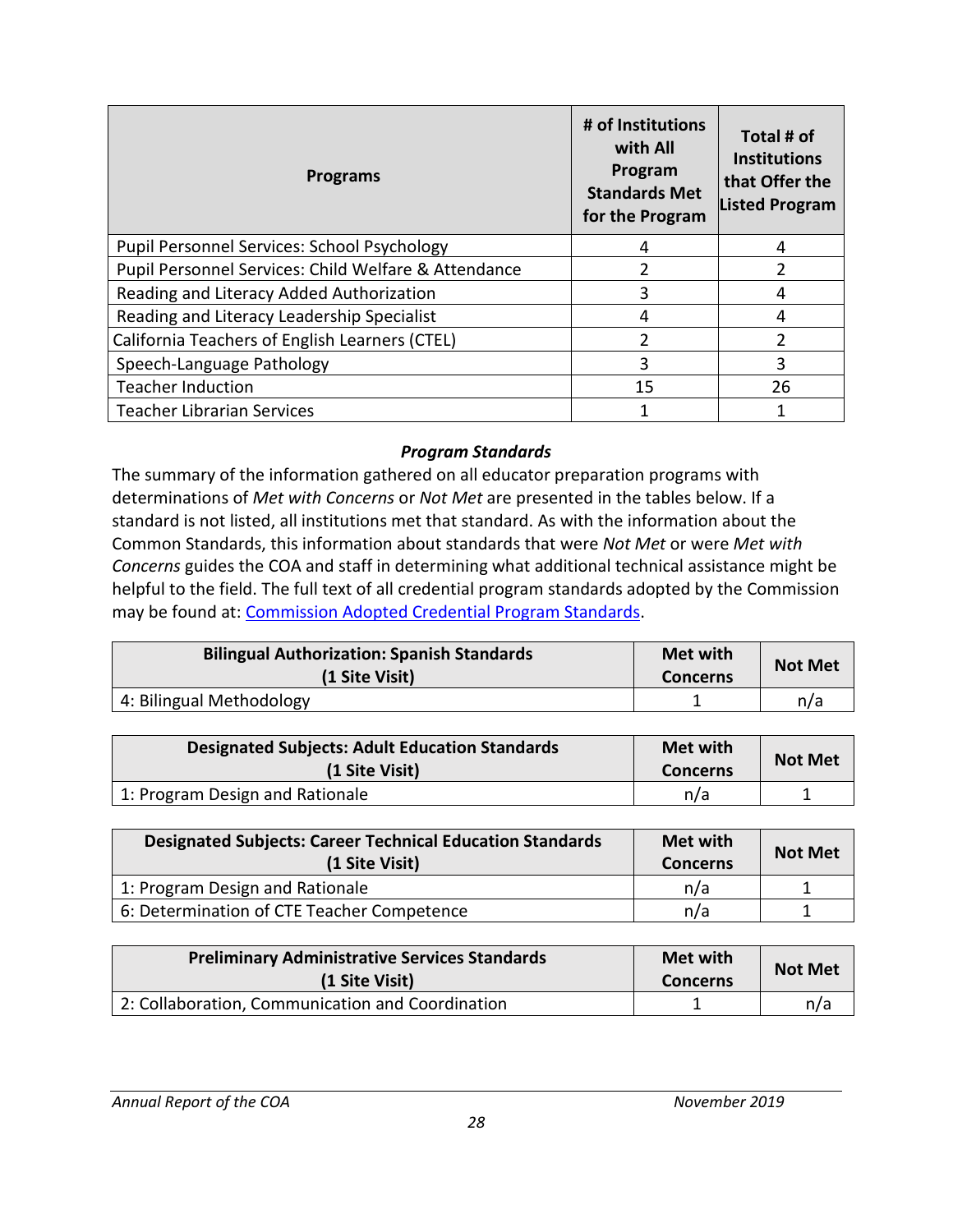<span id="page-28-0"></span>

| <b>Preliminary Education Specialist: Mild/Moderate Disabilities</b><br><b>Standards (2 Site Visits)</b> | Met with<br><b>Concerns</b> | <b>Not Met</b> |
|---------------------------------------------------------------------------------------------------------|-----------------------------|----------------|
| 1: Program Design, Rationale and Coordination                                                           |                             |                |
| 11: Typical and Atypical Development                                                                    |                             |                |
| 15: Field Experience in a Broad Range of Service Delivery Options                                       |                             |                |
| 16: Assessment of Candidate Performance                                                                 |                             |                |

| <b>Preliminary Education Specialist: Moderate/Severe Disabilities</b><br><b>Standards (2 Site Visits)</b> | Met with<br><b>Concerns</b> | <b>Not Met</b> |
|-----------------------------------------------------------------------------------------------------------|-----------------------------|----------------|
| 1: Program Design, Rationale and Coordination                                                             |                             |                |
| 11: Typical and Atypical Development                                                                      |                             |                |
| 15: Field Experience in a Broad Range of Service Delivery Options                                         |                             |                |
| 16: Assessment of Candidate Performance                                                                   |                             |                |

| <b>Preliminary Multiple/Single Subject Standards</b><br>(5 Site Visits)                   | Met with<br><b>Concerns</b> | <b>Not Met</b> |
|-------------------------------------------------------------------------------------------|-----------------------------|----------------|
| 1: Program Design and Curriculum                                                          |                             |                |
| 2: Preparing Candidates toward Mastery of the Teaching<br><b>Performance Expectations</b> |                             |                |
| 3: Clinical Practice                                                                      |                             |                |
| 5: Implementation of a Teaching Performance Assessment                                    |                             |                |

| <b>Preliminary Single Subject Standards</b><br>(6 Site Visits)                            | Met with<br><b>Concerns</b> | <b>Not Met</b> |
|-------------------------------------------------------------------------------------------|-----------------------------|----------------|
| 1: Program Design and Curriculum                                                          |                             |                |
| 2: Preparing Candidates toward Mastery of the Teaching<br><b>Performance Expectations</b> |                             |                |
| 3: Clinical Practice                                                                      |                             |                |
| 5: Implementation of a Teaching Performance Assessment                                    |                             |                |

| <b>Teacher Induction Standards</b><br>(11 Site Visits)                                 | <b>Met with</b><br><b>Concerns</b> | <b>Not Met</b> |
|----------------------------------------------------------------------------------------|------------------------------------|----------------|
| 1: Program Purpose                                                                     |                                    |                |
| 2: Components of the Mentoring Design                                                  |                                    |                |
| 3: Designing and Implementing Individual Learning Plans within<br>the Mentoring System | 6                                  |                |
| 4: Qualifications, Selection, and Training of Mentors                                  | 5                                  |                |
| 6: Program Responsibilities for Assuring Quality of Program<br><b>Services</b>         | 3                                  |                |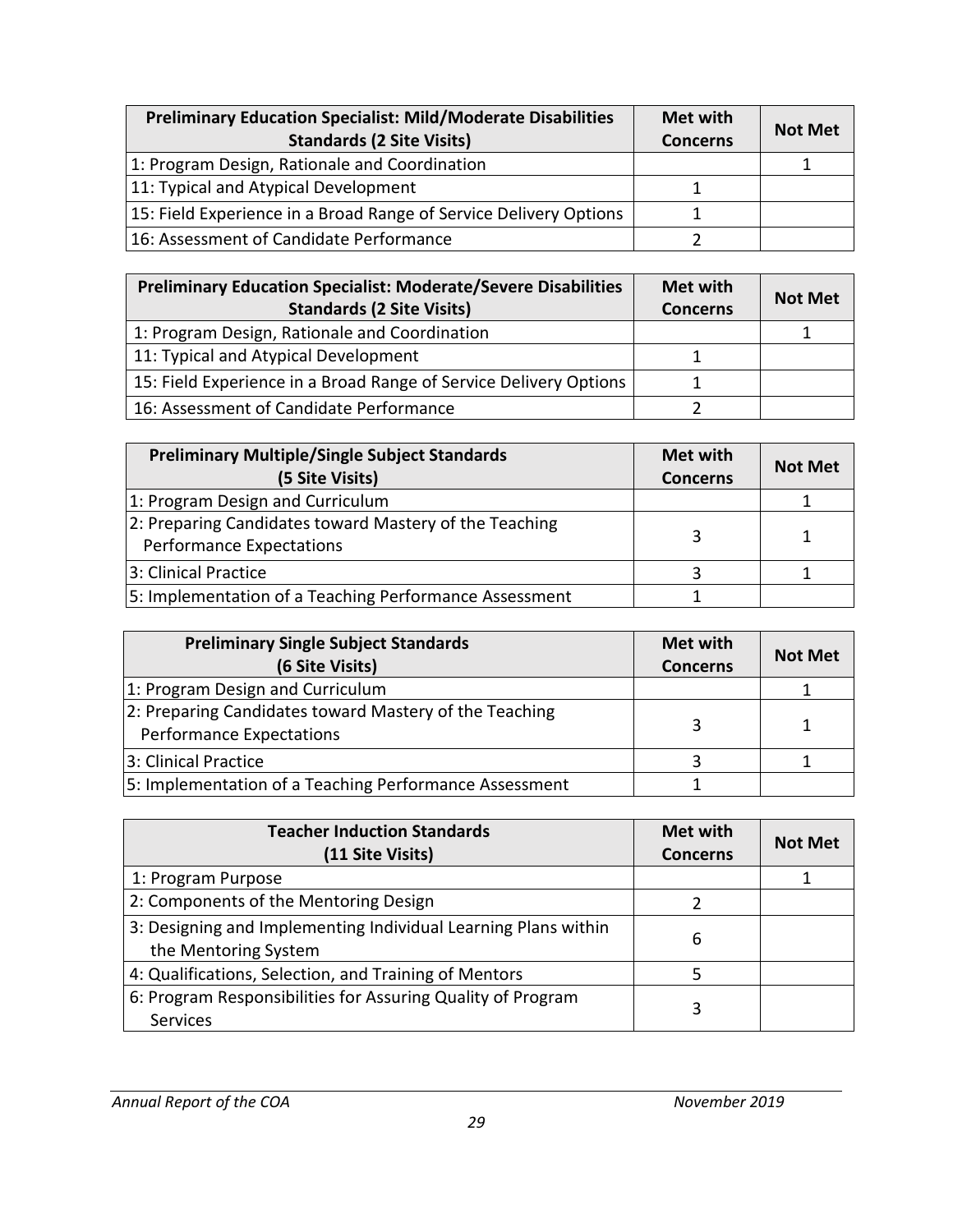# *Appeal of Decision*

 Summit appealed the decision to the Commission. The Commission acted on that appeal in April 2019 at which time it granted Summit Accreditation with Major Stipulations, allowing it to operate its teacher preparation program as a residency model. In the action taken, the Commission stipulated that Summit be required to contract with a regionally accredited institution of higher education with a Commission-approved teacher preparation program to program. It further stipulated that Summit be required to host a revisit within twelve months to demonstrate it is meeting all Preconditions, Common Standards and Program Standards for its preliminary teacher residency program. In October 2019, Summit notified the Commission that Graduate School of Education, both of which are Commission-approved regionally accredited In January 2019, the COA acted to grant Summit Preparatory Charter High School (Summit) Accreditation with Probationary Stipulations. In accordance with the *Accreditation Framework*, provide meaningful evaluation and feedback on how Summit is addressing the Preconditions, Common Standards and Program Standards or to be accredited as an experimental residency it has entered into agreement with Western Governor's University and High Tech High institutions of higher education. In addition, a revisit is scheduled for February 2020.

#### **Institutions in 7th Year Follow Up**

 institutions with outstanding issues from previous year's visits. Although any institution with stipulations must address all stipulations within one year, the COA may choose to allow the progress towards the improvement of their programs, which resulted in the committee's In 2018-19, the COA continued to monitor progress made in addressing stipulations for any institution more time if the COA is satisfied that significant progress is being made to address the stipulations. It should be noted that five of the six institutions had all stipulations removed and their status was changed to Accreditation in 2018-19. The other institution made significant approval to change their accreditation status from Accreditation with Probationary Stipulations to Accreditation with Stipulations.

| <b>Institutions</b>                           | 2017-2018<br><b>Decision</b>                                                          | 2018-2019<br><b>COA Decision</b>                        |
|-----------------------------------------------|---------------------------------------------------------------------------------------|---------------------------------------------------------|
| <b>Holy Names</b><br>University               | <b>Accreditation with Stipulations</b><br>(previously Major Stipulations<br>$2016-17$ | Accreditation<br>November 7, 2018                       |
| Notre Dame de<br><b>Namur University</b>      | <b>Accreditation with Stipulations</b>                                                | Accreditation<br>May 2, 2019                            |
| <b>Saugus Union</b><br><b>School District</b> | <b>Accreditation with Stipulations</b>                                                | Accreditation<br>May 2, 2019                            |
| <b>CSU Channel Islands</b>                    | <b>Accreditation with Stipulations</b>                                                | Accreditation<br>June 27, 2019                          |
| Montebello USD                                | Accreditation with Probationary<br><b>Stipulations</b>                                | <b>Accreditation with Stipulations</b><br>June 27, 2019 |

# **Action taken in 2018-19 on Institutions with Stipulations from Prior Year Site Visits**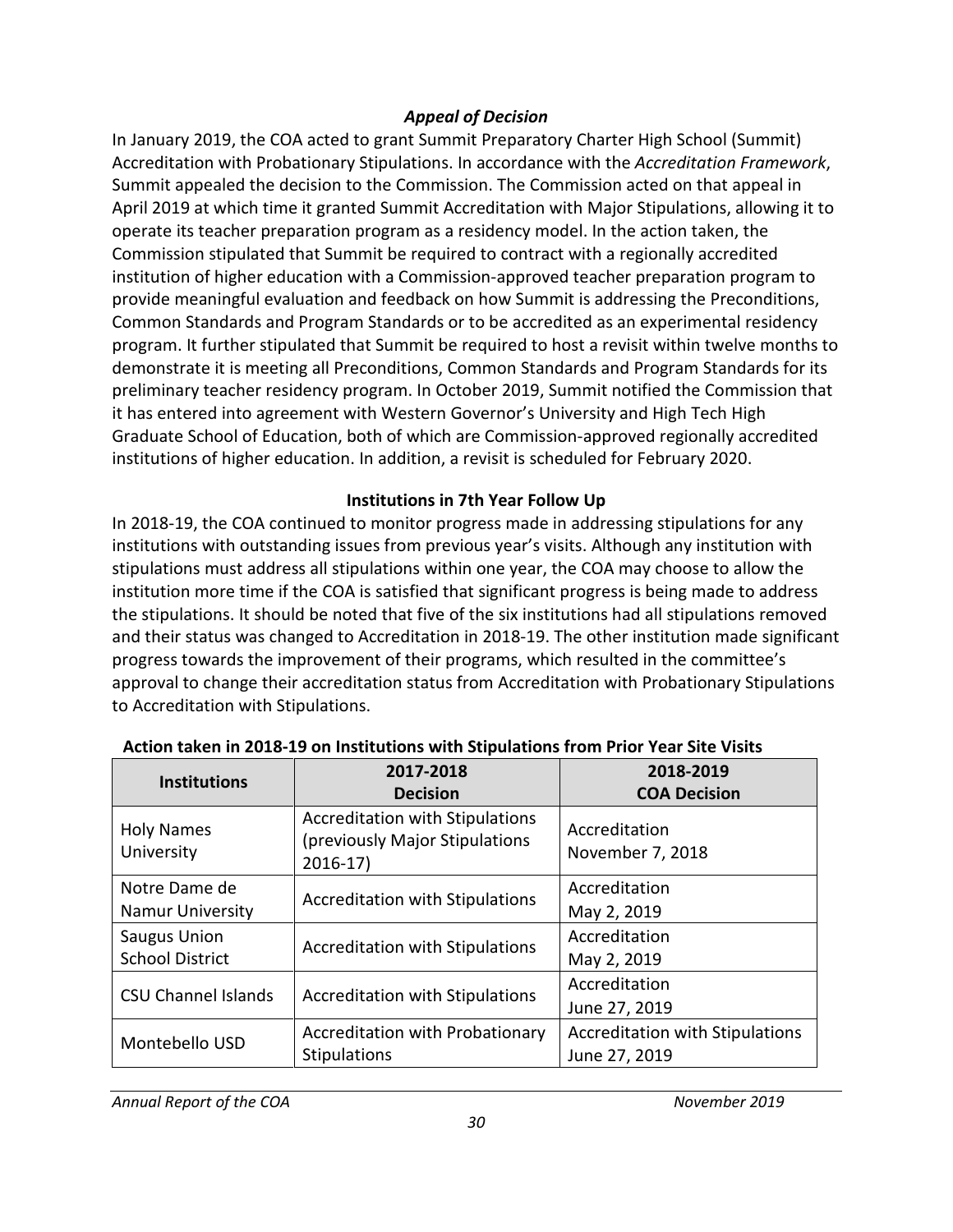<span id="page-30-0"></span>

| <b>Institutions</b> | 2017-2018<br><b>Decision</b>                           | 2018-2019<br><b>COA Decision</b> |
|---------------------|--------------------------------------------------------|----------------------------------|
| Newark USD          | <b>Accreditation with Probationary</b><br>Stipulations | Accreditation<br>June 27, 2019   |

## **Initial Institutional Approval (IIA)**

 The Committee on Accreditation does not have authority to approve the eligibility of Approval is within the purview of the Commission. Once the Commission determines that an institution is eligible to offer educator preparation in California (Stage IV), the program institutions to offer educator preparation programs in California. Rather, Initial Institutional proposals by those institutions are brought forward to the COA for its consideration and action. The following institutions were brought before the Commission for Initial Institutional Approval. The table identifies which of the five stages that was approved for each institution.

| <b>Institution</b>            | <b>Stage</b>           | <b>Approval</b>             | <b>Date</b> |
|-------------------------------|------------------------|-----------------------------|-------------|
|                               | Stage $III -$          |                             |             |
| <b>Burton School District</b> | Alignment of           | <b>Provisional Approval</b> | 8/2/2018    |
|                               | Standards and          |                             |             |
|                               | Preconditions          |                             |             |
|                               | Stage $III -$          |                             |             |
| <b>Atwater Elementary</b>     | Alignment of           | <b>Provisional Approval</b> | 8/2/2018    |
| <b>School District</b>        | Standards and          |                             |             |
|                               | Preconditions          |                             |             |
| Stella Middle Charter         | Stage II - Eligibility | Eligibility                 | 2/7/2019    |
| Academy                       | Requirements           |                             |             |
| Alameda County Office of      | Stage II - Eligibility |                             |             |
| Education                     | Requirements           | Eligibility                 | 4/11/2019   |

#### **Initial Institutional Approval**

#### **Initial Approval of New Credential Programs (IPR)**

 proposed program will meet each of the Commission-adopted program standards along with supporting evidence to verify the claims made. A team of educators who have expertise in the program area and are trained for the review process read the institution's submissions and agree that standards are met, it is so noted. If the review team agrees that standards are not met, reviewers request specifically what additional information is needed. Institutions seeking Initial Program Approval for new credential programs submit an Initial Program Common Standards response (or a Common Standards addendum if the institution has recently submitted Common Standards) and documentation that indicates how the consult with one another to determine whether standards are met. If the reviewers jointly

 This feedback is shared with the institution by the Commission staff. The institution addresses any concerns and resubmits documentation until the program is found to be aligned with all standards. Additionally, the institution submits a response to all relevant program specific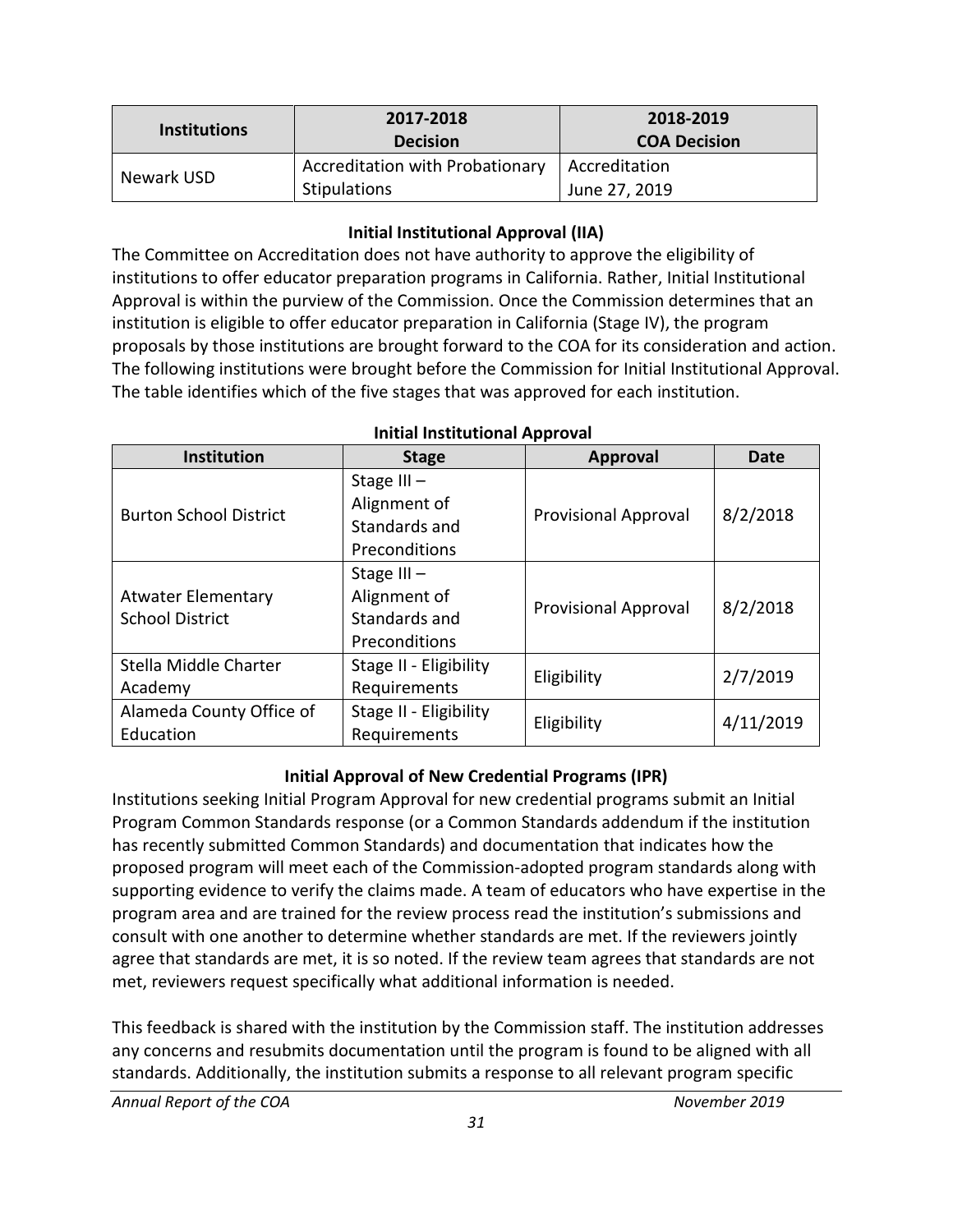preconditions, which are reviewed by Commission staff. When all standards are found to be met and all relevant preconditions are determined to be addressed, the COA takes action to grant or deny program approval at its next scheduled meeting.

 Initial Program Approval actions taken by the Committee on Accreditation in 2018-19 for new institutions are listed in the tables below.

| <b>Program Sponsor</b>           | <b>Credential Program</b>                              |
|----------------------------------|--------------------------------------------------------|
| <b>Burton School District</b>    | <b>Teacher Induction</b>                               |
| University of California, Merced | Preliminary Multiple Subject/Single Subject Credential |
| Fortune School                   | Preliminary Multiple Subject/Single Subject Intern     |
| Fortune School                   | <b>Preliminary Education Specialist Intern</b>         |
| Fortune School                   | Preliminary Administrative Services Credential         |

# **New Educator Preparation Programs Sponsored by Provisionally Approved Institutions (5)**

 The Committee on Accreditation granted Initial Program Approval for current institutions to the following preparation programs:

| <b>Program Sponsor</b>                                             | <b>Credential Program</b>                                             |
|--------------------------------------------------------------------|-----------------------------------------------------------------------|
| Amino Leadership Charter High<br>School (Green Dot Public Schools) | Administrative Services Credential Clear Induction                    |
| <b>Butte County Office of Education</b>                            | <b>Teacher Induction</b>                                              |
| California State University, Bakersfield                           | <b>Bilingual Authorization: Spanish</b>                               |
| Davis Joint Unified School District                                | Multiple Subject Intern                                               |
| <b>Fresno Pacific University</b>                                   | <b>Bilingual Authorization: Spanish</b>                               |
| Hanford Elementary School District                                 | Administrative Services Credential Clear Induction                    |
| Kings County Office of Education                                   | Administrative Services Credential Clear Induction                    |
| Palos Verdes Peninsula Unified School<br><b>District</b>           | Administrative Services Credential Clear Induction                    |
| Placer County Office of Education                                  | <b>Education Specialist Moderate/Severe Intern</b>                    |
| Riverside County Office of Education                               | <b>Preliminary Education Specialist Mild/Moderate</b><br>Intern       |
|                                                                    | <b>Preliminary Education Specialist Moderate/Severe</b><br>Intern     |
| San Diego County Office of Education                               | Education Specialist: Added Authorization -<br>Traumatic Brain Injury |
| San Luis Obispo County Office of<br>Education                      | <b>Clear Administrative Services</b>                                  |

#### **New Educator Preparation Programs Approved by COA at Continuing Institutions (18)**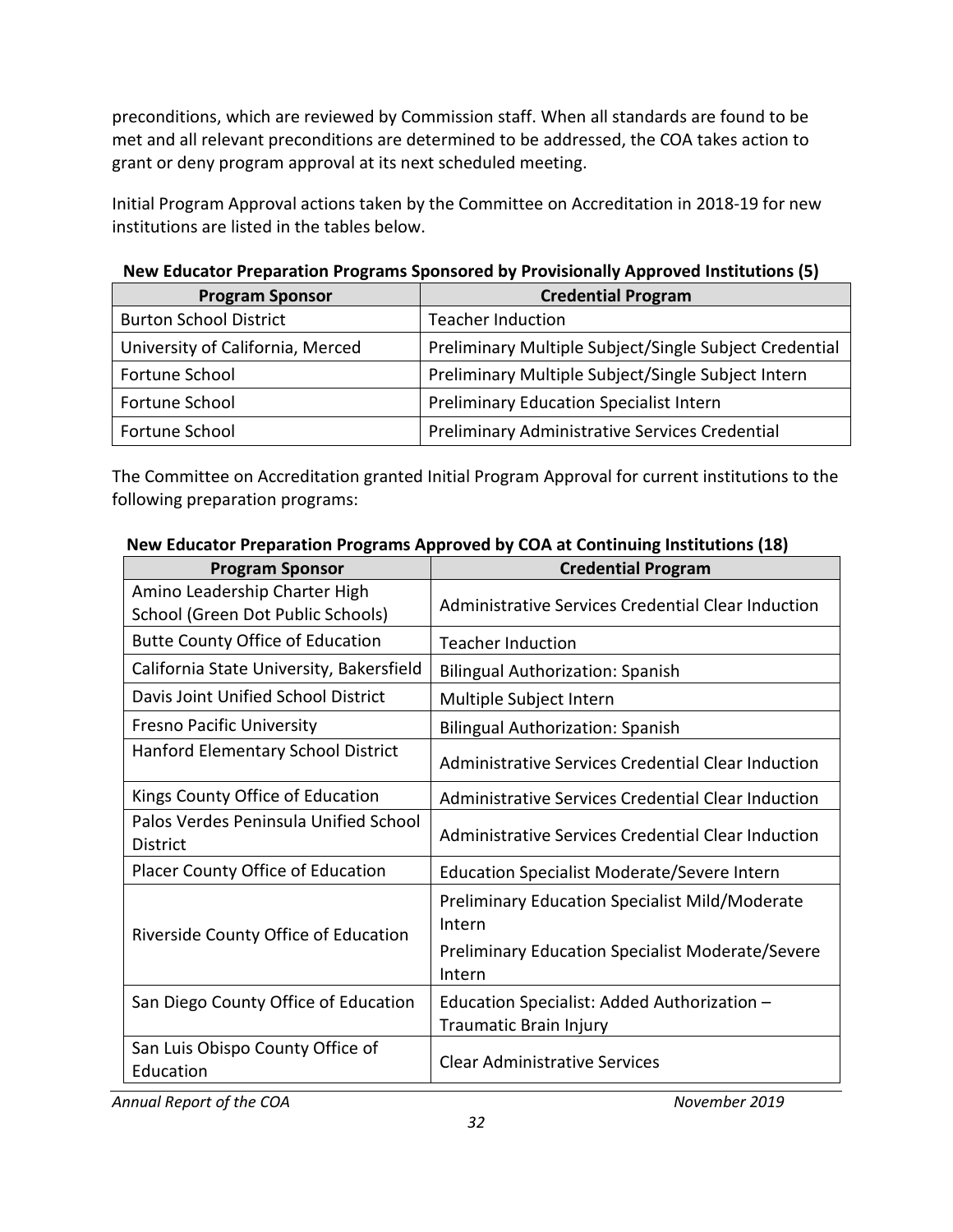<span id="page-32-0"></span>

| <b>Program Sponsor</b>                     | <b>Credential Program</b>                                                                            |
|--------------------------------------------|------------------------------------------------------------------------------------------------------|
| Sonoma County Office of Education          | Education Specialist Moderate/Severe Intern                                                          |
| Sonoma State University                    | Early Childhood Special Education Added<br>Authorization<br><b>Bilingual Authorization - Spanish</b> |
| Sutter County Superintendent of<br>Schools | Administrative Services Credential Clear Induction                                                   |
| Westside Union School District             | Administrative Services Credential Clear Induction                                                   |

#### **Initial Approval of New Subject Matter Programs**

 Although subject matter programs are not part of the accreditation system, reviewing new program proposals is a significant part of the Professional Services Division priorities. The nine  programs approved by the Commission in 2018-19 are included in the table below.

**New Subject Matter Programs (9)** 

| <b>Institutions</b>                                      | <b>Programs</b>                    |
|----------------------------------------------------------|------------------------------------|
| California Baptist University                            | <b>Elementary Subject Matter</b>   |
| California Polytechnic State University, San Luis Obispo | <b>Subject Matter: Music</b>       |
| California State University, Chico                       | <b>Elementary Subject Matter</b>   |
| California State University, San Marcos                  | <b>Elementary Subject Matter</b>   |
|                                                          | Subject Matter: Foundational-Level |
| California State University, Chico                       | Mathematics                        |
| California State University, Northridge                  | <b>Elementary Subject Matter</b>   |
| Mount Saint Mary's University                            | <b>Elementary Subject Matter</b>   |
| University of California, Santa Barbara                  | <b>Subject Matter Mathematics</b>  |
|                                                          | Subject Matter Foundational-Level  |
| University of California, Santa Barbara                  | Mathematics                        |

#### **Inactive Status**

 programs may be teaching out the remaining candidates but are not enrolling additional Institutions may temporarily cease offering an approved program for a variety of reasons such as decreased need in the service area or changes in faculty with expertise in the area. Inactive students. A program may be declared inactive for a maximum of five years. Inactive status does not excuse an institution from accreditation activities. All inactive programs must participate in accreditation activities in a modified manner as determined by the COA and the Administrator of Accreditation. The following 14 programs became inactive in 2018-19.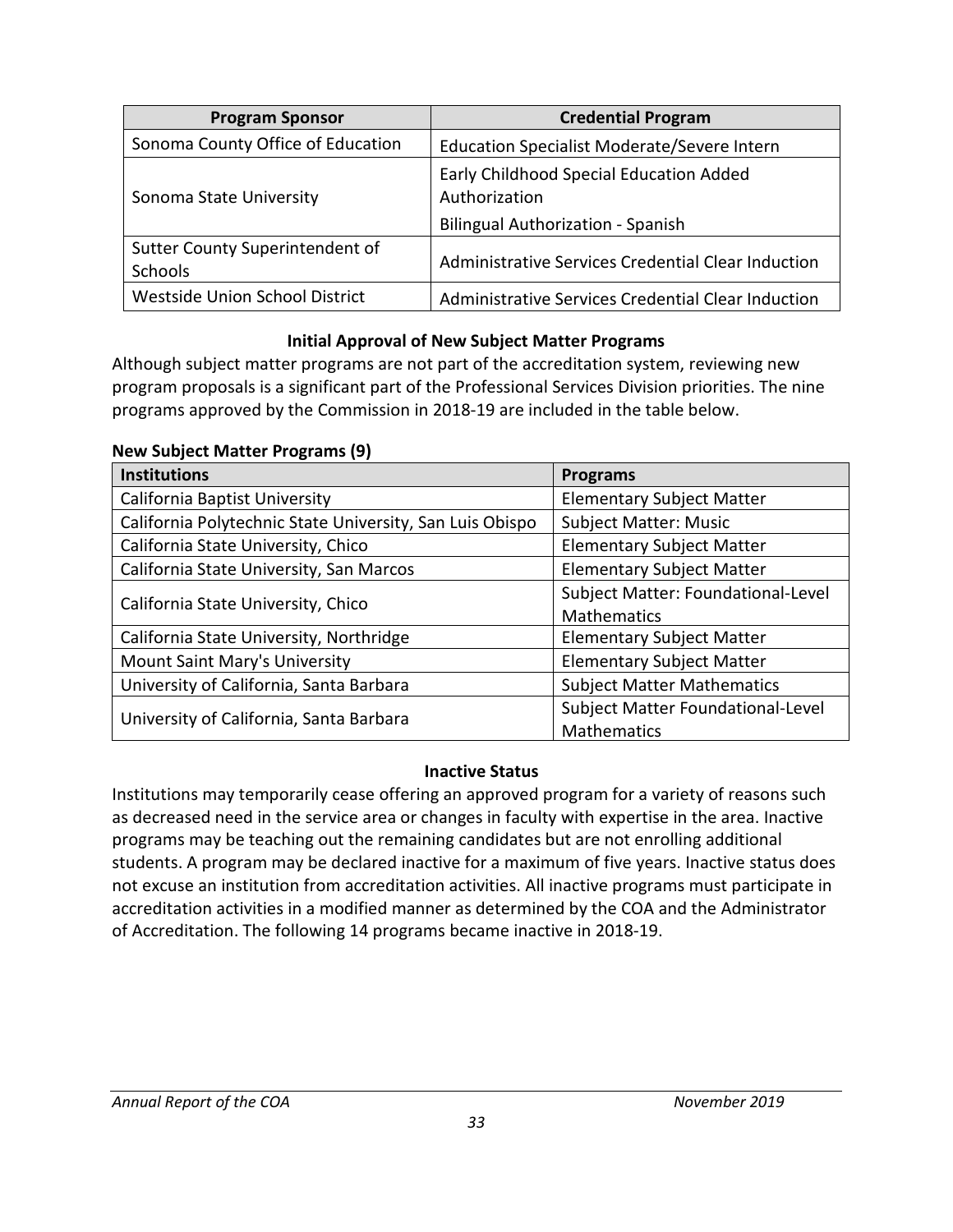# <span id="page-33-0"></span>**Programs Entering Inactive Status (14)**

| Institution                                  | Progra                                                  |
|----------------------------------------------|---------------------------------------------------------|
| Azusa Pacific University (1)                 | <b>Teacher Induction</b>                                |
| California State University, Bakersfield (1) | <b>Education Specialist Added Authorization: Autism</b> |
|                                              | Spectrum Disorder                                       |
| California State University, Northridge (1)  | Education Specialist: Added Authorization -             |
|                                              | <b>Emotional Disturbance</b>                            |
| Dominican University of California (1)       | Education Specialist: Added Authorization - Early       |
|                                              | <b>Childhood Special Education</b>                      |
| Dos Palos Oro Loma Joint Unified School      | <b>Teacher Induction</b>                                |
| District (1)                                 |                                                         |
|                                              | Pupil Personnel Services: Child Welfare and             |
| Point Loma Nazarene University (1)           | Attendance                                              |
| San Jose State University (1)                | Preliminary Administrative Services and Intern          |
| Santa Clara University (1)                   | <b>Clear Administrative Services</b>                    |
|                                              | Designated Subjects - Supervision and                   |
| Sonoma County Office of Education (2)        | Coordination                                            |
|                                              | Designated Subjects - Special Subjects                  |
|                                              | Preliminary Multiple Subject                            |
| United States University (3)                 | <b>Preliminary Single Subject</b>                       |
|                                              | <b>Bilingual Authorization: Spanish</b>                 |
|                                              | Education Specialist: Added Authorization -             |
| University of California, Los Angeles (1)    | Autism Spectrum Disorder                                |

# **Reactivation of Inactive Program**

 must address the updated preconditions and/or standards before the program may be An inactive program may be reactivated only when the institution submits a request to the COA and the COA has taken action to reactivate the program. If the preconditions and/or the program standards under which the program was approved have been modified, the institution reactivated. During 2018-19, one program previously deemed inactive requested and received reactivation and is, once again, a fully approved program operating in California.

#### **Reactivation Requests (1)**

| <b>Institution</b>                   | Program           |
|--------------------------------------|-------------------|
| Chino Valley Unified School District | Teacher Induction |

# **Transition of Professional Preparation Program to New Standards**

 list of institutions who have now transitioned from the General Education and Education In 2016, the Commission adopted new Teacher Induction program standards and all induction programs were required to transition to these standards. The following chart indicates the final Specialist programs to Teacher Induction.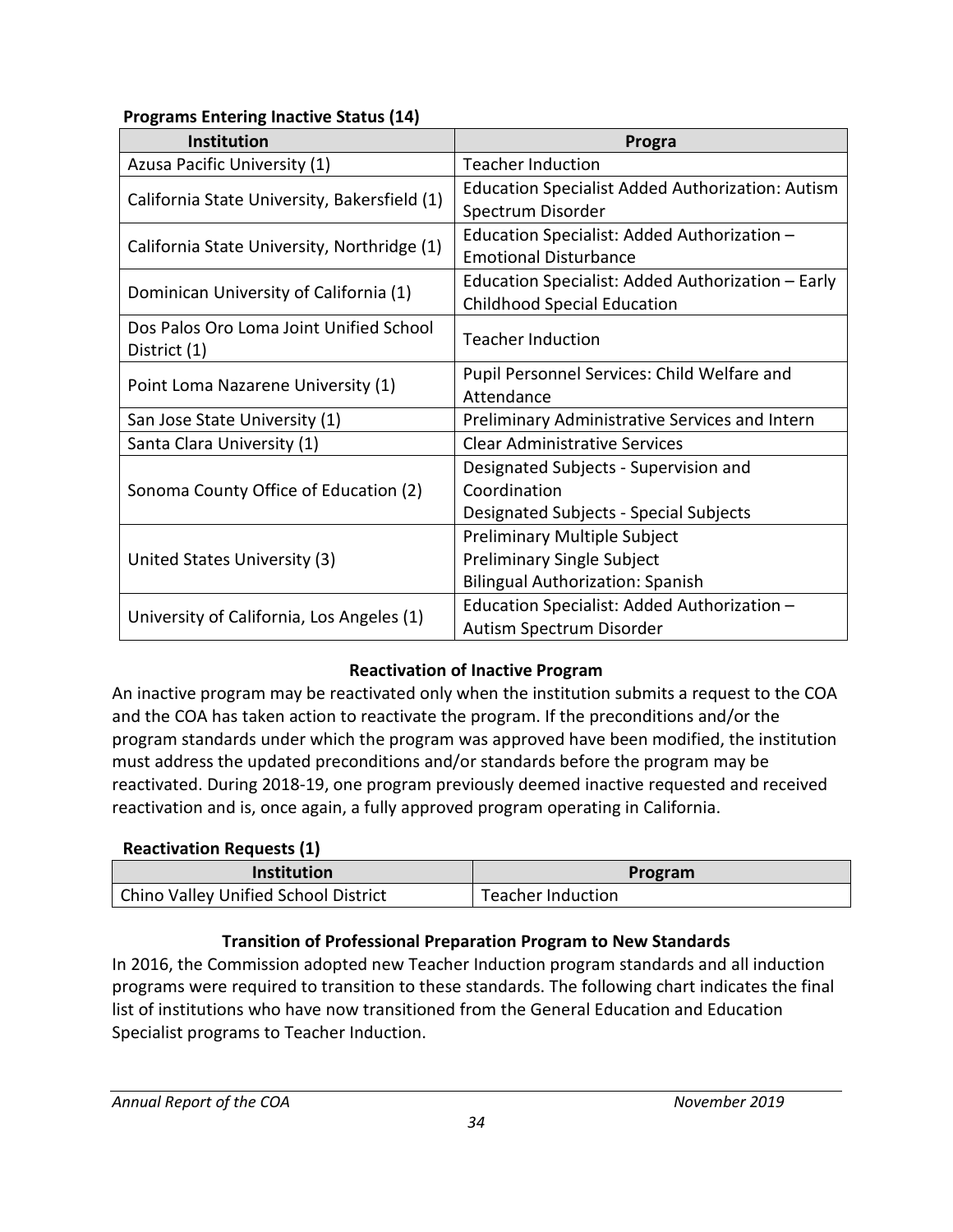| <b>Program Sponsor</b>                   | <b>Program Type</b>                                |
|------------------------------------------|----------------------------------------------------|
| <b>Biola University</b>                  | Teacher Induction - General Education only         |
| California State University, Dominguez   | Teacher Induction - Education Specialist only      |
| California State University, Fresno      | Teacher Induction - Education Specialist only      |
| California State University, Los Angeles | Teacher Induction - Education Specialist only      |
| California State University, Northridge  | Teacher Induction - Education Specialist only      |
| <b>Central Unified School District</b>   | Teacher Induction - General Education only         |
| Chaffey Joint Union High School District | Teacher Induction - General Education only         |
| <b>Fresno Unified School District</b>    | Teacher Induction - General Education only         |
| <b>Hebrew Union College</b>              | Teacher Induction - General Education only         |
| Redwood City School District             | Teacher Induction - General Education only         |
|                                          | Teacher Induction - Education Specialist & General |
| San Francisco State University           | Education                                          |
| San Jose State University                | Teacher Induction - Education Specialist only      |
| Santa Clara County Office of Education   | Teacher Induction - Education Specialist only      |
| Vallejo City Unified School District     | Teacher Induction - General Education only         |
| <b>Whittier College</b>                  | Teacher Induction - General Education only         |

## <span id="page-34-0"></span>**Transition of Professional Preparation Program (15)**

#### **Withdrawal of an Approved Program**

 For a variety of reasons, institutions may choose to no longer offer an approved program. Institutions are encouraged to formally seek a withdrawal of these programs thus removing the program from the Commission's accreditation system. The program is then no longer considered a Commission-approved program. If an institution decides to offer a program in the future, it is a minimum of one year from withdrawal before a new program proposal will be accepted.

#### **Withdrawn Programs of Professional Preparation (37)**

| <b>Institution</b>                           | <b>Programs</b>                                                                                     |
|----------------------------------------------|-----------------------------------------------------------------------------------------------------|
| Antioch University (1)                       | Preliminary Multiple Subject Intern                                                                 |
| Argosy University (1)                        | <b>Preliminary Administrative Services</b>                                                          |
| <b>Azusa Pacific University</b>              | Education Specialist: Added Authorization -<br>Autism Spectrum Disorder<br><b>Teacher Induction</b> |
| California State University, Bakersfield (1) | Preliminary Administrative Services - Intern                                                        |
| California State University, Long Beach (2)  | Preliminary Single Subject - Home Economics,<br>Traditional and Intern                              |
|                                              | Preliminary Single Subject - Industrial and<br>Technology Education, Traditional and Intern         |
| California State University, Northridge (2)  | Specialist Teaching Reading and Literacy Added                                                      |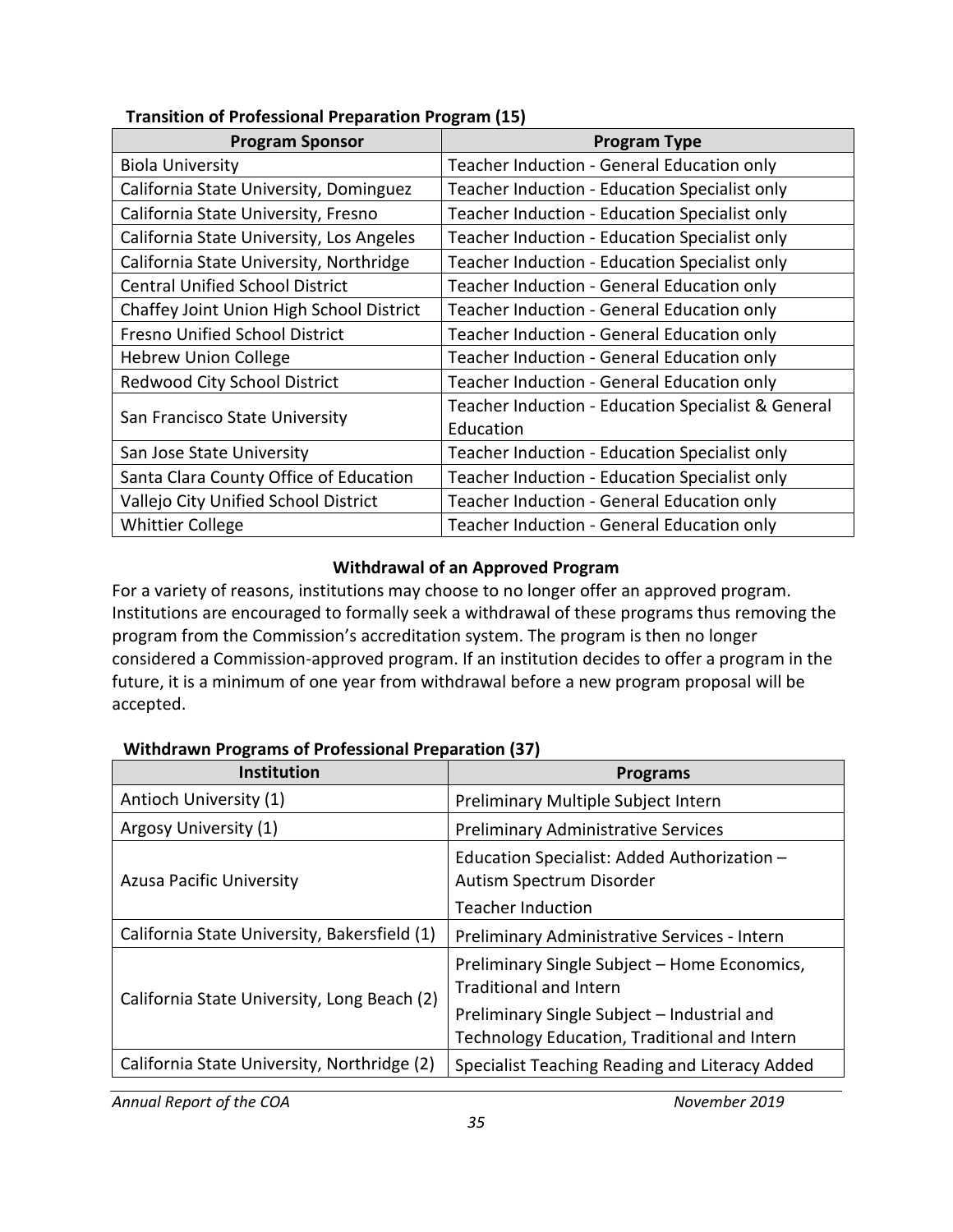| Institution                               | <b>Programs</b>                                                                         |  |  |
|-------------------------------------------|-----------------------------------------------------------------------------------------|--|--|
|                                           | Authorization (subsequently reactivated)                                                |  |  |
|                                           | Preliminary Single Subject Business Traditional and<br>Intern                           |  |  |
|                                           | Preliminary Administrative Services - Intern                                            |  |  |
| Sacramento State University (2)           | Reading and Literacy Leadership Specialist                                              |  |  |
|                                           | Reading and Literacy Added Authorization                                                |  |  |
| Concordia University (2)                  | <b>Preliminary Education Specialist Mild/Moderate</b><br>Intern                         |  |  |
|                                           | Education Specialist: Added Authorization - Early<br><b>Childhood Special Education</b> |  |  |
| Fresno Pacific University (1)             | <b>General Education (MS/SS) Induction</b>                                              |  |  |
| Lawndale Elementary School District (1)   | <b>General Education (MS/SS) Induction</b>                                              |  |  |
| Orange County Department of Education     | <b>Preliminary Education Specialist Mild/Moderate</b><br>Intern                         |  |  |
| (2)                                       | Preliminary Education Specialist Moderate/Severe<br>Intern                              |  |  |
| Pepperdine University (1)                 | <b>Clear Administrative Services</b>                                                    |  |  |
| Rowland Unified School District (1)       | General Education (MS/SS) Induction                                                     |  |  |
| San Diego State University (1)            | <b>School Nurse</b>                                                                     |  |  |
|                                           | Preliminary Multiple Subject Intern                                                     |  |  |
| San Diego Unified School District (2)     | Preliminary Single Subject Intern- All areas                                            |  |  |
| San Jose State University (1)             | Preliminary Education Specialist: Deaf and Hard of<br>Hearing Preliminary and Intern    |  |  |
|                                           | Preliminary Multiple Subject Intern                                                     |  |  |
|                                           | Reading and Literacy Leadership Specialist                                              |  |  |
| Sonoma State University (4)               | Adapted Physical Education: Added Authorization                                         |  |  |
|                                           | Education Specialist: Added Authorization -<br><b>Autism Spectrum Disorders</b>         |  |  |
| Temple City Unified School District (1)   | <b>Teacher Induction</b>                                                                |  |  |
| University of California, Berkeley (1)    | Preliminary Single Subject Intern (all subject areas)                                   |  |  |
| University of California, Irvine (1)      | Preliminary Single Subject Intern (all subject areas)                                   |  |  |
|                                           | Preliminary Multiple Subject Intern                                                     |  |  |
| University of California, Los Angeles (2) | Preliminary Single Subject Intern (all subject areas)                                   |  |  |
| University of California, San Diego (1)   | Preliminary Multiple Subject Intern                                                     |  |  |
| University of San Diego (1)               | Preliminary Administrative Services Traditional and                                     |  |  |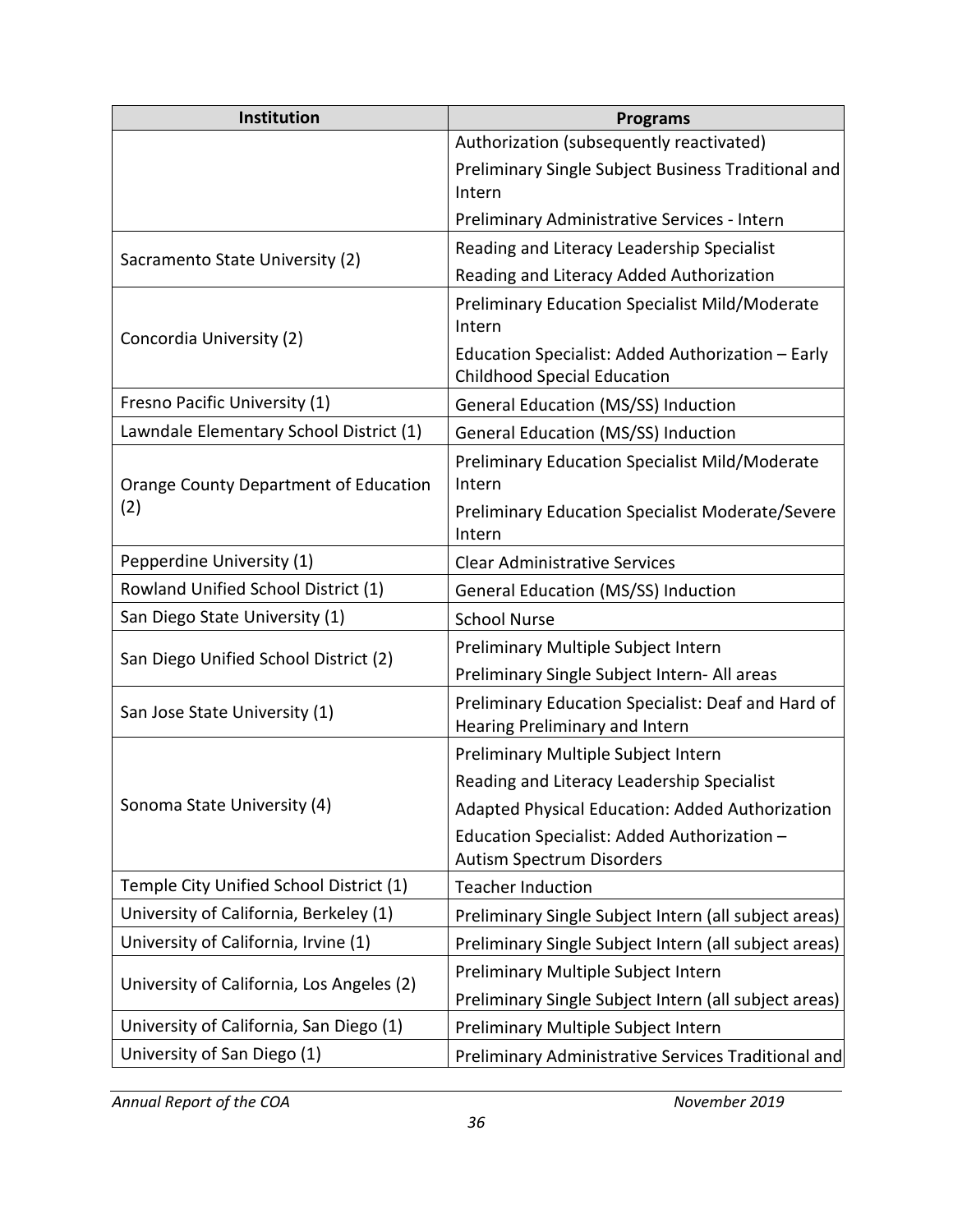<span id="page-36-0"></span>

| <b>Institution</b>            | <b>Programs</b>                                                                 |
|-------------------------------|---------------------------------------------------------------------------------|
|                               | Intern                                                                          |
| University of the Pacific (1) | Education Specialist: Added Authorization -<br><b>Autism Spectrum Disorders</b> |
| Whittier College (1)          | <b>Teacher Induction</b>                                                        |

#### **Institutions that are No Longer Approved Program Sponsors**

The following institutions are no longer approved program sponsors as a result of withdrawing all of their remaining approved programs.

#### **Institutions No Longer Approved Program Sponsors (3)**

| <b>Institution</b>                     | <b>Effective Date</b>                      |  |
|----------------------------------------|--------------------------------------------|--|
| <b>Argosy University</b>               | Closed Educator Preparation in August 2018 |  |
| <b>Rowland Unified School District</b> | Closed Educator Preparation in August 2018 |  |
| Lawndale Elementary School District    | Closed Educator Preparation in June 2019   |  |

#### **Preconditions Review**

 preconditions. Preconditions are grounded in statute, regulations, and/or Commission policy, preconditions for review. Preconditions for only two cohorts of institutions will be reviewed includes the names of institutions that submitted preconditions during this reporting period. During Year 1 and Year 4 of the accreditation cycle institutions must respond to all relevant and include general preconditions (institutional level) and program-specific preconditions for each approved program. During 2018-19, institutions in two cohorts (Red and Blue) submitted each year. A total of 68 institutions submitted preconditions for 315 Commission approved programs resulting in 816 general precondition responses and 2,435 program specific precondition responses reviewed after the submission date of March 2019. The list below

#### **Preconditions – Red Cohort Institutions**

| <b>Arcadia Unified School District</b>           | Hanford Elementary School District        |
|--------------------------------------------------|-------------------------------------------|
| Bay Area School of Enterprise                    | King-Chávez Neighborhood of Schools       |
| (REACH Institute)                                | Los Angeles Unified School District       |
| <b>Burbank Unified School District</b>           | <b>Manteca Unified School District</b>    |
| California State University, Dominguez Hills     | Marin County Office of Education          |
| California State University, Los Angeles         | <b>Oakland Unified School District</b>    |
| <b>Campbell Union School District</b>            | Orange Unified School District            |
| Chula Vista Elementary School District           | <b>Pacific Union College</b>              |
| Concordia University Irvine                      | Pepperdine University                     |
| Contra Costa County Office of                    | Placer County Office of Education         |
| Education                                        | <b>Pleasanton Unified School District</b> |
| <b>Culver City Unified School District</b>       | Point Loma Nazarene University Poway      |
| Davis Joint Unified School District              | <b>Unified School District</b>            |
| Dos Palos Oro Loma Joint Unified School District | <b>Redwood City School District</b>       |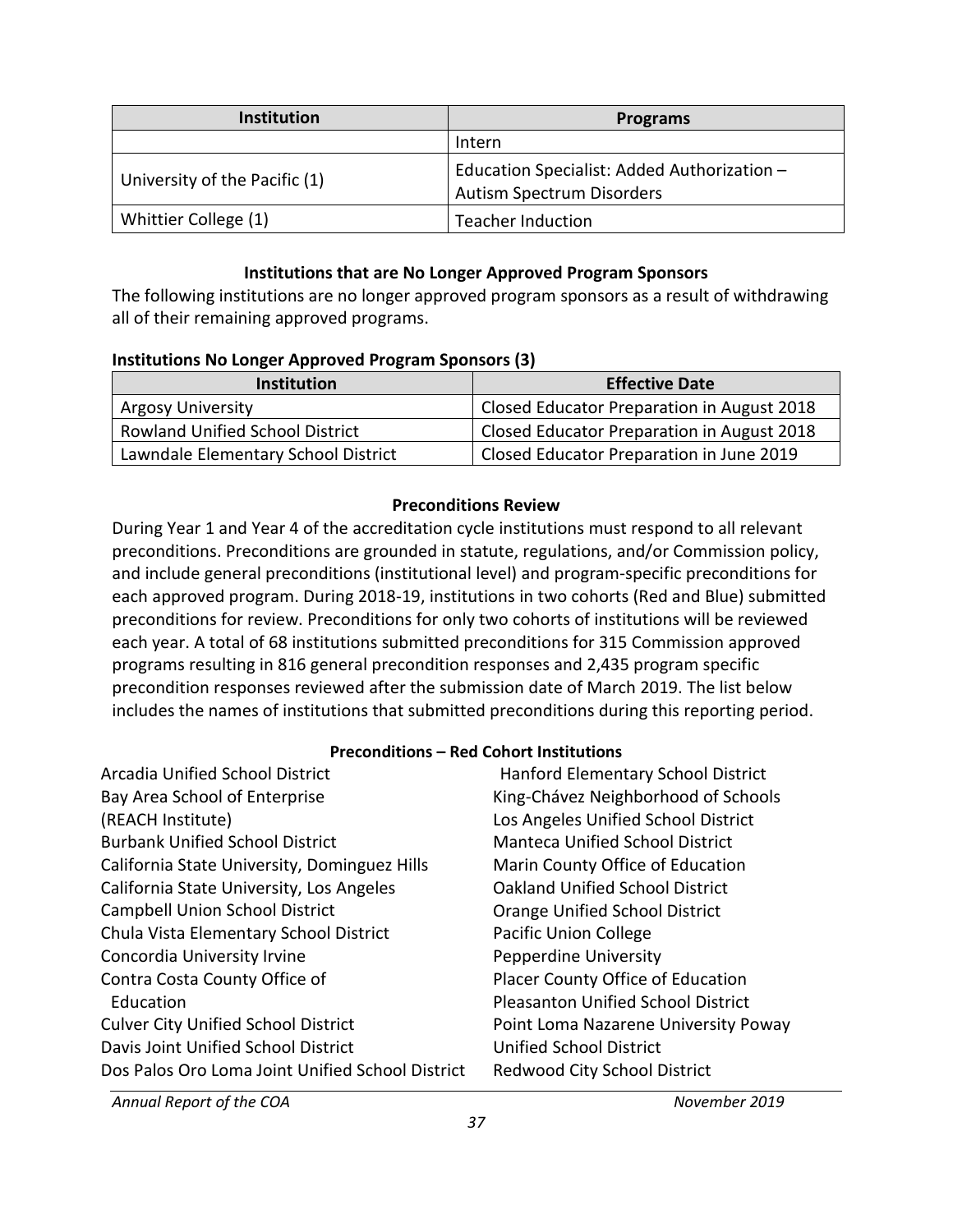<span id="page-37-0"></span>Riverside County Office of Education Sonoma State University Sutter County Superintendent of School Temple City Unified School District Tulare City School District

University of California, Berkeley University of California, Los Angeles University of California, Santa Cruz University of San Diego

#### **Preconditions – Blue Cohort Institutions**

Alliant International University Bellflower Unified School District California School for the Deaf, Fremont California State University, Fullerton Chaffey Joint Union High School District Chino Valley Unified School District Corona-Norco Unified School District Dominican University of California Elk Grove Unified School District Encinitas Union School District Escondido Union School District Fresno Unified School District Fullerton School District Glendale Unified School District Grossmont Union High School District Holy Names University Kern High School District Loma Linda University Long Beach Unified School District

Monterey County Office of Education Mt. Diablo Unified School District Oak Grove School District Orange County Department of Education Palmdale School District PUC Schools San Luis Obispo County Office of Education San Mateo County Office of Education Santa Clara County Office of Education Stanford University Tehama County Department of Education Torrance Unified School District Tustin Unified School District United States University University of California, Riverside Vallejo City Unified School District Vanguard University

#### **Program Review and Common Standards**

 evidence is reviewed to determine whether the educator preparation program appears to be As indicated in the table below, these 33 institutions offer a total of 114 programs. To provide Reviewing 114 programs then required the effort of over 220 reviewers matched by expertise During Year 5 of the accreditation cycle institutions must respond to the Common Standards and complete Program Review. Program Review is the activity during which key program aligned to program standards. During 2018-19, the 33 institutions of the Orange Cohort identified in the table below responded to Common Standards and completed Program Review. some understanding of the scope of this work, each program is reviewed by two individuals. and availability.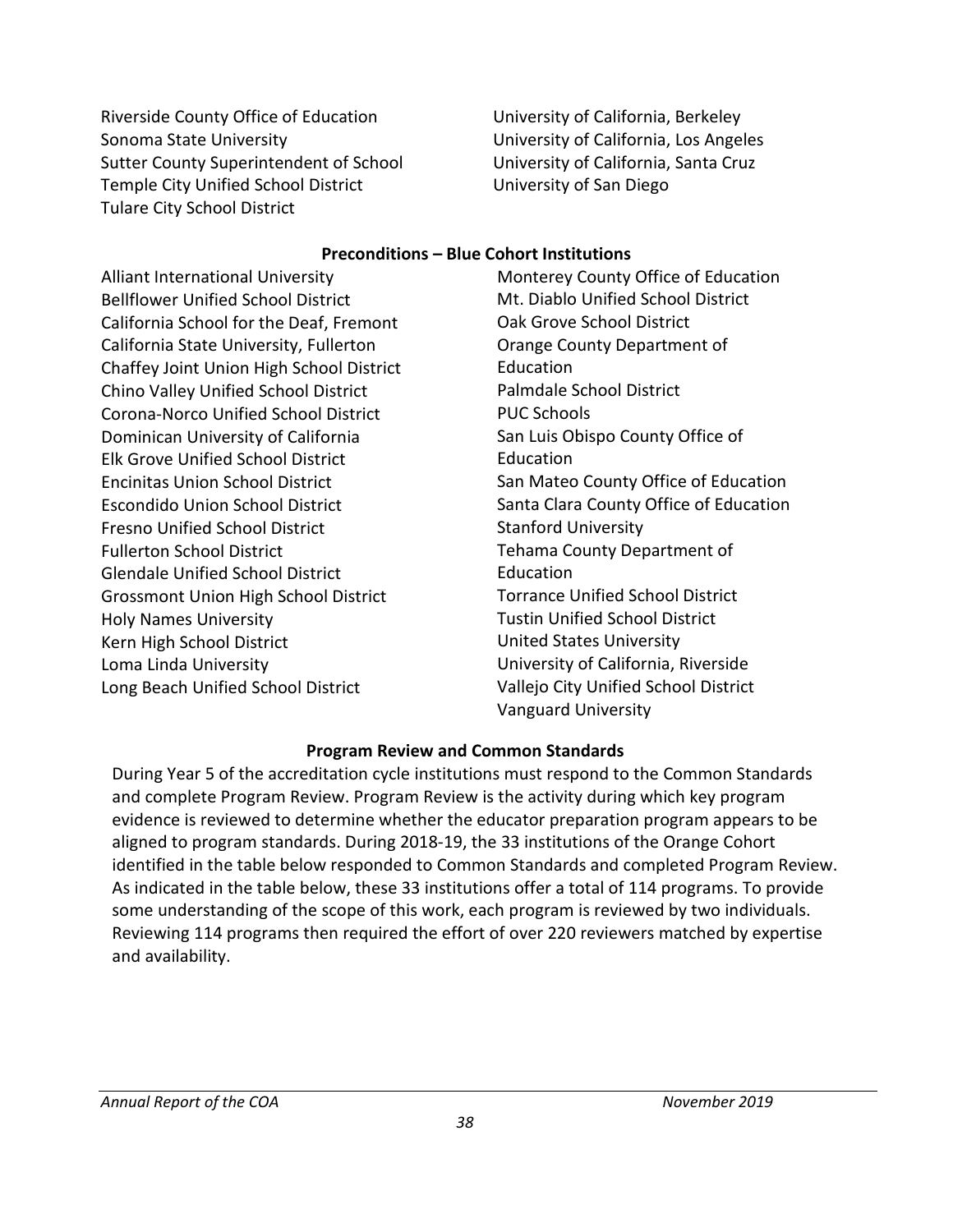# **Orange Cohort Program Review 2018-2019**

| Institution              | <b>Initial</b><br><b>Teacher</b><br>Prep* | <b>Teacher</b><br><b>Induction</b> | Other<br><b>Teacher</b><br>Prep** | Prelim<br><b>Admin</b> | <b>Clear</b><br><b>Admin</b> | Other<br><b>Services</b><br>*** | <b>Total</b>   |
|--------------------------|-------------------------------------------|------------------------------------|-----------------------------------|------------------------|------------------------------|---------------------------------|----------------|
| Academy of Art           | $\mathbf{1}$                              |                                    |                                   |                        |                              |                                 | 1              |
| Alhambra USD             |                                           | $\mathbf{1}$                       |                                   |                        |                              |                                 | $\mathbf{1}$   |
| <b>Anaheim Union HSD</b> |                                           | $\mathbf{1}$                       |                                   |                        |                              |                                 | $\mathbf{1}$   |
| ASCA (Assoc. of          |                                           |                                    |                                   |                        | $\mathbf 1$                  |                                 | $\mathbf{1}$   |
| School Admin)            |                                           |                                    |                                   |                        |                              |                                 |                |
| Aspire Berkley           |                                           | $\mathbf{1}$                       |                                   |                        |                              |                                 | $\mathbf{1}$   |
| Maynard Academy          |                                           |                                    |                                   |                        |                              |                                 |                |
| Cal Baptist              | 4                                         |                                    |                                   | $\mathbf{1}$           |                              | 3                               | 8              |
| Cal Poly SLO             | 3                                         |                                    | $\overline{2}$                    | 1                      |                              |                                 | 6              |
| <b>CalState TEACH</b>    | $\mathbf{1}$                              | $\mathbf{1}$                       |                                   |                        |                              |                                 | $\overline{2}$ |
| Chapman                  | $\overline{4}$                            |                                    | $\mathbf{1}$                      |                        |                              | 3                               | 8              |
| Conejo Valley USD        |                                           | $\mathbf{1}$                       |                                   |                        |                              |                                 | $\mathbf{1}$   |
| <b>CSU Sacramento</b>    | 5                                         |                                    | $\mathbf{1}$                      | $\mathbf{1}$           |                              | $\overline{7}$                  | 14             |
| El Rancho USD            |                                           | $\mathbf{1}$                       |                                   |                        |                              |                                 | $\mathbf{1}$   |
| Fontana USD              |                                           | $\mathbf{1}$                       |                                   |                        |                              |                                 | $\mathbf 1$    |
| <b>Fremont USD</b>       |                                           | $\mathbf{1}$                       |                                   |                        |                              |                                 | $\mathbf 1$    |
| Hayward USD              |                                           | $\overline{1}$                     |                                   |                        |                              |                                 | $\mathbf 1$    |
| Keppel Union SD          |                                           | $\mathbf{1}$                       |                                   |                        |                              |                                 | $\overline{1}$ |
| <b>Kings COE</b>         |                                           | $\mathbf{1}$                       |                                   |                        | $\mathbf{1}$                 |                                 | $\overline{2}$ |
| <b>Merced Union HSD</b>  |                                           | $\mathbf{1}$                       |                                   |                        |                              |                                 | $\mathbf 1$    |
| <b>Milpitas USD</b>      |                                           | $\mathbf{1}$                       |                                   |                        |                              |                                 | $\mathbf 1$    |
| Modesto City<br>Schools  |                                           | $\mathbf 1$                        |                                   |                        |                              |                                 | $\mathbf{1}$   |
| Paramount USD            |                                           | $\mathbf{1}$                       |                                   |                        |                              |                                 | $\mathbf{1}$   |
| Rialto USD               |                                           | $\mathbf{1}$                       |                                   |                        |                              |                                 | $\mathbf{1}$   |
| San Jose State           | 5                                         | $\mathbf{1}$                       | 7                                 |                        |                              | 4                               | 17             |
| Santa Barbara CEO        |                                           | $\mathbf 1$                        |                                   | $\mathbf{1}$           | $\mathbf{1}$                 |                                 | 3              |
| SIA Tech                 |                                           | $\mathbf{1}$                       |                                   |                        |                              |                                 | $\mathbf{1}$   |
| St. Mary's               | $\overline{3}$                            |                                    |                                   | $\mathbf{1}$           |                              | $\overline{2}$                  | 6              |
| Sweetwater Union         |                                           |                                    |                                   |                        |                              |                                 |                |
| <b>HSD</b>               |                                           | $\mathbf{1}$                       |                                   |                        |                              |                                 | $\mathbf{1}$   |
| The Master's             |                                           |                                    |                                   |                        |                              |                                 |                |
| University               | $\overline{2}$                            |                                    |                                   |                        |                              |                                 | $\overline{2}$ |
| <b>UCSB</b>              | 4                                         |                                    |                                   |                        |                              | $\mathbf{1}$                    | 5              |
| Univ. of La Verne        | 3                                         |                                    | 4                                 | $\mathbf{1}$           | $\mathbf{1}$                 | $\overline{2}$                  | 11             |
| Univ. of Phoenix         | $\overline{2}$                            |                                    | $\mathbf{1}$                      |                        |                              |                                 | 3              |
| Univ. of the Pacific     | 4                                         |                                    |                                   | $\mathbf{1}$           |                              | $\overline{2}$                  | $\overline{7}$ |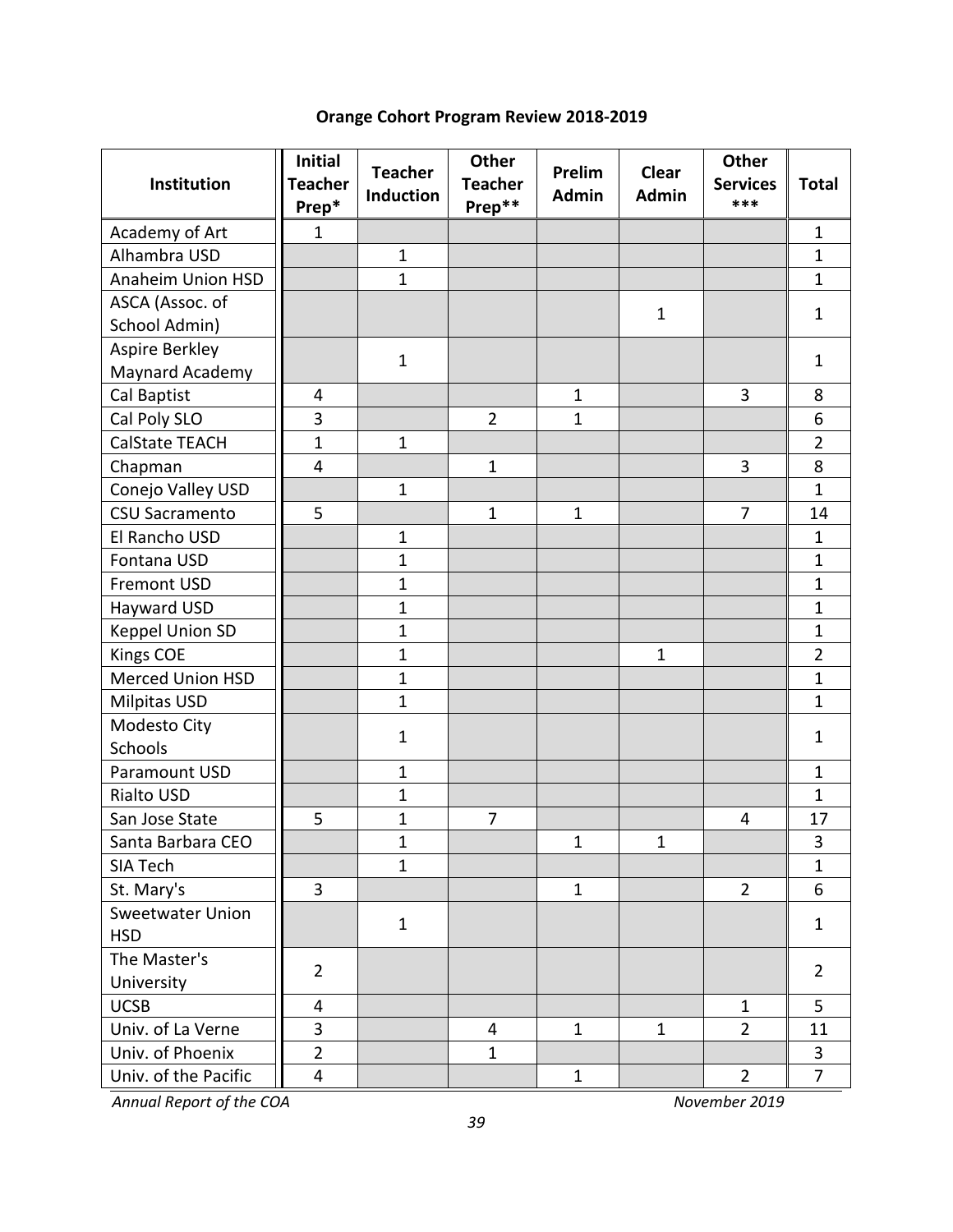| Institution                     | <b>Initial</b><br>Teacher<br>Prep* | <b>Teacher</b><br><b>Induction</b> | Other<br><b>Teacher</b><br>Prep** | Prelim<br>Admin | Clear<br><b>Admin</b> | Other<br><b>Services</b><br>*** | <b>Total</b> |
|---------------------------------|------------------------------------|------------------------------------|-----------------------------------|-----------------|-----------------------|---------------------------------|--------------|
| West Contra Costa<br><b>USD</b> |                                    |                                    |                                   |                 |                       |                                 |              |
| Total: 33                       | 41                                 | 21                                 | 16                                |                 | 4                     | 24                              | 113          |

*\*Initial Teacher Prep - Traditional/Intern Preliminary Multiple, Preliminary Single Subject, and Preliminary Education Specialist* 

*\*\*Other Teacher Prep - All Education Specialist Added Authorizations, Bilingual Authorizations, CTEL, Teacher Librarian, Designated Subjects, Reading and Literacy Added Authorization, Reading and Literacy Leadership Specialist Credential* 

*\*\*\*Other Services - Pupil Personnel Services, School Nurse, Speech and Language Pathology*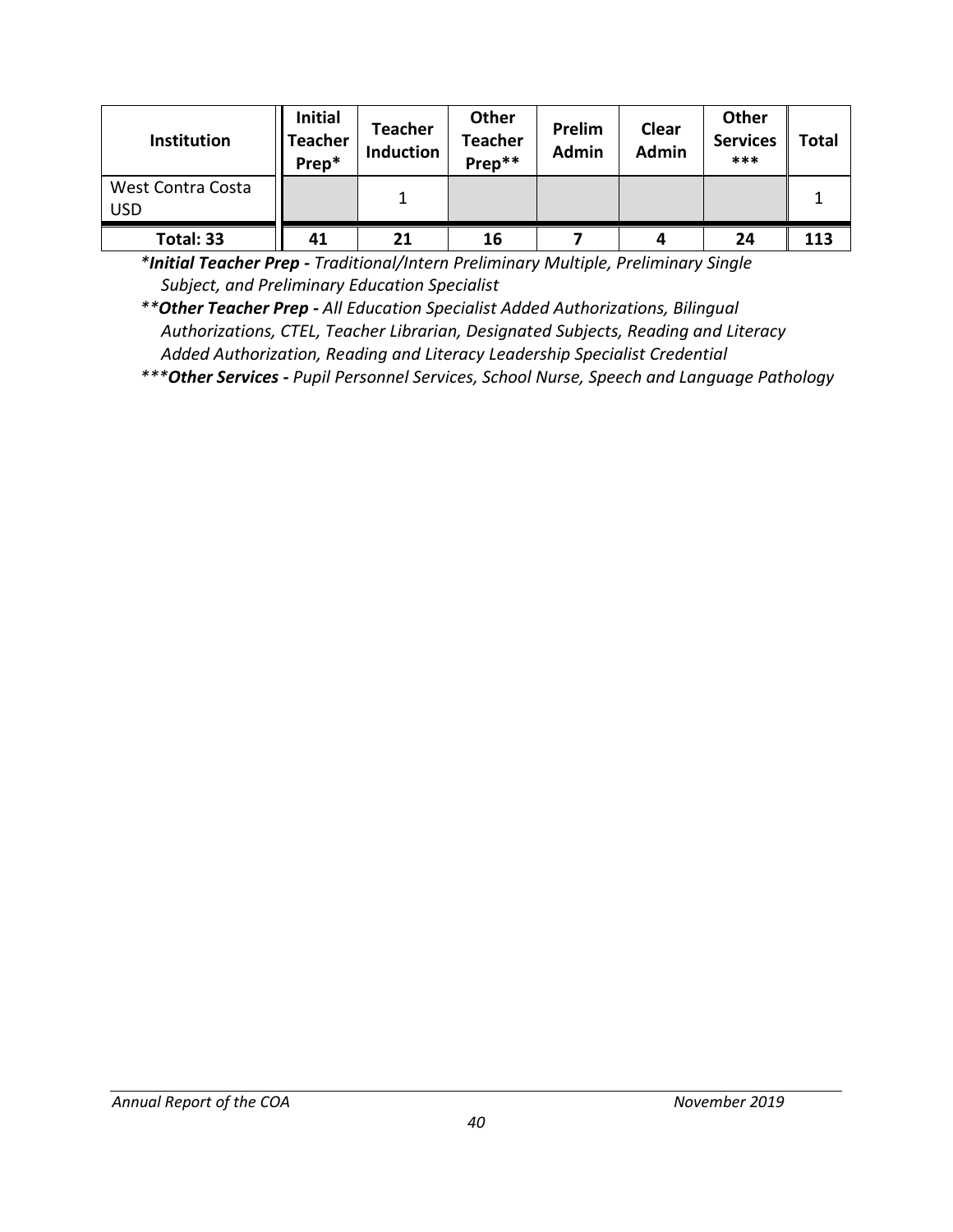# **Section III: Proposed Work Plan for the Committee on Accreditation in 2019-20**

<span id="page-40-0"></span> focused in 2018-19 on implementing many aspects of the new system, the primary objective of The work plan for the Commission and COA for 2019-20 is summarized in this section. Having 2019-20 will be the continued implementation of these new processes, refining them as needed, and the further development and implementation of those aspects of the system that have yet to be implemented fully.

For 2019-20, the COA identifies the following priorities.

# **Purpose 1. Ensure Accountability to the Public and to the Profession**

 access to the Internet the ability to hear live or recorded broadcasts of all Committee meetings. others interested in accreditation. Meetings are scheduled for the following dates: *Maintain Public Access to the Committee on Accreditation.* All Committee meetings will continue to be held in public and all meeting agendas posted in accordance with the Bagley-Keene Open Meeting Act. In addition, meetings will be broadcast to allow any individual with The Commission's website will continue to be utilized fully to provide agenda items, notification of meetings, as well as broad-based access to critical accreditation materials for institutions and

| August 6, 2019       | March 26-27, 2020 |
|----------------------|-------------------|
| October 24, 2019     | May 7-8, 2020     |
| February 27-28, 2020 | June 25-26, 2020  |

 The Committee's agenda in 2019-20 includes a full schedule of site visits beginning in fall 2019 schedule will take place while also implementing, and refining as needed, all aspects of the new and continuing well into spring 2020. Thirty-three institutions are scheduled for site visits. This accreditation system such as Program Review, Annual Data Submission, Preconditions Review, and Common Standards Review.

Continuing in 2019-20, the *PSD e-News*, Program Sponsor Alerts, and any other appropriate and applicable communications platforms will be routinely used to ensure a transparent accreditation process.

 updates and reports to the Commission will be provided as necessary and appropriate *Preparation and Presentation of COA Reports to the Commission.* The Committee on Accreditation will present its annual report to the Commission in November 2019. Additional throughout the year.

 *Commission Liaison*. Maintaining a liaison from the Commission to the COA continues to be key Commission's liaison will continue to provide an important perspective to COA discussions and to ensuring that the work of the COA and the accreditation system are aligned with the objectives and vision for the new accreditation system set forth by the Commission. The serve as an effective means of communication between the COA and the Commission.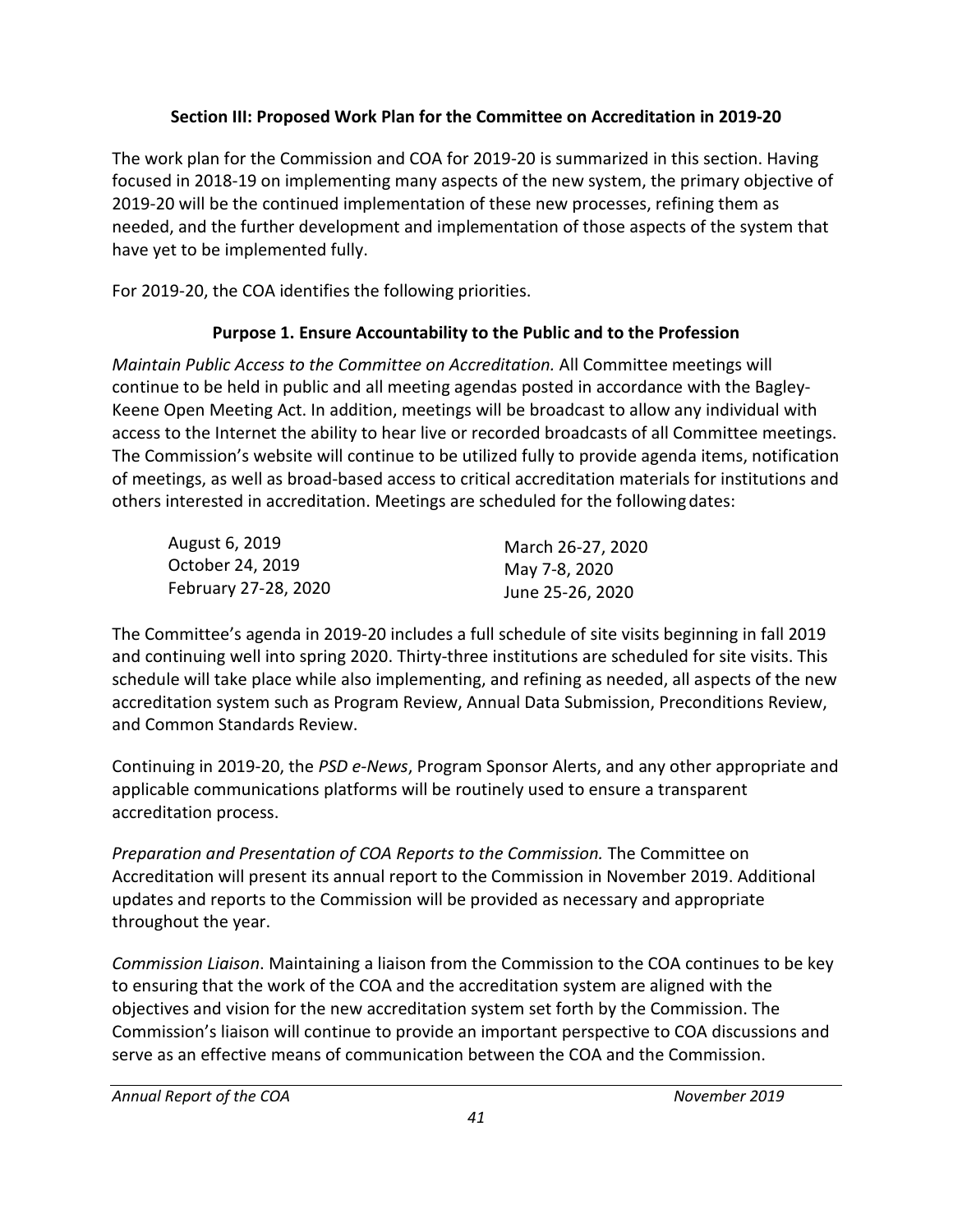<span id="page-41-0"></span> for the review of new programs and for accreditation activities outside the typical accreditation accreditation fee. The annual accreditation fee structure was reviewed in 2016 by the *Continued Implementation of a Fee Recovery System for Certain Accreditation Activities and an Annual Accreditation Fee System.* The Commission adopted a cost recovery plan and regulations cycle in October 2013. In addition, in 2014, the Commission implemented an annual Commission in light of new standards, requirements, and regulations proposed. The Commission staff will continue to work with the Office of Administrative Law to ensure that the regulations are promulgated and fit the various aspects of the new accreditation system.

# **Purpose 2. Ensure Program Quality**

 institutions and their credential programs. *Professional Accreditation of Institutions and Their Credential Preparation Programs.* This is one of the primary ongoing tasks of the Committee on Accreditation. The COA has been given full responsibility for making the legal decisions regarding the continuing accreditation of education

## *Site Visits – Orange Cohort*

 trained team of reviewers. This cohort will be the second to undergo accreditation site visits Beginning in fall 2019, the 33 institutions in the Orange Cohort will undergo a site visit by a having completed the new more efficient Program Review process for reviewing credential program documentation. The information from this process will be used by the site visit team to inform them about the programs prior to the site visit and a subset of the program reviewers have been chosen to serve on the site visit team.

# *Program Standards Review – Red Cohort*

 Program Review process focuses on very specific evidence and documentation submitted that Program Review submissions are required for the Red Cohort by October 15, 2019. The Red Cohort is comprised of 33 institutions offering numerous educator preparation programs. These programs will be reviewed in the 2019-20 year through this Program Review process. This allows reviewers to determine, without extensive narrative, whether the program is preliminarily aligned to Program Standards. This information will be used to inform the site visit in Year 6.

 of these review sessions are scheduled throughout November and December 2019 and early 2020 and will take place in a face to face manner at different locations in the state in order to from the reviewers is provided to the institutions, the programs must provide an addendum 60 information. This addendum will be used by the site visit team to determine whether the standards are met. The Program Review sessions also serve as Part I of a two part BIR training. considered to have completed Part I of BIR training, with the site visit training being Part II of The Commission staff has coordinated and assigned at least two experts in each of the credential areas to review each program submission from the Orange Cohort. The vast majority review the documents expeditiously. Once the review session has taken place and feedback days before the site visit which responds to any areas of concern or areas needing additional Those who participate either in Program Review or Common Standards review will be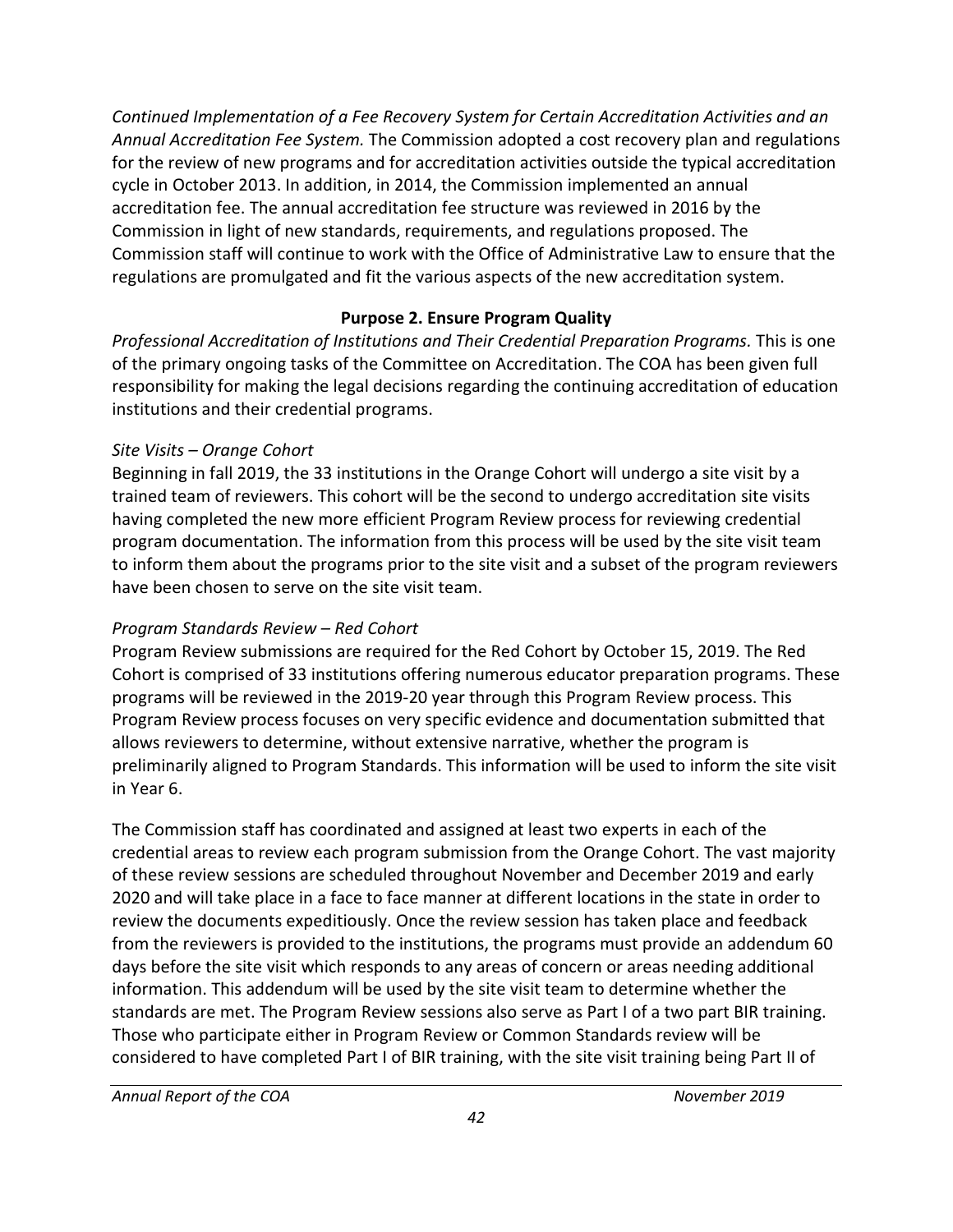#### <span id="page-42-0"></span>BIR training.

## *Common Standards Submission and Review* – Red Cohort

 In February 2020, the 33 institutions that are in the Red Cohort will submit their documentation for each institution and will be brought together in the spring to review these submissions. The further inform the site visit reviewers. The Common Standards reviewers and the team lead that reviewed the Common Standards will also be the Common Standards team and the team lead for the site visit so they will be very familiar with the evidence and documentation prior to with evidence, in accordance with the new procedures, to demonstrate alignment with the Common Standards. One to two Common Standards reviewers and a Team Lead are selected institutions must provide additional information in the form of an addendum 60 days prior to the site visit to respond to concerns or questions from reviewers. This addendum will serve to arriving on site for the site visit.

#### *Preconditions Submission* – Green and Violet Cohorts

 responses are unresolved, the COA will be notified and further action will be taken as deemed In March 2020, the institutions in the Green and Violet cohorts will submit their preconditions responses. Staff will review these preconditions and require follow up as soon as it is determined that there are questions involving any preconditions. If some preconditions appropriate by the COA.

#### *Annual Data Submission*

 All Commission-approved program sponsors will submit required data in 2020. It is anticipated that staff will work closely with the COA, the Commission, and the field in general to further further work will be done to determine what data should be incorporated into the data refine and clarify the information that is required in the Annual Data System. In addition, dashboards with easy access for the general public.

 already completed a comprehensive review and update of the *Accreditation Handbook* to document. As the new system is implemented, if any language needs to be adjusted in the is clear. In addition, it is anticipated that there will be a need for some clarification of language in the *Handbook* in order to ensure approval of the cost recovery regulations and to satisfy the *Review and Revise th[e Accreditation Handbook.](https://www.ctc.ca.gov/educator-prep/accred-handbook)* The *Accreditation Handbook* explicates the processes and procedures of the various components of the accreditation system. The COA has ensure that any new or changed aspects of the accreditation system were reflected in this *Handbook* to reflect these changes, Commission staff with the COA will make sure the language Office of Administrative Law.

#### **Purpose 3. Ensure Adherence to Standards**

Review and Take Action to Grant Initial Approval of New Program Sponsors. Approximately two to four Accreditation 101 sessions will be held in 2019-20 for institutions interested in responsibilities of being a program sponsor and to begin the approval process. Commission staff and BIR members will continue to review proposals for Initial Institutional Approval as they becoming a Commission-approved program to better understand the expectations and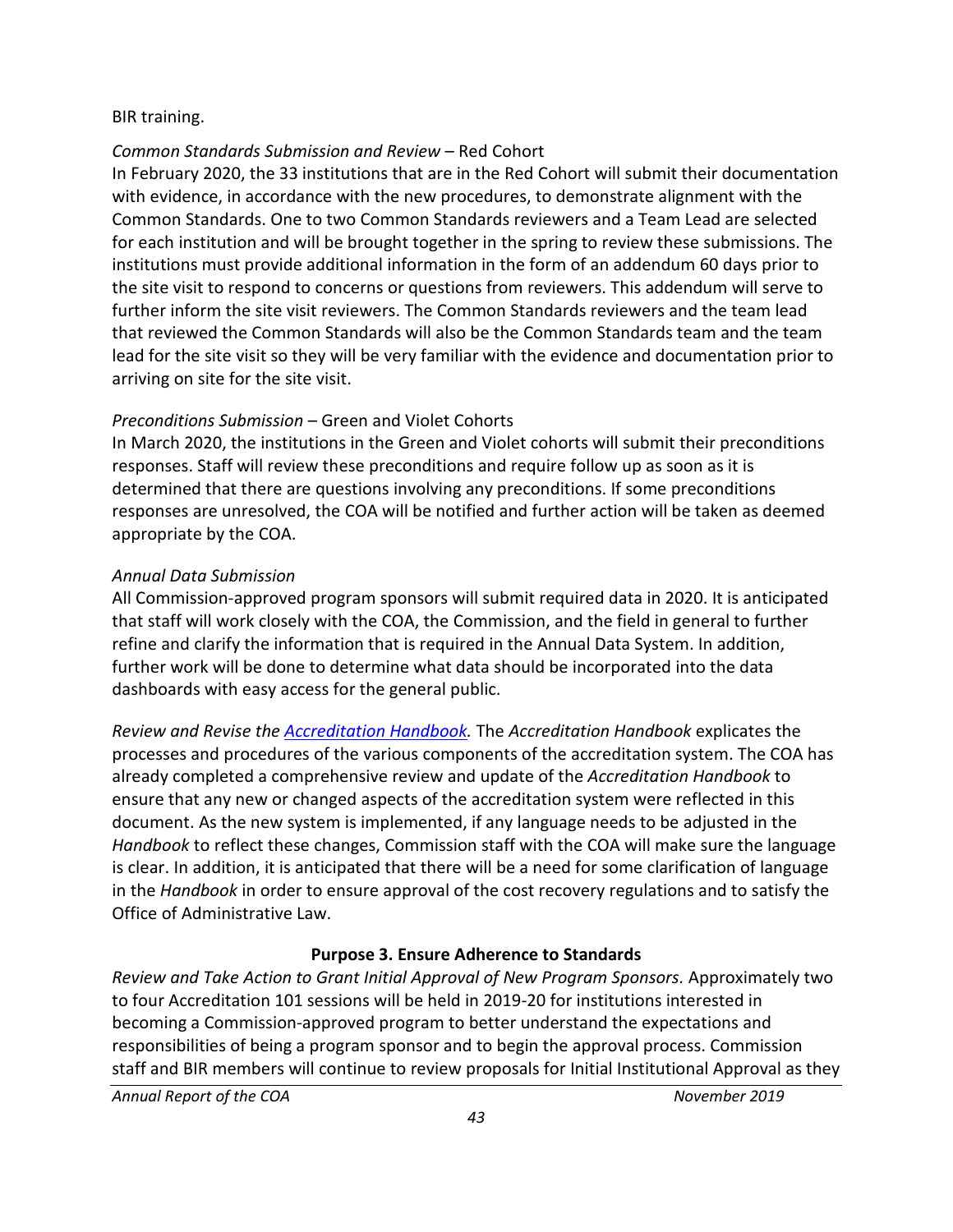#### <span id="page-43-0"></span>are received.

 Program Review (IPR) is also one of the major ongoing tasks of the Committee on Accreditation. programs. Programs are only being given initial approval when the reviewers have determined *Review and Take Action to Grant Initial Program Approval for New Credential Programs.* Initial The COA has developed procedures for handling the submission of proposed credential that all of the Commission's standards are met. This review process will continue in 2019-20. When possible, the Commission will bring reviewers together for dedicated review time.

 can be made to be more efficient. Further, obtaining sufficient number of reviewers to ensure a timely review of program proposals has been increasingly more difficult. Staff will be devoting significant time to working with the COA to revise this process so that there is a timelier, yet The Commission staff has identified the IPR process as among the most challenging aspects of the current system. For 2019-20, staff will be working to determine where and how this process sufficiently rigorous process for new program proposals.

 *Continue to Review and Approve Subject Matter Programs.* Although subject matter programs subject matter programs to allow completion of a subject matter program to waive the subject that the Commission will continue to need numerous trained reviewers and dedicated review time to ensure that this activity is conducted efficiently in order to allow these programs to are not fully part of the accreditation system, there is a continued need to review and approve matter examination. Given the significant and continuing interest in this effort, it is anticipated begin operations quickly. In addition, the Commission will continue to review and approve other subject matter programs as they are submitted.

# **Purpose 4. Foster Program Improvement**

 appropriate use of that data in accreditation decisions. In addition, there remains significant *Data – Annual Data Submission and Survey Data.* The Commission will continue to develop and refine the annual survey data collection process and hold discussions with the COA about the work to be done around the annual data submission. These discussions will continue this year and it is anticipated that specific data elements, definitions for data sources, and means of collecting, reporting, and analyzing within the newly developed data system and data dashboards will take place.

 distributed evenly across institutions or concentrated in single institutions, suggesting that there may need to be a focused site visit or further exploration of an institution's programs. In addition, the Commission staff will focus efforts during 2019-20 on using these data to determine if they indicate any potential areas of concern either with an institution or with a standard or requirement. Analyzing the data from both the survey data and, to some extent, the annual data submissions, may allow the Commission to better understand if concerns are

 continue to use and examine the results of the evaluation tool that is used by site visit reviewers, team leads, and institutions to evaluate the accreditation system. This data will be *Continued Implementation of the Evaluation System for the Accreditation System*. The COA will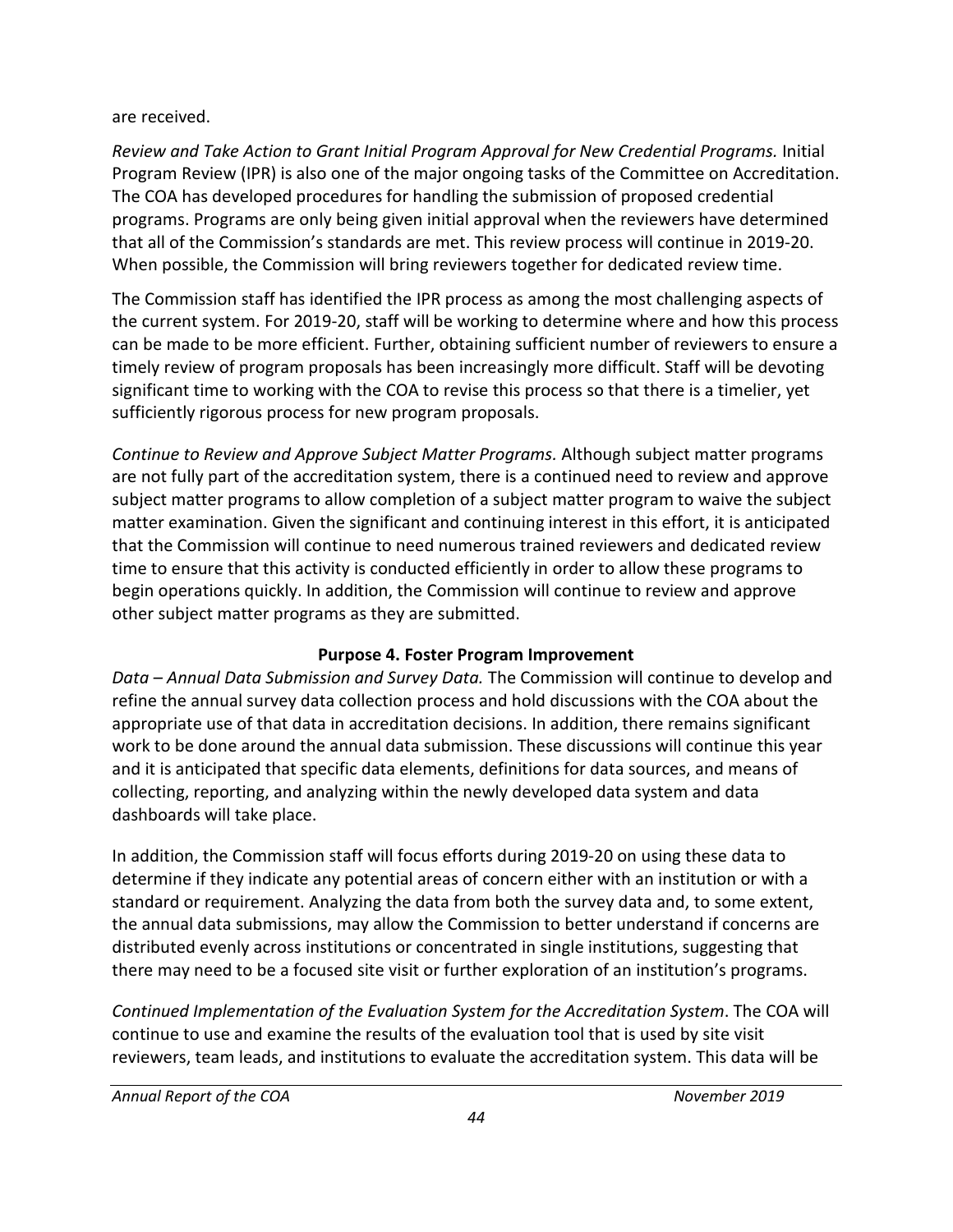<span id="page-44-0"></span> collected over the course of the year, with a review of the data taking place in summer/fall 2019. Improvements will be discussed and incorporated into the revised accreditation system.

 *Continue Partnership with the Council for the Accreditation of Educator Preparation (CAEP) and Efforts to Collaborate with Other National Accrediting Bodies.* The COA will engage in reviewing the agreement with CAEP and determine whether any changes will be necessary going forward. Because the first California institution to undergo a CAEP/Commission joint site visit was in agreement was signed a few years ago, it is an opportune time to revisit the language of the spring 2019 and because CAEP standards and protocols are more developed than when the agreement.

 nationally accredited and state accredited as well as with CAEP and any other potential accrediting bodies, to ensure that the process is as streamlined as possible. The Commission In addition, Commission staff will continue to work with institutions that seek to be both staff continues to keep abreast with changes to the CAEP accreditation system, determine the alignment or misalignment with California's processes and standards, and to clarify areas of uncertainty with respect to some of the CAEP standards for applicability to California's institutions.

 standards for the Pupil Personnel Services credential programs. Additional work to develop a crosswalk with national accrediting bodies in these professions will have to be developed as will regulations to implement the new standards. *Explore Ways to Align and Streamline the Accreditation of Other National and Professional Organizations with that of the State Processes.* In 2019, the Commission adopted new

 system developed and/or implemented in 2018-19. The list below provides some brief **Continue Development and Implementation of the Revised Accreditation System**  Section I of this report provides information about the many aspects of the new accreditation information on some of the remaining aspects of the work that will need to continue in order to realize the full vision of the Commission for its accreditation system.

 additional work is done on aspects of the system such as building out the Annual Data and creating opportunities to provide feedback to the Commission staff as the processes will continue to play an important role in the future. 1. *Provide Technical Assistance.* Further technical assistance targeted to certain cohorts will be necessary over the course of the next year as each experience a new aspect of the accreditation system. In addition, additional technical assistance will be provided as System to include teaching performance assessment data or data related to additional preparation program pathways. Ensuring that the field understands what is required are developed has been instrumental in the effective implementation of the system and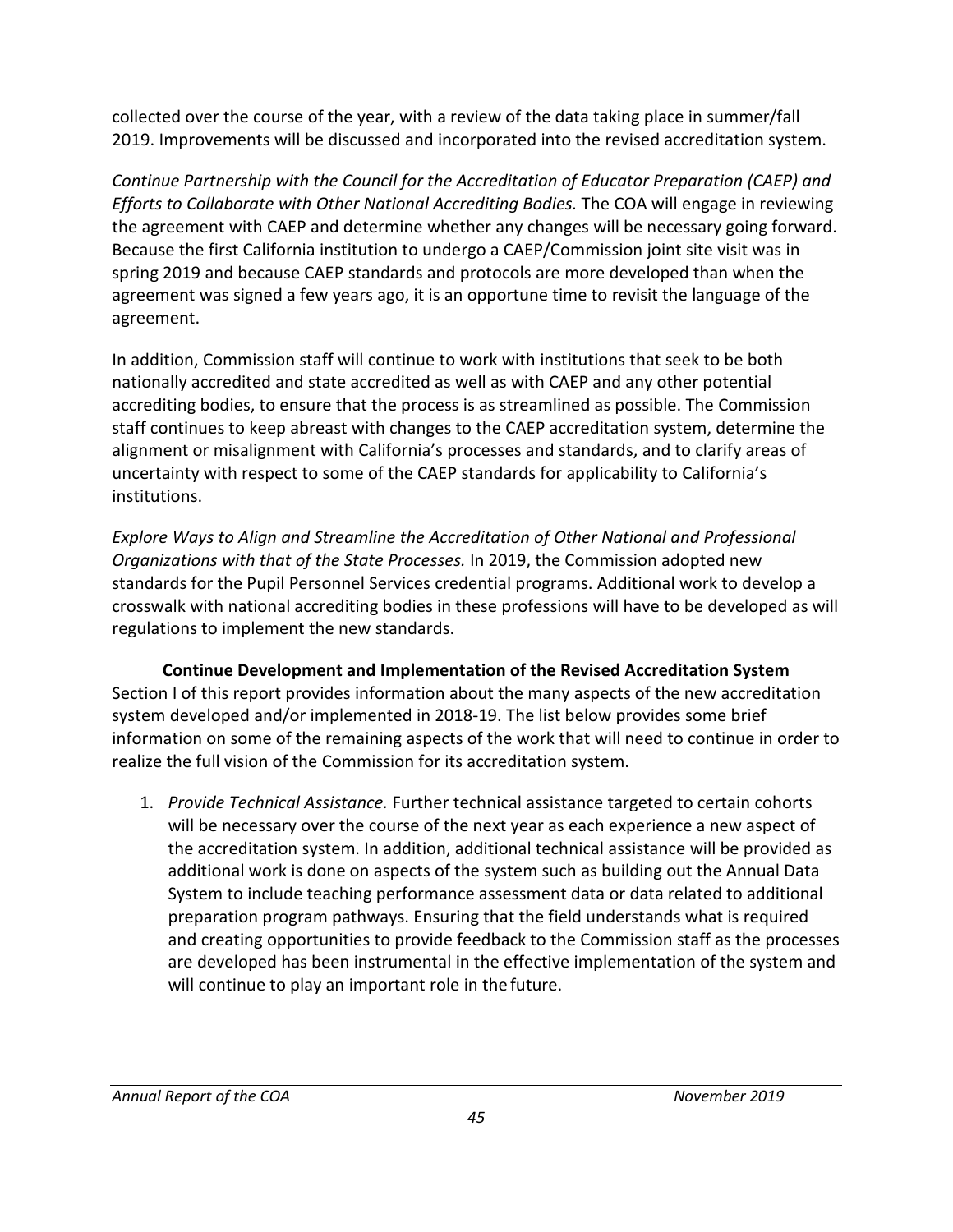- 2019-20 will be to continue the discussion about the types of required data that accreditation. Staff will work to establish the specific protocols necessary to ensure smooth submission of the data into the data system and identify which data 2. *Continue Discussing the Role, Purpose, and Specificities of Annual Data.* A focus for institutions should submit annually, the expectations around that data, and its uses in elements are part of the data dashboard. In addition, BIR members will need to be trained in how to analyze and use the data appropriately in accreditation.
- *3. Continued Implementation of Surveys for the Following Constituencies:* 
	- a. Preliminary Multiple Subject Completer Survey
	- b. Preliminary Single Subject Completer Survey
	- c. Preliminary Education Specialist Completer Survey
	- d. Preliminary Administrative Services Completer Survey
	- e. Teacher Induction Completer Survey
	- f. Other Credential Programs Survey
	- g. Master Teacher Survey
	- h. Employer Survey

In the 2018-19 year, the Education Specialist and General Education Induction Program Completer survey was combined into a single Teacher Induction Survey. Additionally, a completer survey was developed and will be implemented to capture program completer information from all other credential areas.

 identification of any possible issues and trends, and the next steps in addressing The Commission staff and the COA will continue to ensure the appropriate use of survey data in accreditation activities. Further work will continue on the analysis of the data itself and the determination of processes and timelines for that analysis, the these issues will be a focus for 2019-20.

- data into the Annual Data System and any other appropriate use for the data will be 4. *Next Generation of Performance Assessments.* As the development of the next generation of teaching performance assessments and the development of administrator performance assessments continues, the COA and Commission staff will review the various implications of that work. Providing guidance for reviewers, and ensuring that both institutions and reviewers understand the new models and related expectations as articulated in the standards, incorporating the rubric level an important activity in 2019-20.
- *Practices.* In 2018-19, staff and the COA developed a process in which institutions to identify, for one or more programs, an area where the program has developed an 5. *Establishing and Implementing Processes and Procedures for Identifying Exemplary*  that met the Commission's standards in the 2018-19 site visits might have the ability exemplary practice. The program would submit information on the practice with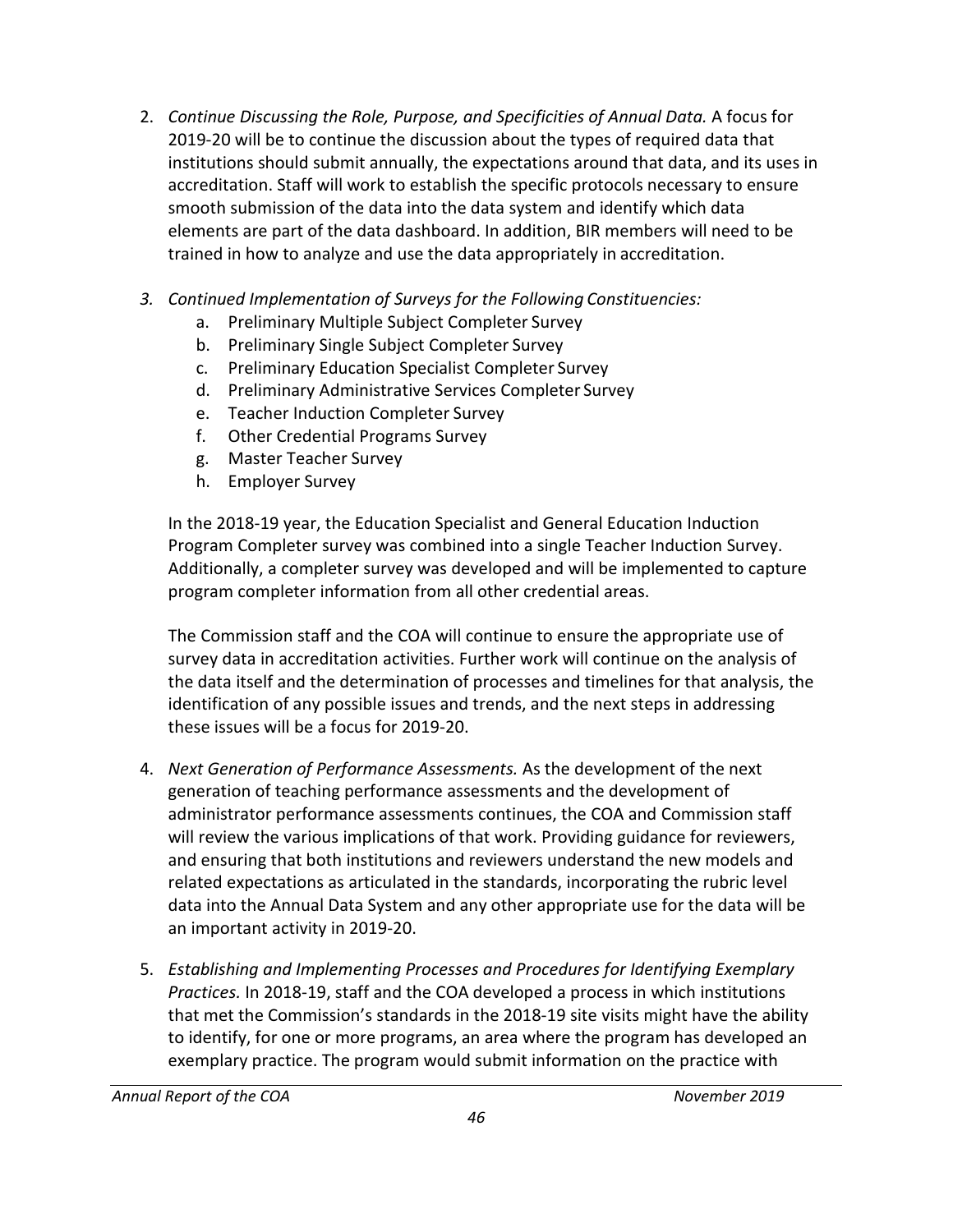<span id="page-46-0"></span> educators. Institutions with programs found to have exemplary practices would be featured on a new page for Program Exemplars and available to provide technical assistance to other institutions interested in learning about how the practice has supporting data and documentation for review by a committee of experienced been effective and how it may be able to implement a similar practice at their own institution.

 The work around implementing this effort to identify exemplary programs and innovative practices are able to be recognized has been challenging as staff resources leadership on this effort in the hopes of making progress in this area. The Committee on Accreditation will provide feedback on the system as it continues to develop and continue to explore ways in which those institutions with particularly strong or are lacking to devote to this area. Staff will continue to work with Commission in its early implementation.

#### **General Operations**

In addition to the above-mentioned items, the COA will engage in routine matters necessary for general operations of the Committee. This includes the election of Co-Chairs, the adoption of a meeting schedule, and orientation of new members.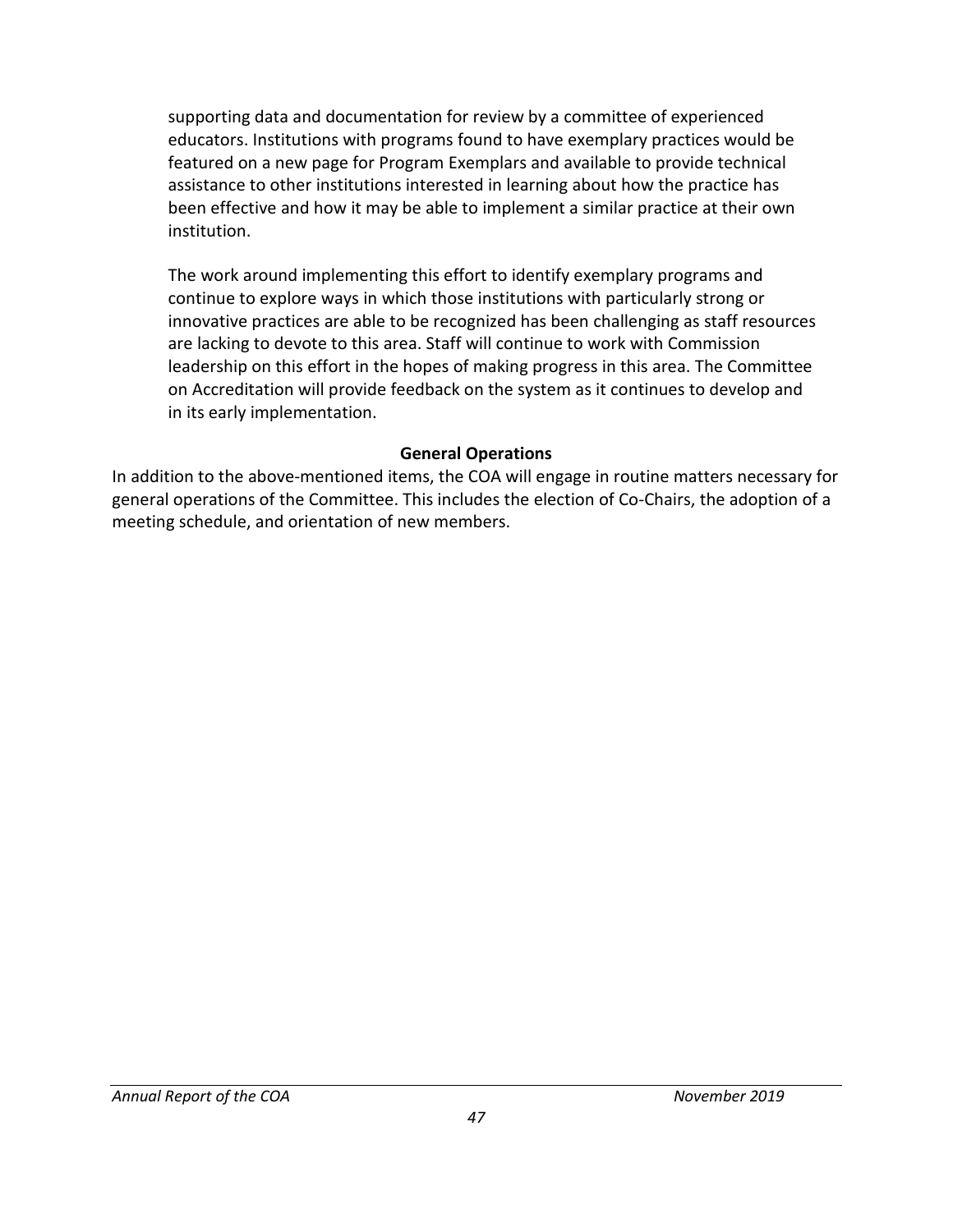#### **Appendix A: Program Sponsors by Accreditation Cohort**

<span id="page-47-0"></span>

| California state University (23) |               |                                  |               |  |  |  |
|----------------------------------|---------------|----------------------------------|---------------|--|--|--|
| Institution                      | <b>Cohort</b> | <b>Institution</b>               | <b>Cohort</b> |  |  |  |
| Cal Poly, Pomona                 | Indigo        | <b>CSU Monterey Bay</b>          | Violet        |  |  |  |
| Cal Poly, San Luis Obispo        | Orange        | <b>CSU Northridge</b>            | Yellow        |  |  |  |
| <b>CalState TEACH</b>            | Orange        | <b>CSU Sacramento</b>            | Orange        |  |  |  |
| <b>CSU Bakersfield</b>           | Indigo        | CSU San Bernardino               | Green         |  |  |  |
| <b>CSU Channel Islands</b>       | Green         | <b>CSU San Marcos</b>            | Indigo        |  |  |  |
| <b>CSU Chico</b>                 | Indigo        | <b>CSU Stanislaus</b>            | Yellow        |  |  |  |
| <b>CSU Dominguez Hills</b>       | Red           | <b>Humboldt State University</b> | Indigo        |  |  |  |
| <b>CSU East Bay</b>              | Green         | San Diego State University       | Yellow        |  |  |  |
| <b>CSU Fresno</b>                | Violet        | San Francisco State University   | Violet        |  |  |  |
| <b>CSU Fullerton</b>             | Blue          | San Jose State University        | Orange        |  |  |  |
| <b>CSU Long Beach</b>            | Indigo        | Sonoma State University          | Red           |  |  |  |
| <b>CSU Los Angeles</b>           | Red           |                                  |               |  |  |  |

#### **California State University (23)**

## **University of California (8)**

| <b>Institution</b>    | <b>Cohort</b> | <b>Institution</b>      | <b>Cohort</b> |
|-----------------------|---------------|-------------------------|---------------|
| <b>UC Berkeley</b>    | Red           | <b>UC Riverside</b>     | <b>Blue</b>   |
| <b>UC Davis</b>       | Violet        | <b>UC San Diego</b>     | Violet        |
| UC Irvine             | Violet        | <b>UC Santa Barbara</b> | Orange        |
| <b>UC Los Angeles</b> | Red           | UC Santa Cruz           | Red           |

## **Private Colleges and Universities (51)**

| <b>Institution</b>                   | Cohort | <b>Institution</b>               | <b>Cohort</b> |
|--------------------------------------|--------|----------------------------------|---------------|
| Academy of Art                       | Orange | Pacific Oaks College             | Violet        |
| Alliant International University     | Blue   | <b>Pacific Union College</b>     | Red           |
| <b>Antioch University</b>            | Violet | Pepperdine University            | Red           |
| <b>Azusa Pacific University</b>      | Indigo | Point Loma Nazarene University*S | Red           |
| <b>Bard College</b>                  | Indigo | St. Mary's College of California | Orange        |
| <b>Biola University</b>              | Yellow | San Diego Christian College      | Yellow        |
| <b>Brandman University</b>           | Indigo | Santa Clara University           | Yellow        |
| California Baptist University        | Orange | <b>Simpson University</b>        | Green         |
| California Lutheran University       | Green  | <b>Stanford University</b>       | Blue          |
| <b>Chapman University</b>            | Orange | Teachers College of San Joaquin  | Indigo        |
| <b>Claremont Graduate University</b> | Violet | The Master's College             | Orange        |
| Concordia University                 | Red    | <b>Touro University</b>          | Yellow        |
| Dominican University of              |        |                                  | Red           |
| California                           | Blue   | <b>United States University</b>  |               |
| <b>Fielding Graduate University</b>  | Indigo | University of LaVerne            | Orange        |
| <b>Fresno Pacific University</b>     | Yellow | University of Phoenix            | Orange        |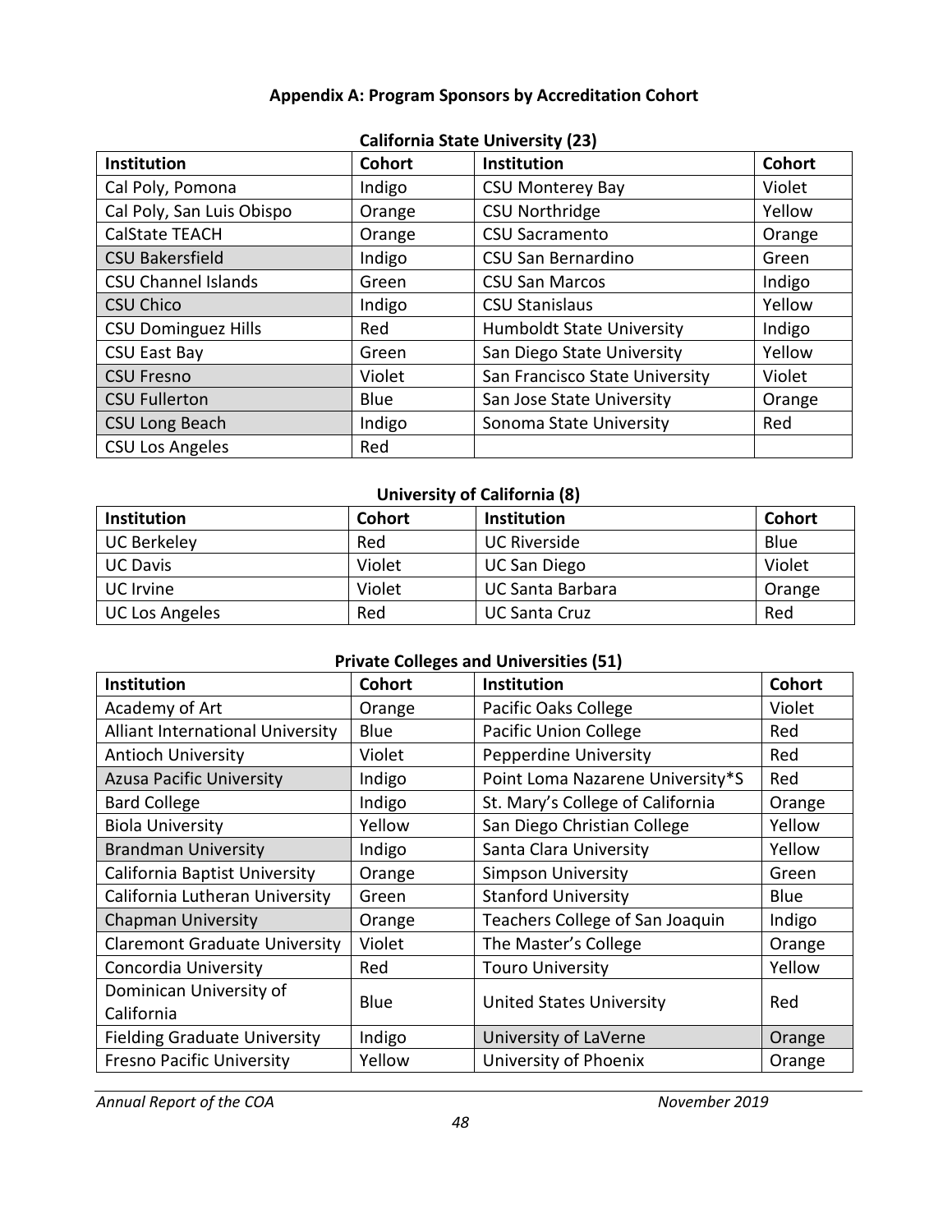| <b>Institution</b>            | Cohort      | <b>Institution</b>                  | <b>Cohort</b> |
|-------------------------------|-------------|-------------------------------------|---------------|
| <b>Hebrew Union College</b>   | Violet      | University of Redlands              | Indigo        |
| <b>Holy Names University</b>  | <b>Blue</b> | University of San Diego             | Red           |
| Hope International University | Violet      | University of San Francisco         | Indigo        |
| <b>Humphreys College</b>      | Green       | University of Southern California   | Violet        |
| La Sierra University          | Violet      | University of the Pacific           | Orange        |
| Loma Linda University         | <b>Blue</b> | <b>Vanguard University</b>          | <b>Blue</b>   |
| Loyola Marymount University   | Yellow      | <b>Western Governors University</b> | Yellow        |
| Mills College                 | Green       | <b>Westmont College</b>             | Green         |
| Mount St. Mary's College      | Indigo      | <b>Whittier College</b>             | Yellow        |
| <b>National University</b>    | Violet      | William Jessup University           | Yellow        |
| Notre Dame de Namur           | Green       |                                     |               |
| University                    |             |                                     |               |

# **Local Education Agencies (Districts/County Offices/Charter Schools/Other) (158)**

| Institution                              | <b>Cohort</b> | Institution                 | <b>Cohort</b> |
|------------------------------------------|---------------|-----------------------------|---------------|
| Assoc. of CA School<br>Admin/ASCA        | Orange        | Montebello USD              | Green         |
| Alhambra USD                             | Orange        | Monterey COE                | Blue          |
| Anaheim City SD                          | Yellow        | Mt. Diablo USD              | Blue          |
| <b>Anaheim Union HSD</b>                 | Orange        | Murrieta Valley USD         | Violet        |
| Animo Leadership Charter HS              | Indigo        | Napa COE                    | Yellow        |
| Antelope Valley Union HSD                | Violet        | New Haven USD               | Violet        |
| <b>Antioch USD</b>                       | Green         | <b>Newark USD</b>           | Green         |
| Arcadia USD                              | Red           | Oak Grove SD                | Blue          |
| <b>Aspire Public Schools</b>             | Orange        | Oakland USD                 | Red           |
| <b>Bakersfield City SD</b>               | Green         | <b>Ontario-Montclair SD</b> | Yellow        |
| <b>Baldwin Park USD</b>                  | Indigo        | <b>Orange County DOE</b>    | Blue          |
| Bay Area School of<br>Enterprise/REACH   | Red           | Orange USD                  | Red           |
| <b>Bellflower USD</b>                    | Blue          | Palmdale SD                 | Blue          |
| <b>Brentwood Union SD</b>                | Indigo        | Palo Alto USD               | Violet        |
| <b>Burbank USD</b>                       | Red           | Palos Verdes Peninsula USD  | Violet        |
| <b>Butte COE</b>                         | Orange        | Panama-Buena Vista Union SD | Yellow        |
| California School of the<br>Deaf/Fremont | Blue          | Paramount USD               | Orange        |
| Campbell Union SD                        | Red           | Pasadena USD                | Indigo        |
| Capistrano USD                           | Yellow        | Placentia-Yorba Linda USD   | Indigo        |
| <b>Central USD</b>                       | Indigo        | <b>Placer COE</b>           | Red           |
| Ceres USD                                | Yellow        | Pleasanton USD              | Red           |
| Chaffey Joint Union HSD                  | Blue          | Pomona USD                  | Yellow        |
| Chino Valley USD                         | Blue          | Poway USD                   | Red           |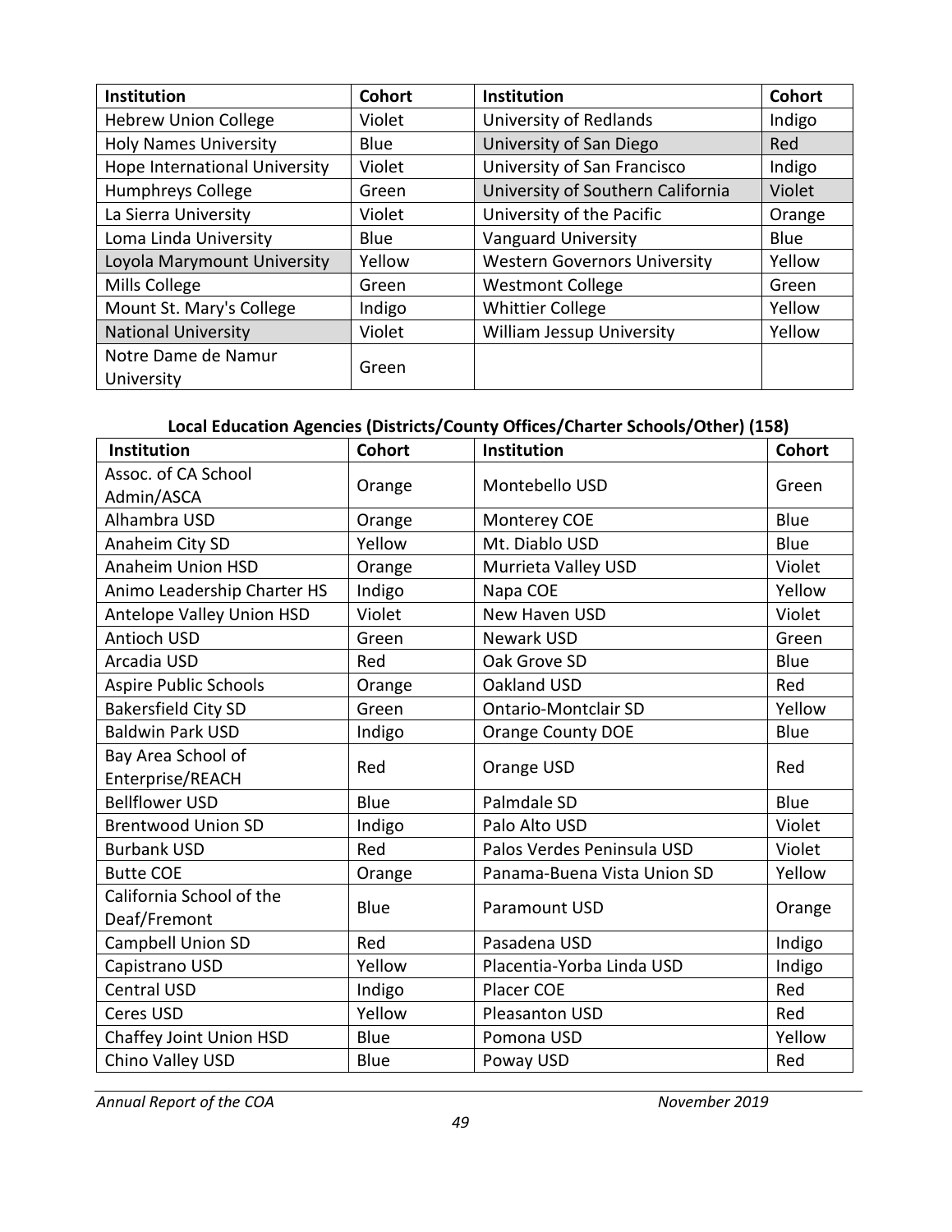| Institution                  | <b>Cohort</b> | Institution                            | <b>Cohort</b> |
|------------------------------|---------------|----------------------------------------|---------------|
| Chula Vista ESD              | Red           | <b>PUC Schools</b>                     | Blue          |
| Clovis USD                   | Yellow        | Redwood City SD                        | Red           |
| Compton USD                  | Violet        | <b>Rialto USD</b>                      | Orange        |
| Conejo Valley USD            | Orange        | Riverside COE                          | Red           |
| Contra Costa COE             | Red           | Riverside USD                          | Yellow        |
| Corona-Norco USD             | Blue          | Sacramento City USD                    | Violet        |
| <b>Culver City USD</b>       | Red           | Sacramento COE                         | Indigo        |
| <b>Cupertino Union SD</b>    | Violet        | Saddleback Valley USD                  | Yellow        |
| Davis Joint USD              | Red           | San Bernardino City USD                | Green         |
| Dos Palos Oro Loma Joint USD | Red           | San Diego COE                          | Green         |
| El Dorado COE                | Violet        | San Diego USD                          | Indigo        |
| El Rancho USD                | Orange        | San Dieguito Union HSD                 | Indigo        |
| Elk Grove USD                | Blue          | San Francisco USD                      | Violet        |
| <b>Encinitas Union SD</b>    | Blue          | San Gabriel USD                        | Yellow        |
| <b>Escondido Union SD</b>    | Blue          | San Jose USD                           | Indigo        |
| <b>Escondido Union HSD</b>   | Violet        | San Juan USD                           | Green         |
| Etiwanda SD                  | Yellow        | San Luis Obispo COE                    | Blue          |
| Evergreen SD                 | Green         | San Mateo-Foster City SD               | Green         |
| Fairfield-Suisun USD         | Green         | San Mateo COE                          | Blue          |
| Fontana USD                  | Orange        | San Ramon Valley USD                   | Indigo        |
| <b>Fremont UHSD</b>          | Yellow        | Sanger USD                             | Violet        |
| <b>Fremont USD</b>           | Orange        | Santa Ana USD                          | Green         |
| Fresno COE                   | Green         | Santa Barbara CEO                      | Orange        |
| Fresno USD                   | Blue          | Santa Clara COE                        | Blue          |
| <b>Fullerton SD</b>          | Blue          | Santa Clara USD                        | Yellow        |
| Garden Grove USD             | Green         | Santa Cruz COE                         | Yellow        |
| <b>Glendale USD</b>          | Blue          | Santa Monica-Malibu USD                | Indigo        |
| <b>Greenfield Union SD</b>   | Yellow        | <b>Saugus Union SD</b>                 | Green         |
| <b>Grossmont Union HSD</b>   | Blue          | Selma USD                              | Violet        |
| Hacienda La Puente USD       | Green         | Sequoia Union HSD                      | Violet        |
| Hanford ESD                  |               | <b>School for Integrated Academics</b> | Orange        |
|                              | Red           | and Technology/SIA Tech                |               |
| Hayward USD                  | Orange        | Shasta COE                             | Yellow        |
| High Tech High               | Indigo        | Sonoma COE                             | Yellow        |
| <b>Imperial COE</b>          | Violet        | <b>Stanislaus COE</b>                  | Yellow        |
| <b>Inner City Education</b>  | Violet        |                                        |               |
| Foundation (ICEF)            |               | <b>Stockton USD</b>                    | Indigo        |
| Irvine USD                   | Violet        | <b>Sutter County SOS</b>               | Red           |
| Keppel Union SD              | Orange        | <b>Summit Public Schools</b>           | Yellow        |
| Kern County SOS              | Violet        | South San Francisco USD                | Yellow        |
| Kern High SD                 | Blue          | Sweetwater Union HSD                   | Orange        |